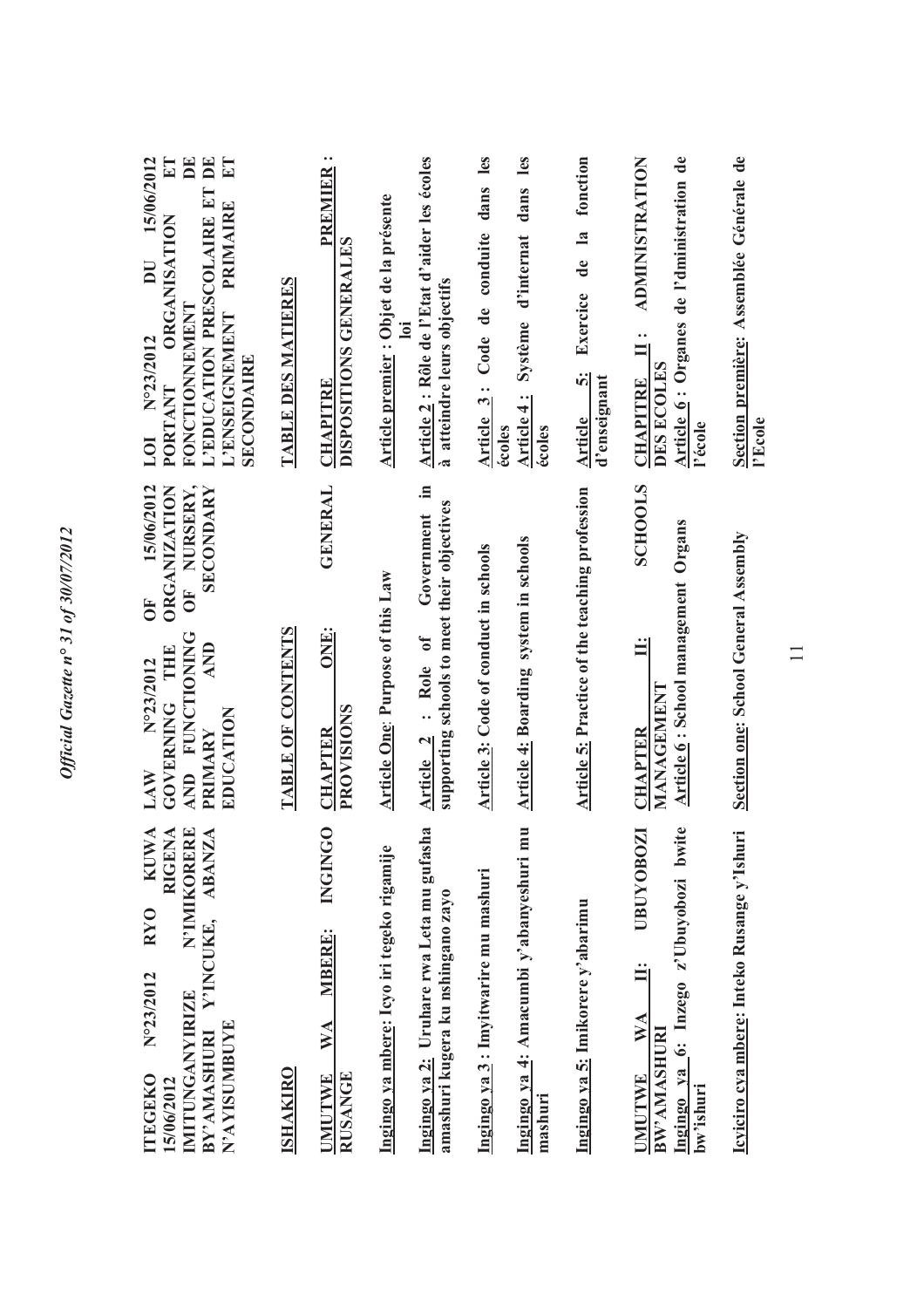| $\mathbf{d}\mathbf{e}$<br>subsidiaires<br>l'Assemblée Générale de l'Ecole<br>Organes<br>Article 7: | l'Assemblée<br>$\mathbf{d}\mathbf{e}$<br>$\frac{8}{2}$ : Membres<br>Générale de l'Ecole<br><b>Article</b> | l'Assemblée<br>de<br><b>Article 9: Attributions</b><br>Générale de l'Ecole | $\mathbf{d}\mathbf{e}$<br>Fonctionnement<br>l'Assemblée Générale de l'Ecole<br><b>10:</b><br><b>Article</b> | $\mathbf{d}\mathbf{e}$<br>Comité<br>l'Assemblée Générale de l'Ecole<br>$\ddot{a}$<br>Article 11: Membres | $\mathbf{d}\mathbf{e}$<br>Comité<br>l'Assemblée Générale de l'Ecole<br>Article 12: Attributions du                   | Article 13: Membres du Comité d'Audit<br>de l'Ecole   | Comité<br>$\mathbf{d}$ u<br><b>Attributions</b><br>d'Audit de l'Ecole<br>Article 14: | Section3: Direction de l'école            | $\mathbf{d}\mathbf{e}$<br>direction<br>Article 15: Membres de<br>l'école       | Article 16: Attributions des membres de<br>l'administration de l'école                  |
|----------------------------------------------------------------------------------------------------|-----------------------------------------------------------------------------------------------------------|----------------------------------------------------------------------------|-------------------------------------------------------------------------------------------------------------|----------------------------------------------------------------------------------------------------------|----------------------------------------------------------------------------------------------------------------------|-------------------------------------------------------|--------------------------------------------------------------------------------------|-------------------------------------------|--------------------------------------------------------------------------------|-----------------------------------------------------------------------------------------|
| Article 7: Subsidiary organs of the School<br>General Assembly                                     | <b>Article 8: Members of the School General</b><br>Assembly                                               | Article 9: Responsibilities of the School<br>General Assembly              | School<br>the<br>$\mathbf{c}$<br>Article 10: Functioning<br>General Assembly                                | Article 11: Members of the School General<br>Assembly Committee                                          | School<br>the<br>$\overline{\mathbf{a}}$<br><b>General Assembly Committee</b><br><b>Article 12: Responsibilities</b> | Article 13: Members of the School Audit<br>Committee  | Article 14: Responsibilities of the School<br><b>Audit Committee</b>                 | Section 3: School management board        | school<br>the<br>$\mathfrak{h}$<br><b>Members</b><br>Article 15:<br>management | school<br>$\mathfrak{b}$<br>Responsibilities<br>management board members<br>Article 16: |
| Ingingo ya 7: Inzego zishamikiye ku Nteko<br>Rusange y'Ishuri                                      | ge<br>Abagize Inteko Rusan<br>ွဴး<br>ya<br>y'Ishuri<br>Ingingo                                            | pge<br>Ingingo ya 9: Inshingano z'Inteko Rusan<br>y'Ishuri                 | ge<br>Ingingo ya 10: Imikorere y'Inteko Rusan<br>y'Ishuri                                                   | Ingingo ya 11: Abagize Komite y'Inteko<br>Rusange y'Ishuri                                               | Komite<br>za<br>Ingingo ya 12: Inshingano<br>y'Inteko Rusange y'Ishuri                                               | Abagize Komite Ngenzuzi<br>Ingingo ya 13:<br>y'Ishuri | Komite<br>za<br>Inshingano<br>Ingingo ya 14:<br>Ngenzuzi y'Ishuri                    | Icyiciro cya 2: Ubuyobozi bwite bw'ishuri | ite<br>Abagize ubuyobozi bw<br><u>isi</u><br>$1$<br>bw'ishuri<br>Ingingo       | z'abagize<br>Inshingano<br>ubuyobozi bwite bw'ishuri<br><b>16:</b><br>$va$<br>Ingingo   |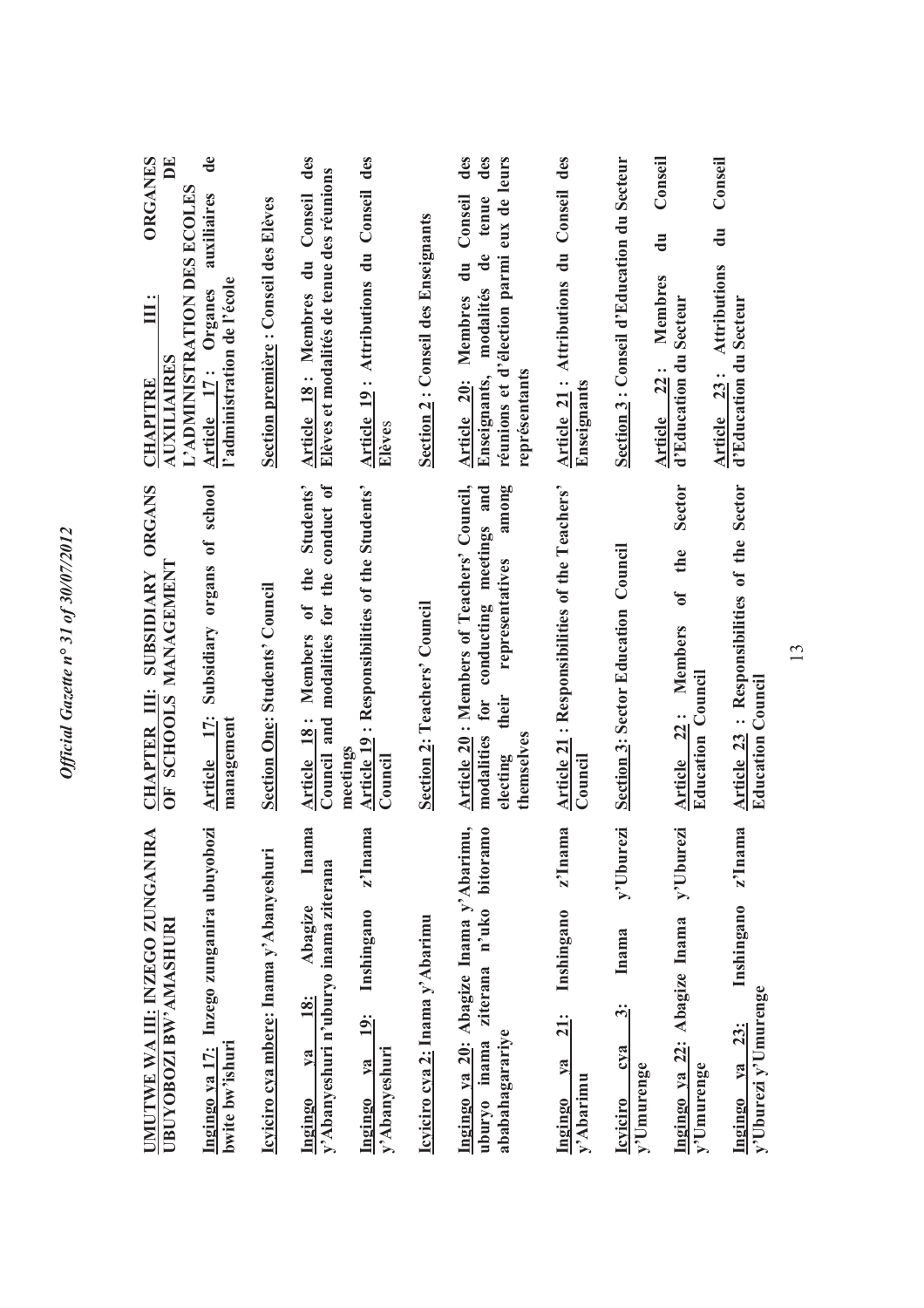| des<br>$\frac{1}{\sigma}$<br>de prise de décisions<br>Modalités de tenue<br>Conseil d'Education du Secteur<br>Article 24:<br>réunions et | Section 4: Conseil d'Education du District   | Conseil<br>$\frac{1}{d}$<br>Membres<br>d'Education du District<br>Article 25:      | Conseil<br>$\overline{d}$ u<br><b>Attributions</b><br>d'Education du District<br>Article 26:  | des<br>킁<br>réunions et de prise de décisions<br>tenue<br>Conseil d'Education du District<br>de<br>Modalités<br>Article 27:                        | EDUCATION<br>PRESCOLAIRE ET ENSEIGNEMENT<br>PRIMAIRE ET SECONDAIRE<br>$\ddot{N}$ :<br><b>CHAPITRE</b> | Section première : Education préscolaire | Article 28 : Cycles d'éducation préscolaire           | Article 29 : Création et gestion des écoles<br>maternelles        | Article 30 : Conditions de création d'une<br>école maternelle    | être<br>pour<br>enseignant d'une école maternelle<br>Conditions<br>Article 31:          |
|------------------------------------------------------------------------------------------------------------------------------------------|----------------------------------------------|------------------------------------------------------------------------------------|-----------------------------------------------------------------------------------------------|----------------------------------------------------------------------------------------------------------------------------------------------------|-------------------------------------------------------------------------------------------------------|------------------------------------------|-------------------------------------------------------|-------------------------------------------------------------------|------------------------------------------------------------------|-----------------------------------------------------------------------------------------|
| conducting<br>meetings and making decisions of the Sector<br>Modalities for<br><b>Education Council</b><br>Article 24:                   | <b>Section 4: District Education Council</b> | <b>District</b><br>the<br>$\mathbf{d}$<br>Article 25: Members<br>Education Council | <b>District</b><br>$\mathfrak{h}$<br>Article 26: Responsibilities<br><b>Education Council</b> | the<br>conducting<br>$\overline{\textbf{u}}$<br>decisions<br>for<br>District Education Council<br>Modalities<br>meetings and making<br>Article 27: | PRIMARY<br>AND SECONDARY EDUCATION<br>CHAPTER IV: NURSERY,                                            | <b>Section One: Nursery education</b>    | <b>Article 28: Cycles of nursery schools</b>          | Article 29: Creation and management of<br>nursery schools         | Article 30: Requirements for the creation of<br>a nursery school | $\mathbf{\tilde{z}}$<br>for being<br>Article 31: Requirements<br>nursery school teacher |
| Ingingo ya 24: Iterana n'ifatwa ry'ibyemezo<br>by'inama y'uburezi y'Umurenge                                                             | Icyiciro cya 4: Inama y'Uburezi y'Akarere    | y'Uburezi<br>Ingingo ya 25: Abagize Inama<br>y'Akarere                             | z'Inama<br>Inshingano<br>y'Uburezi y'Akarere<br><b>26:</b><br>$ya$<br>Ingingo                 | Ingingo ya 27: Iterana n'ifatwa ry'ibyemezo<br>by'Inama y'Uburezi y'Akarere                                                                        | <b>NN</b><br><b>ABANZA</b><br>WA IV: UBUREZI<br>Y'INCUKE,<br>N'AYISUMBUYE<br><b>UMUTWE</b><br>MASHURI | Icyiciro cya mbere: Amashuri y'incuke    | 28: Ibyiciro by'amashuri<br>ya<br>v'incuke<br>Ingingo | n'icungwa<br>ya 29: Ishyirwaho<br>by'amashuri y'incuke<br>Ingingo | Ingingo ya 30: Ibisabwa mu gushinga ishuri<br>ry'incuke          | bisabwa<br>Ingingo ya 31: Ibyangombwa<br>abarimu bo mu mashuri y'incuke                 |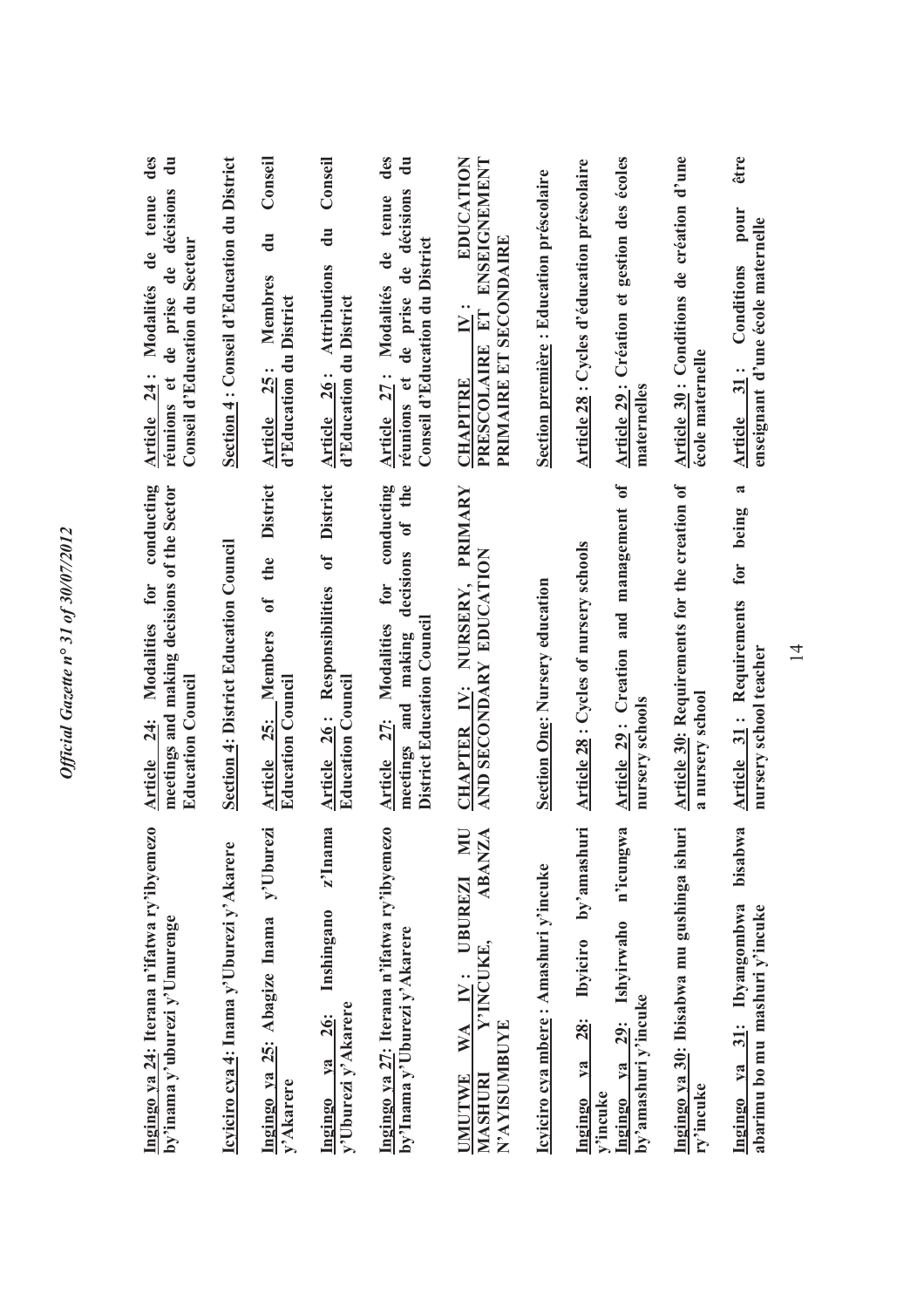| Icyiciro cya 2 : Amashuri abanza                                                                                                                                     | <b>Section 2: Primary education</b>                                                                              | Section 2: Enseignement primaire                                                                                                             |
|----------------------------------------------------------------------------------------------------------------------------------------------------------------------|------------------------------------------------------------------------------------------------------------------|----------------------------------------------------------------------------------------------------------------------------------------------|
| Za<br>Ingingo ya 32: Ibyiciro by'amashuri aban                                                                                                                       | <b>Article 32: Cycles of primary education</b>                                                                   | Article 32: Cycles d'enseignement<br>primaire                                                                                                |
| gutangira<br>$\lambda$<br>Imyaka<br>33:<br>amashuri abanza<br>$va$<br>Ingingo                                                                                        | Article 33 : Primary school starting age                                                                         | Article 33 : Age d'entrée à l'école<br>primaire                                                                                              |
| Ingingo ya 34: Kwigira ubuntu amashuri<br>abanza                                                                                                                     | Article 34: Free primary education                                                                               | Gratuité de l'enseignement<br>Article 34:<br>primaire                                                                                        |
| amasaha<br>mu<br>y'ingengabihe n'ururimi rwigishwamo<br>Amasomo,<br>$35$ :<br>mashuri abanza<br>va<br>Ingingo                                                        | Article 35: Curriculum, teaching hours and<br>language of instruction in primary schools                         | Article 35 : Programme, charge horaire et<br>écoles<br>dans les<br>langue d'enseignement<br>primaires                                        |
| ry'abanyeshuri<br>Ingingo ya 36: Izamurwa<br>barangije amashuri abanza                                                                                               | Promotion of primary school<br>Article 36:<br>graduates                                                          | <b>Article 36: Promotion des élèves finalistes</b><br>primaires<br>des écoles                                                                |
| mu<br>$\mathbf{b}$<br>Ingingo ya 37: Ibisabwa abarimu<br>mashuri abanza                                                                                              | R<br>being<br>for<br>Requirements<br>primary school teacher<br>Article 37:                                       | être<br>pour<br>enseignant d'une école primaire<br>Conditions<br>37 :<br>Article                                                             |
| Icyiciro cya 3: Amashuri yisumbuye                                                                                                                                   | Section 3: Secondary schools                                                                                     | <b>Section 3: Ecoles secondaires</b>                                                                                                         |
| by'amashuri<br>39: Ishyirwaho n'ivanwaho<br>ry'amashami yo mu mashuri yisumbuye<br><b>Ibyiciro</b><br>$\frac{38}{3}$<br>$1$<br>V2<br>yisumbuye<br>Ingingo<br>Ingingo | Article 39: Opening and closing of subjects<br>Article 38: Cycles of secondary education<br>in secondary schools | des<br>d'enseignement<br>Ouverture et fermeture<br>Article 38 : Cycles d'enseignement<br>secondaire<br>Article 39:<br>secondaire<br>sections |
| amasaha<br>mu<br>y'ingengabihe n'ururimi rwigishwamo<br>Amasomo,<br>mashuri yisumbuye<br>$\frac{40}{3}$<br>$va$<br>Ingingo                                           | Article 40: Curriculum, teaching hours and<br>language of instruction in secondary schools                       | Article 40 : Programme, charge horaire et<br>écoles<br>dans les<br>langue d'enseignement<br>secondaires                                      |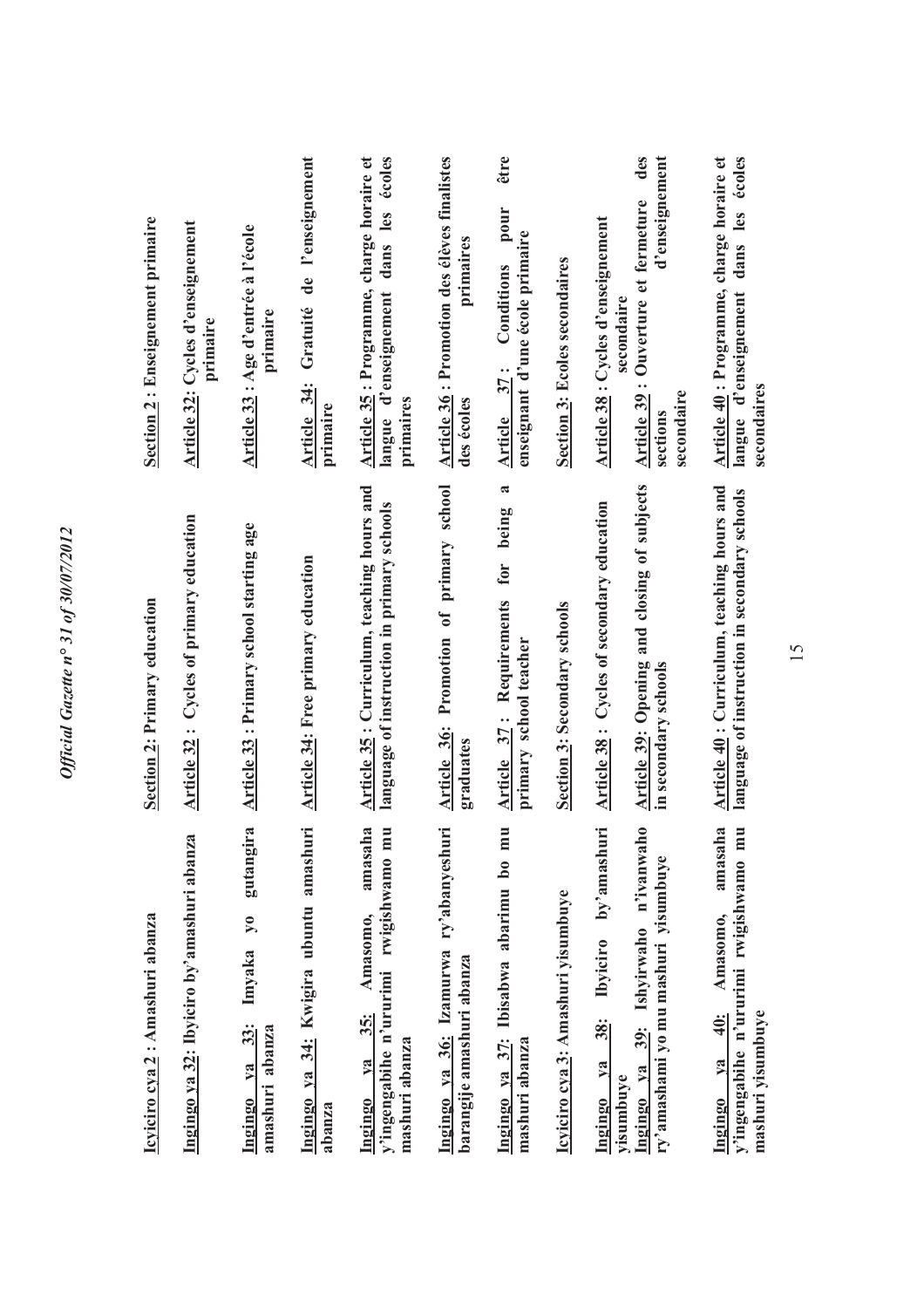| mu<br>Ingingo ya 41: Amafaranga y'ishuri<br>mashuri yisumbuye                                        | <b>Article 41: Secondary school fees</b>                                                                   | Article 41: Frais de scolarité dans les<br>écoles secondaires                                        |
|------------------------------------------------------------------------------------------------------|------------------------------------------------------------------------------------------------------------|------------------------------------------------------------------------------------------------------|
| $\overline{\mathbf{m}}$<br>Ibisabwa abarimu bo<br>mashuri yisumbuye<br>Ingingo ya 42:                | for<br>required<br>Conditions<br>secondary school teachers<br>Article 42:                                  | Article 42 : Conditions requises pour les<br>enseignants des écoles secondaires                      |
| Icyiciro cya 4: Amashuri yihariye                                                                    | Section 4: Specialized schools                                                                             | Section 4 : Ecoles spécialisées                                                                      |
| Ingingo ya 43: Ishyirwaho n'imiyoborere<br>by'amashuri yihariye                                      | and management of<br><b>Article 43: Creation</b><br>specialized schools                                    | Article 43 : Création et administration<br>des écoles spécialisées                                   |
| iuri<br>by'amash<br><b>Ibyiciro</b><br>$\ddot{4}$<br>ya<br>Ingingo<br>yihariye                       | <b>Article 44: Cycles of specialized education</b>                                                         | Article 44: Cycles d'éducation spécialisée                                                           |
| Integanyanyigisho<br>45:<br>z'amashuri yihariye<br>$1$<br>Ingingo                                    | Article 45 : Specialized education curricula                                                               | Article 45: Programmes d'enseignement<br>spécialisé                                                  |
| amasaha<br>mashuri<br>mu<br>Amasomo,<br>rwigishwamo<br>46:<br>ya<br>n'ururimi<br>yihariye<br>Ingingo | Article 46: Curriculum, teaching hours and<br>specialized<br>Ξ.<br>instruction<br>t<br>language<br>schools | Article 46: Programme, charge horaire et<br>dans les écoles<br>langue d'enseignement<br>spécialisées |
| Ingingo ya 47 : Kuva mu ishuri ryihariye<br>ujya mu ishuri risanzwe                                  | Article 47: Transfer from specialized school<br>to ordinary school                                         | école<br>d'une<br>spécialisée à une école ordinaire<br>Transfert<br>Article $47:$                    |
| Ingingo ya 48: Abarimu bo mu mashuri<br>yihariye                                                     | <b>Article 48: Teachers of specialized schools</b>                                                         | écoles<br>des<br>Enseignants<br>48:<br>spécialisées<br><b>Article</b>                                |
| UMUTWE WA V: INGINGO ZISOZA                                                                          | <b>CHAPTER V: FINAL PROVISIONS</b>                                                                         | <b>CHAPITRE V: DISPOSITIONS</b><br><b>FINALES</b>                                                    |
| Ingingo ya 49: Itegurwa, isuzumwa n'itorwa<br>ry'iri tegeko                                          | and<br>consideration<br>Article 49: Drafting,<br>adoption of this Law                                      | Article 49 : Initiation, examen et adoption<br>de la présente loi                                    |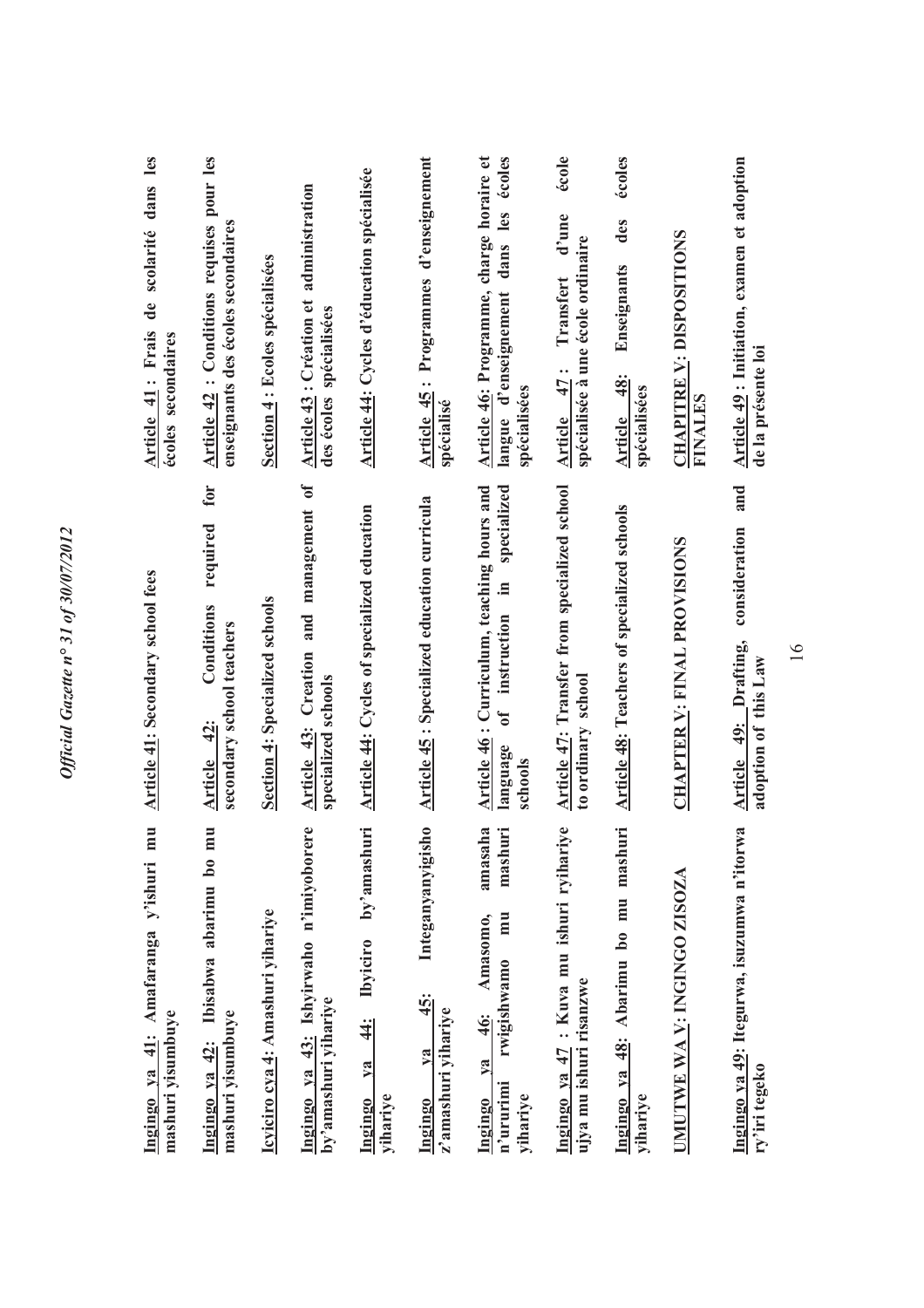**Article 50: Repealing provision Article 50 : Repealing provision**  Ingingo ya 50: Ivanwaho ry'itegeko<br>n'ingingo z'amategeko zinyuranyije n'iri **Ingingo ya 50: Ivanwaho ry'itegeko n'ingingo z'amategeko zinyuranyije n'iri tegeko**

**Ingingo ya 51: Igihe cy'ikurikizwa ry'iri**  Ingingo ya 51: Igihe cy'ikurikizwa ry'iri **Article 51:** Commencement tegeko **Article 51 : Commencement** 

Article 51: Entrée en vigueur de la<br>présente loi **Article 51: Entrée en vigueur de la présente loi** 

**Article 50: Disposition abrogatoire** 

**Article 50: Disposition abrogatoire**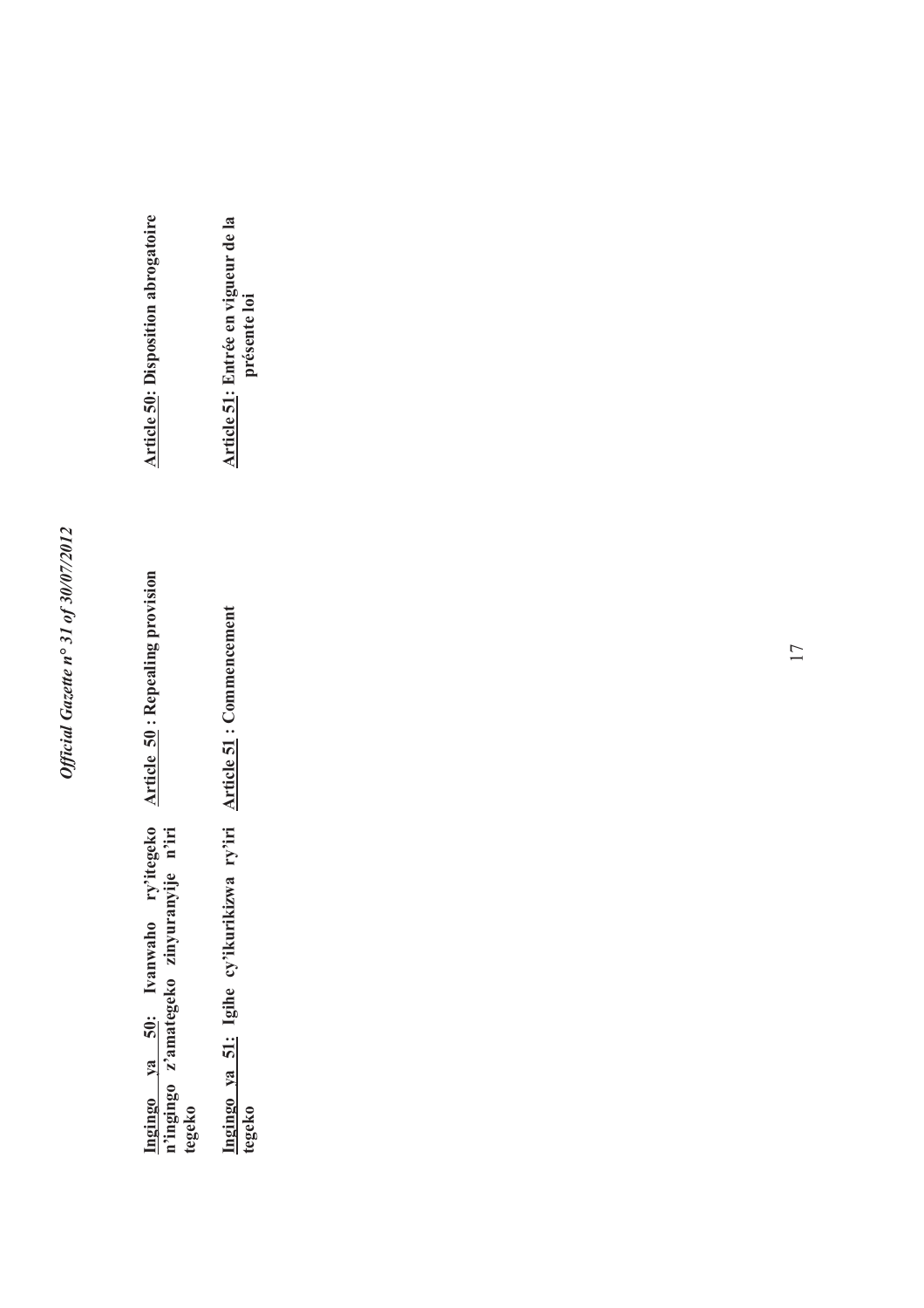| LOI N°23/2012 DU 15/06/2012 PORTANT<br>ET<br>DE<br>L'EDUCATION PRESCOLAIRE ET DE<br>$E$ T<br>PRIMAIRE<br>FONCTIONNEMENT<br>L'ENSEIGNEMENT<br><b>ORGANISATION</b><br><b>SECONDAIRE</b> | $\cdot$ $\circ$<br>Président de la République<br>Nous, KAGAME Paul, | LE PARLEMENT A ADOPTE ET NOUS<br>SANCTIONNONS, PROMULGUONS LA<br>LOI DONT LA TENEUR SUIT ET<br><b>SOIT</b><br>PUBLIEE AU JOURNAL OFFICIEL DE<br>LA REPUBLIQUE DU RWANDA<br><b>OU'ELLE</b><br><b>ORDONNONS</b> | LE PARLEMENT:             | $\ddot{a}$<br>La Chambre des Députés, en sa séance<br>30 avril 2012 | Vu la Constitution de la République du<br>Rwanda du 04 juin 2003, telle que révisée à<br>ce jour, spécialement en ses articles 40, 62,<br>66, 67, 90, 92, 93, 94, 108, 113, 118, 167 et<br>201;                                                                               | $\ddot{a}$<br>de<br>n° 02/2011/OL<br>organisation<br>Organique<br>portant<br>Vu la Loi<br>l'éducation<br>27/07/2011    |
|---------------------------------------------------------------------------------------------------------------------------------------------------------------------------------------|---------------------------------------------------------------------|---------------------------------------------------------------------------------------------------------------------------------------------------------------------------------------------------------------|---------------------------|---------------------------------------------------------------------|-------------------------------------------------------------------------------------------------------------------------------------------------------------------------------------------------------------------------------------------------------------------------------|------------------------------------------------------------------------------------------------------------------------|
| OF NURSERY,<br>15/06/2012<br><b>ORGANIZATION</b><br>SECONDARY<br>ð<br><b>AND FUNCTIONER</b><br>AND<br><b>GOVERNING THE</b><br>N°23/2012<br>EDUCATION<br>PRIMARY<br>LAW                | President of the Republic;<br>We. KAGAME Paul                       | THE PARLIAMENT HAS ADOPTED AND<br>WE SANCTION, PROMULGATE THE<br>OF THE REPUBLIC OF<br>THE OFFICIAL<br>FOLLOWING LAW AND ORDER IT BE<br>$\leq$<br>PUBLISHED<br><b>GAZETTE</b><br>RWANDA                       | THE PARLIAMENT:           | The Chamber of Deputies, in its session of 30<br>April 2012         | Pursuant to the Constitution of the Republic of<br>Rwanda of 04 June 2003 as amended to date,<br>especially in Articles 40, 62, 66, 67, 90, 92,<br>93, 94, 108, 113, 118, 167 and 201;                                                                                        | $0f$<br>$\sigma$<br>Organic Law n° 02/2011/OL<br>governing the organization<br>Pursuant to<br>27/07/2011<br>education; |
| <b>KUWA</b><br><b>ZE</b><br>BY'AMASHURI<br>Y'INCUKE, ABANZA N'AYISUMBUYE<br>15/06/2012 RIGENA IMITUNGANYIRI<br>RY <sub>0</sub><br>ITEGEKO Nº23/2012<br>N'IMIKORERE                    | Twebwe, KAGAME Paul,<br>Perezida wa Repubulika;                     | YEMEJE, NONE NATWE DUHAMIJE,<br><b>AMATEGEKO</b><br>DUTANGAJE ITEGEKO RITEYE RITYA<br>KANDI DUTEGETSE KO RYANDIKWA<br>YA<br>LETA<br>REPUBULIKA Y'U RWANDA<br>MU IGAZETI YA<br><b>ISHINGA</b><br>INTEKO        | INTEKO ISHINGA AMATEGEKO: | Umutwe w'Abadepite, mu nama yawo yo kuwa<br>30 Mata 2012;           | y'u Rwanda ryo kuwa 04 Kamena 2003 nk'uko<br>Ishingiye ku Itegeko Nshinga rya Repubulika<br>mu<br>ngingo zaryo, iya 40, iya 62, iya 66, iya 67, iya<br>iya<br>90, iya 92, iya 93, iya 94, iya 108, iya 113,<br>ryavuguruwe kugeza ubu, cyane cyane<br>118, iya 167 n'iya 201; | Ishingiye ku Itegeko Ngenga n°02/2011/OL<br>imiterere<br>27/07/2011 rigena<br>ryo kuwa<br>y'uburezi;                   |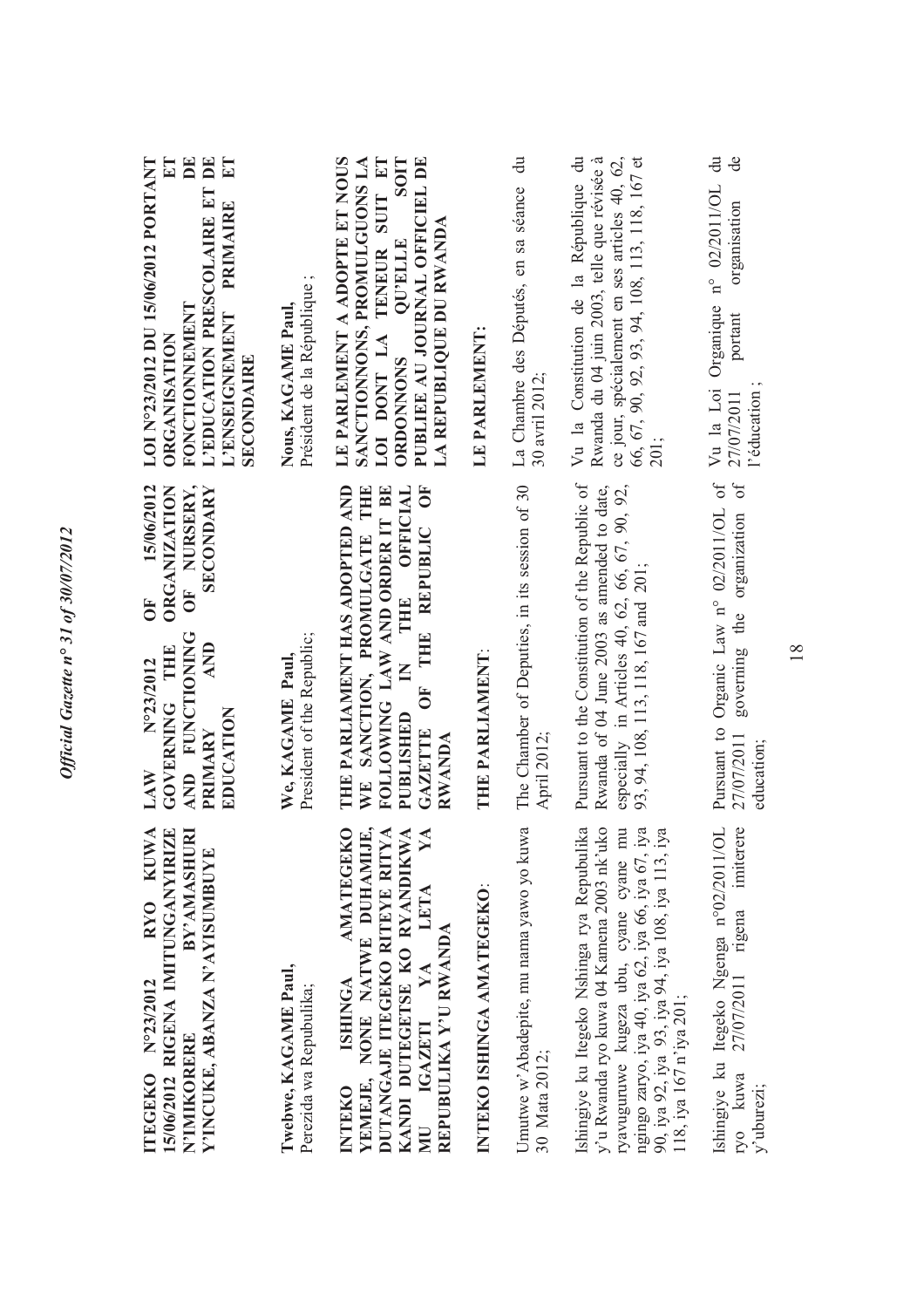| portant organisation et fonctionnement de<br>l'éducation préscolaire et de l'enseignement<br>Revu la Loi nº 29/2003 du 30/08/2003<br>primaire et secondaire;<br>of<br>29/2003 | <b>ADOPTE:</b> | <b>PREMIER:</b><br>DISPOSITIONS GENERALES<br><b>CHAPITRE</b><br><b>GENERAL</b> | Article premier : Objet de la présente<br>$\overline{\mathbf{a}}$ | La présente loi régit l'organisation et le<br>fonctionnement de l'éducation préscolaire et<br>de l'enseignement primaire et secondaire.<br>organization and | Article 2: Rôle de l'Etat d'aider les écoles<br>à atteindre leurs objectifs<br>$\equiv$      | les<br>écoles<br>modalités d'assistance aux écoles publiques,<br>détermine<br>aux écoles subventionnées et aux<br>privées pour atteindre leurs objectifs<br>présidentiel<br>arrêté<br>$\overline{5}$<br>determine<br>and private<br>schools, | Article 3: Code de conduite dans les<br>écoles | Un arrêté du Ministre avant l'éducation dans<br>ses attributions édicte les règles de conduite<br>des directeurs, des enseignants et des élèves<br>de ces écoles.<br>0f |
|-------------------------------------------------------------------------------------------------------------------------------------------------------------------------------|----------------|--------------------------------------------------------------------------------|-------------------------------------------------------------------|-------------------------------------------------------------------------------------------------------------------------------------------------------------|----------------------------------------------------------------------------------------------|----------------------------------------------------------------------------------------------------------------------------------------------------------------------------------------------------------------------------------------------|------------------------------------------------|-------------------------------------------------------------------------------------------------------------------------------------------------------------------------|
| 30/08/2003, establishing the organization and<br>functioning of nursery, primary and secondary<br>$n^{\circ}$<br>Having reviewed Law<br>schools;                              | ADOPTS:        | ONE:<br>PROVISIONS<br><b>CHAPTER</b>                                           | <b>Article One: Purpose of this Law</b>                           | functioning of nursery, primary and secondary<br>governs the<br>This Law<br>education                                                                       | supporting schools to meet their objectives<br>Government<br>$\mathbf{0}$<br>Article 2: Role | modalities for supporting public<br>shall<br>Government-subsidized schools<br>schools to meet their objectives.<br>Order<br>Presidential<br>$\blacktriangleleft$                                                                             | <b>Article 3: Code of conduct in schools</b>   | education shall set out rules governing the<br>conduct of headmasters, teachers and students<br>An Order of the Minister in charge<br>of such schools.                  |
| Isubiye ku Itegeko nº 29/2003 ryo kuwa<br>imitunganyirize<br>y'incuke, abanza<br>$v$ 'amashuri<br>rigenga<br>n'ayisumbuye;<br>n'imikorere<br>30/08/2003                       | YEMEJE:        | <b>INGINGO</b><br><b>MBERE:</b><br>WA<br>RUSANGE<br><b>UMUTWE</b>              | Ingingo ya mbere: Icyo iri tegeko rigamije                        | Iri tegeko rigena imitunganyirize n'imikorere<br>by'amashuri y'incuke, abanza n'ayisumbuye                                                                  | Ingingo ya 2: Uruhare rwa Leta mu gufasha<br>amashuri kugera ku nshingano zayo               | gufasha amashuri ya Leta, amashuri ahuriweho<br>na Leta n'abikorera ku bw'amasezerano<br>Iteka rya Perezida rishyiraho uburyo bwo<br>n'amashuri yigenga kugera ku nshingano zayo.                                                            | Ingingo ya 3: Imyitwarire mu mashuri           | Iteka rya Minisitiri ufite Uburezi mu nshingano<br>ze rishyiraho amabwiriza agenga imyitwarire<br>y'abayobozi, abarimu n'abanyeshuri muri ayo<br>mashuri                |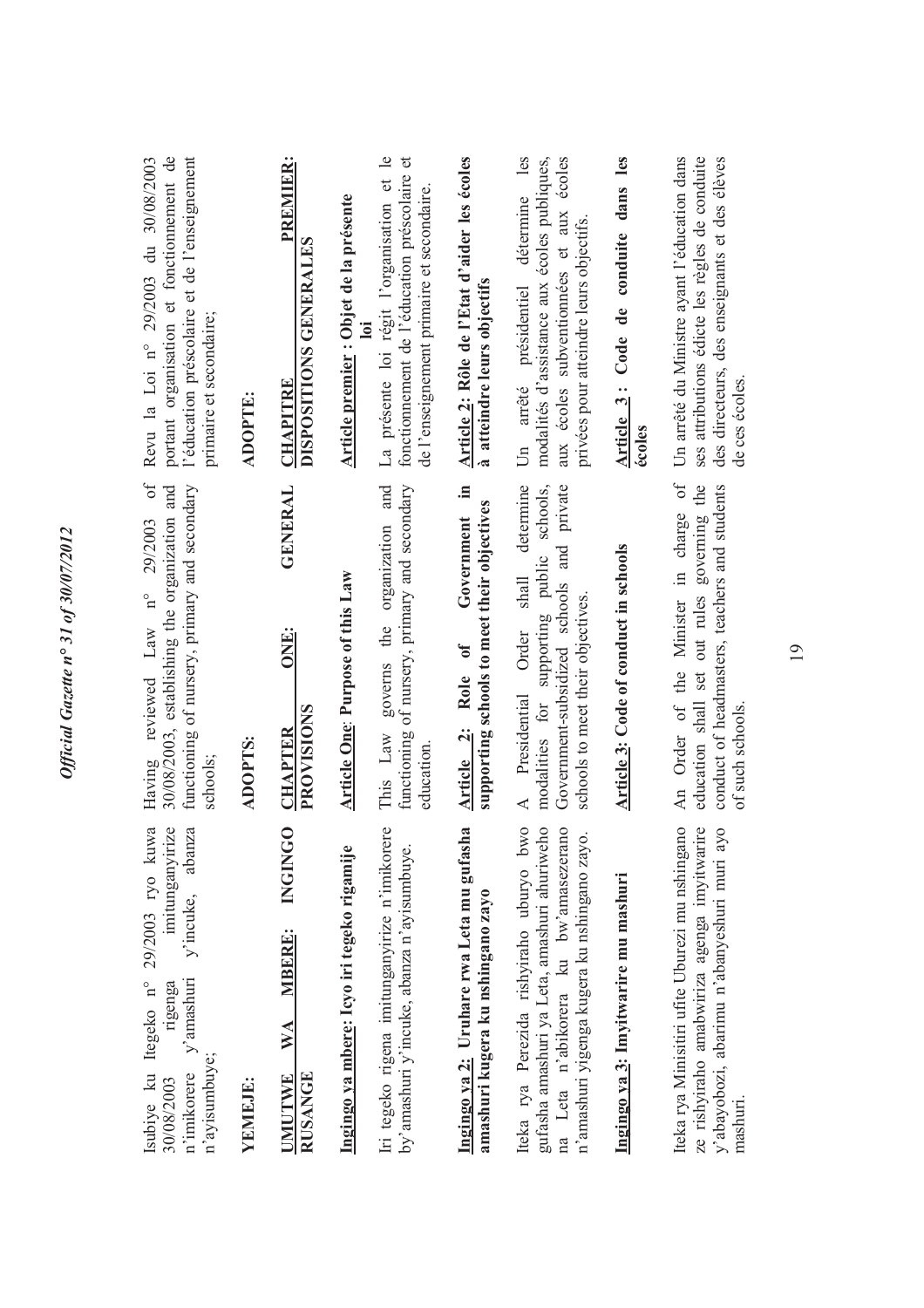| mu<br>Ingingo ya 4: Amacumbi y'abanyeshuri<br>mashuri                                                                                                          | <b>Article 4: Boarding system in schools</b>                                                                                                                               | Système d'internat dans les<br>Article 4:<br>écoles                                                                                                                                               |
|----------------------------------------------------------------------------------------------------------------------------------------------------------------|----------------------------------------------------------------------------------------------------------------------------------------------------------------------------|---------------------------------------------------------------------------------------------------------------------------------------------------------------------------------------------------|
| nshingano ze agena ibyerekeye ishyirwaho<br>mashuri<br>mu<br>Amabwiriza ya Minisitiri ufite Uburezi<br>mu<br>ry'amacumbi y'abanyeshuri<br>abanza n'ayisumbuye. | Instructions of the Minister in charge of<br>education shall determine modalities for<br>establishing the boarding system in primary<br>and secondary schools.             | l'éducation dans ses attributions déterminent<br>ayant<br>les modalités de mise en place du système<br>d'internat dans les écoles primaires et<br>du Ministre<br>Les instructions<br>secondaires. |
| Ingingo ya 5: Imikorere y'abarimu                                                                                                                              | Article 5: Practice of the teaching profession                                                                                                                             | fonction<br>$\overline{\mathbf{a}}$<br>$\mathbf{d}\mathbf{e}$<br>Exercice<br>$\ddot{\delta}$<br>d'enseignant<br>Article                                                                           |
| Iteka rya Perezida rishyiraho sitati yihariye<br>mu<br>za Leta<br>y'abarimu, rigena inshingano<br>byerekeye imikorere y'abarimu.                               | The Presidential Order establishing special<br>statutes governing teachers shall determine<br>Government obligations regarding the practice<br>of the teaching profession. | L'arrêté présidentiel portant statut particulier<br>des enseignants détermine les obligations de<br>l'Etat en ce qui concerne l'exercice de la<br>profession d'enseignant.                        |
| $\overline{\mathbf{Z}}$<br>UBUYOBO<br>$\mathbf{W} \mathbf{A}$<br>BW'AMASHURI<br><b>UMUTWE</b>                                                                  | <b>SCHOOLS</b><br>MANAGEMENT<br><b>CHAPTER</b>                                                                                                                             | <b>ADMINISTRATION</b><br>Ë<br>DES ECOLES<br><b>CHAPITRE</b>                                                                                                                                       |
| Ingingo ya 6: Inzego z'Ubuyobozi bwite<br>bw'ishuri                                                                                                            | Article 6: School management organs                                                                                                                                        | Article 6: Organes d'administration de<br>l'école                                                                                                                                                 |
| $\ddot{z}$<br>Inzego z'Ubuyobozi bwite bw'ishuri ni<br>zikurikira:                                                                                             | The school management organs shall be the<br>following:                                                                                                                    | Les organes d'administration de l'école sont<br>les suivants                                                                                                                                      |
| Ubuyobozi bwite bw'Ishuri.<br>Inteko Rusange y'Ishuri;<br>$\overline{2}^{\circ}$                                                                               | School General Assembly;<br>School Management.<br>$\frac{1}{1}$<br>$\overline{2}^{\circ}$                                                                                  | 1° l'Assemblée Générale de l'Ecole;<br>l'Administration de l'école.<br>$\frac{1}{2}$                                                                                                              |
|                                                                                                                                                                |                                                                                                                                                                            |                                                                                                                                                                                                   |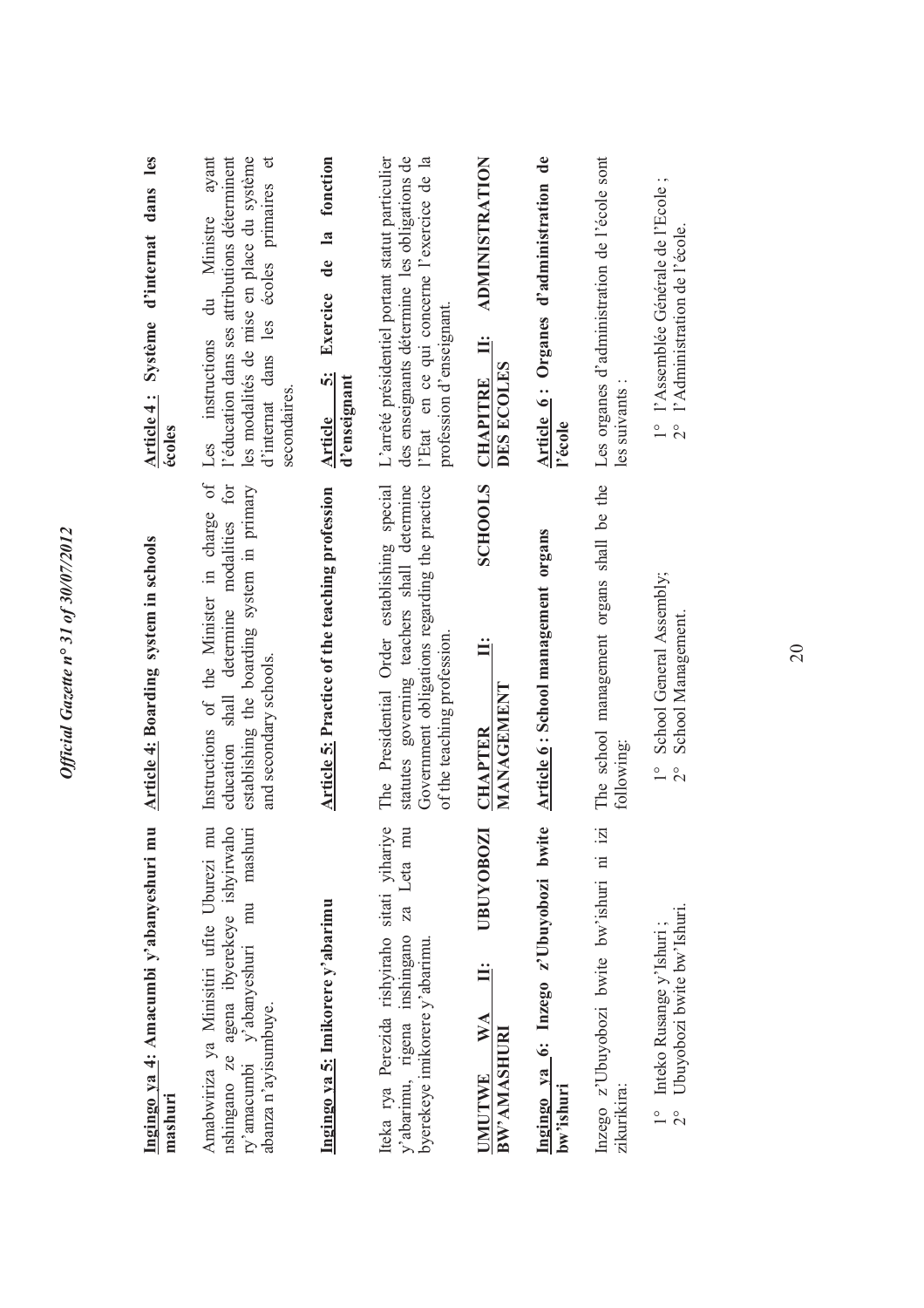| Icyiciro cya mbere: Inteko Rusange y'Ishuri                                        | Section One: School General Assembly                                                                                                                                               | Section première: Assemblée Générale de<br>l'Ecole                                                                                    |
|------------------------------------------------------------------------------------|------------------------------------------------------------------------------------------------------------------------------------------------------------------------------------|---------------------------------------------------------------------------------------------------------------------------------------|
| Ingingo ya 7: Inzego zishamikiye ku Nteko<br>Rusange y'Ishuri                      | Article 7: Subsidiary organs of the School<br>General Assembly                                                                                                                     | $\mathbf{d}\mathbf{e}$<br>subsidiaires<br>l'Assemblée Générale de l'Ecole<br>Organes<br>Article 7:                                    |
| Inzego zishamikiye ku Nteko Rusange y'Ishuri<br>ni izi zikurikira:                 | The subsidiary organs of the School General<br>Assembly shall be the following:                                                                                                    | Les organes subsidiaires de l'Assemblée<br>Générale de l'Ecole sont les suivants :                                                    |
| 1° Komite y'Inteko Rusange y'Ishuri;<br>2° Komite Ngenzuzi y'Ishuri.               | the School General Assembly<br>the School Audit Committee.<br>Committee:<br>$\frac{1}{\sqrt{2}}$<br>$\overline{c}$                                                                 | le Comité de l'Assemblée Générale<br>le Comité d'Audit de l'Ecole.<br>de l'Ecole<br>$\frac{1}{1}$<br>$\overset{\circ}{\sim}$          |
| <b>ge</b><br>Abagize Inteko Rusan<br>$\ddot{\mathbf{z}}$<br>Ingingo ya<br>y'Ishuri | Article 8: Members of the School General<br>Assembly                                                                                                                               | l'Assemblée<br>$\mathbf{d}\mathbf{e}$<br>Article 8: Membres<br>Générale de l'Ecole                                                    |
| n'aba<br>igizwe<br>y'Ishuri<br>Rusange<br>bakurikira:<br>Inteko                    | <u>be</u><br>shall<br>School General Assembly<br>composed of the following:<br>The                                                                                                 | est<br>l'Ecole<br>de<br>Générale<br>L'Assemblée<br>composée de                                                                        |
| 1° ababyeyi barerera kuri iryo shuri, bitoramo<br>Perezida na Visi Perezida;       | parents with children enrolled in the<br>$\mathfrak{a}$<br>among<br>and<br>from<br>themselves a Chairperson<br>elect<br>Deputy Chairperson;<br>school, who<br>$\frac{1}{\sqrt{2}}$ | enfants<br>Vice-<br>fréquentent l'école qui élisent parmi<br>et un<br>les<br>dont<br>eux un Président<br>1° les parents<br>Président; |
| 2° umuyobozi w'ishuri ari na we mwanditsi<br>udatorwa kandi udatora;               | school who<br>non-voting<br>the headmaster of the<br>officio<br>$\alpha$<br>serves as<br>rapporteur;<br>$\overset{\circ}{\sim}$                                                    | qui en est<br>sans droit<br>le Directeur de l'école<br>d'office le rapporteur<br>d'éligibilité ni de vote<br>$\frac{1}{2}$            |
| 3° abarimu bigisha ku ishuri;                                                      | school teachers;<br>$3^{\circ}$                                                                                                                                                    | les enseignants de l'école;<br>$3^\circ$                                                                                              |
| 4° abagize ubuyobozi bwite bw'Ishuri;                                              | members of the school administrative<br>staff;<br>$\frac{1}{4}$                                                                                                                    | 4° le personnel administratif de l'école;                                                                                             |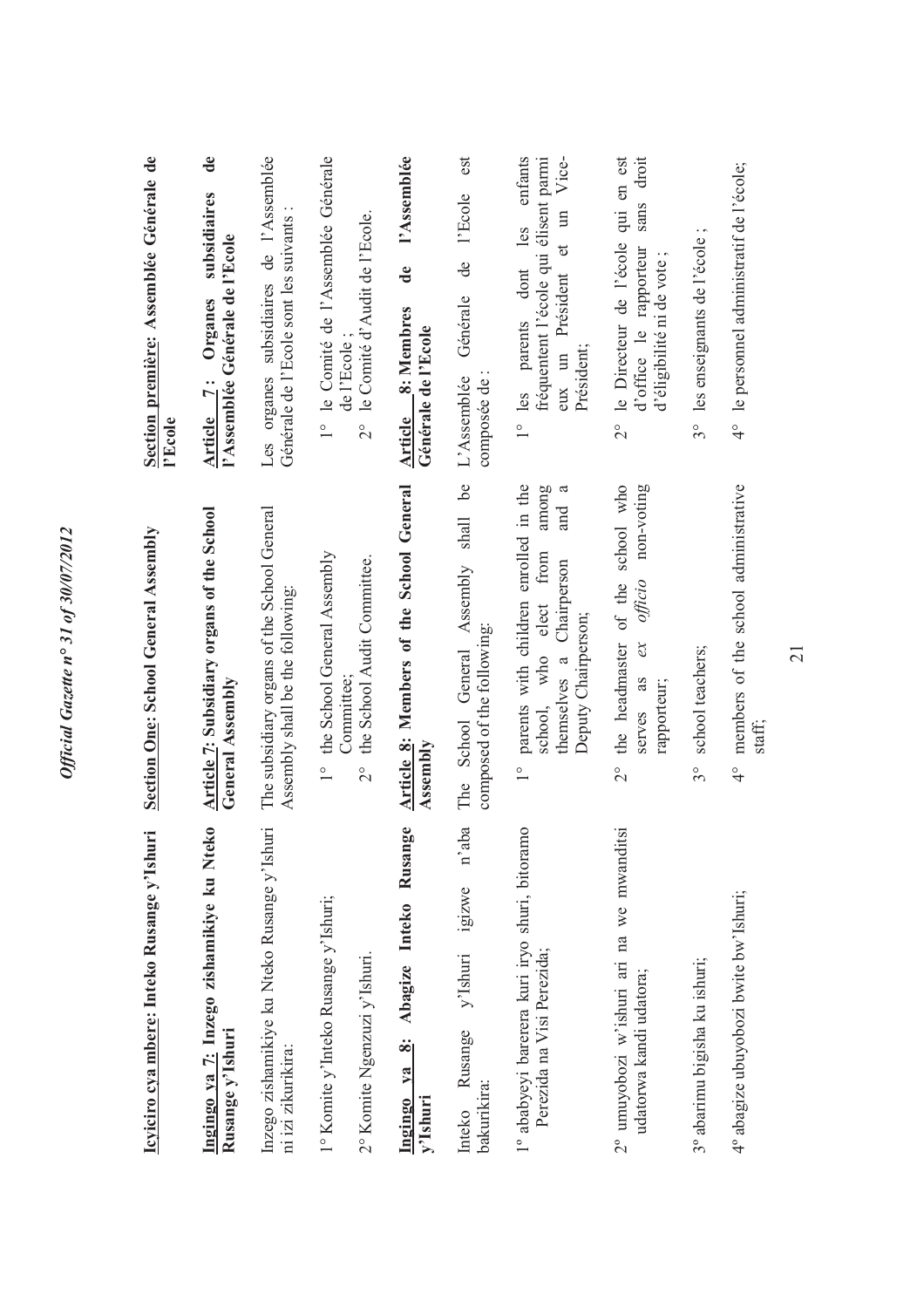| deux (2) représentants des élèves<br>dont nécessairement un garçon et<br>élus par leurs<br>écoles<br>les<br>une fille si possible,<br>dans<br>sauf<br>maternelles;<br>pairs<br>S° | écoles<br>ou son<br>le propriétaire de l'école<br>les<br>subventionnées et privées;<br>pour<br>représentant<br>$6^\circ$                              | 7° toute autre personne approuvée par<br>l'Assemblée Générale de l'Ecole;                    | Le Vice-Maire du District ayant les écoles<br>d'office mais sans droit d'éligibilité ni de<br>maternelles, primaires et secondaires dans<br>ses attributions ou son représentant participe<br>vote à la réunion de l'Assemblée Générale de<br>l'Ecole | de l'Assemblée<br>Article 9: Attributions<br>Générale de l'Ecole | l'organe suprême de l'école en matière<br>d'apprentissage, d'enseignement et du bien-<br>être. Elle assure le suivi du fonctionnement<br>est<br>général de l'école et se préoccupe de son<br>l'Ecole<br>L'Assemblée Générale de<br>développement. | Elle est particulièrement chargée de ce qui    |
|-----------------------------------------------------------------------------------------------------------------------------------------------------------------------------------|-------------------------------------------------------------------------------------------------------------------------------------------------------|----------------------------------------------------------------------------------------------|-------------------------------------------------------------------------------------------------------------------------------------------------------------------------------------------------------------------------------------------------------|------------------------------------------------------------------|---------------------------------------------------------------------------------------------------------------------------------------------------------------------------------------------------------------------------------------------------|------------------------------------------------|
| two (2) representatives of students,<br>where possible, who are elected by<br>both of whom must be a boy and a girl<br>their peers, except in nursery schools;<br>$5^{\circ}$     | his/her<br>private<br>Government-<br>öľ<br>and<br>owner<br>schools<br>for<br>representative<br>school<br>subsidized<br>schools;<br>the<br>$6^\circ$   | the<br>$\overline{5}$<br>any other person approved<br>School General Assembly.<br>$\sqrt{2}$ | The District Vice Mayor in charge of nursery,<br>primary and secondary schools or his/her<br>Assembly meeting on an ex <i>officio</i> non-voting<br>representative shall attend the School General<br>basis                                           | Article 9: Responsibilities of the School<br>General Assembly    | The School General Assembly shall be the<br>supreme organ in terms of learning, teaching<br>of the school and take a keen interest in the<br>and welfare. It monitors the overall operation<br>school development                                 | In particular, it shall be responsible for the |
| 5°abanyeshuri babiri (2) bahagarariye abandi<br>aho bishoboka batorwa na bagenzi babo<br>hagomba kubamo umuhungu n'umukobwa<br>uretse mu mashuri y'incuke;                        | $\mathbb{R}$<br>mashuri ahuriweho na Leta n'abikorera ku<br>bw'amasezerano no ku mashuri yigenga;<br>nyir'ishuri cyangwa umuhagarariye<br>$6^{\circ}$ | wemejwe n'Inteko<br>7° undi muntu wese<br>Rusange y'Ishuri.                                  | ufite<br>mu<br>nshingano ze cyangwa umuhagarariye yitabira<br>ariko<br>amashuri y'incuke, abanza n'ayisumbuye<br>y'Ishuri,<br>wungirije<br>inama y'Inteko Rusange<br>ntatorwa cyangwa ngo atore.<br>Umuyobozi w'Akarere                               | Ingingo ya 9: Inshingano z'Inteko Rusange<br>y'Ishuri            | rwego<br>rw'ikirenga rwaryo mu birebana n'imyigire,<br>imyigishirize n'imibereho myiza. Ikurikirana<br>imikorere rusange y'ishuri kandi igaharanira<br>y'Ishuri nirwo<br>icyatuma ritera imbere.<br>Inteko Rusange                                | By'umwihariko ishinzwe ibi bikurikira:         |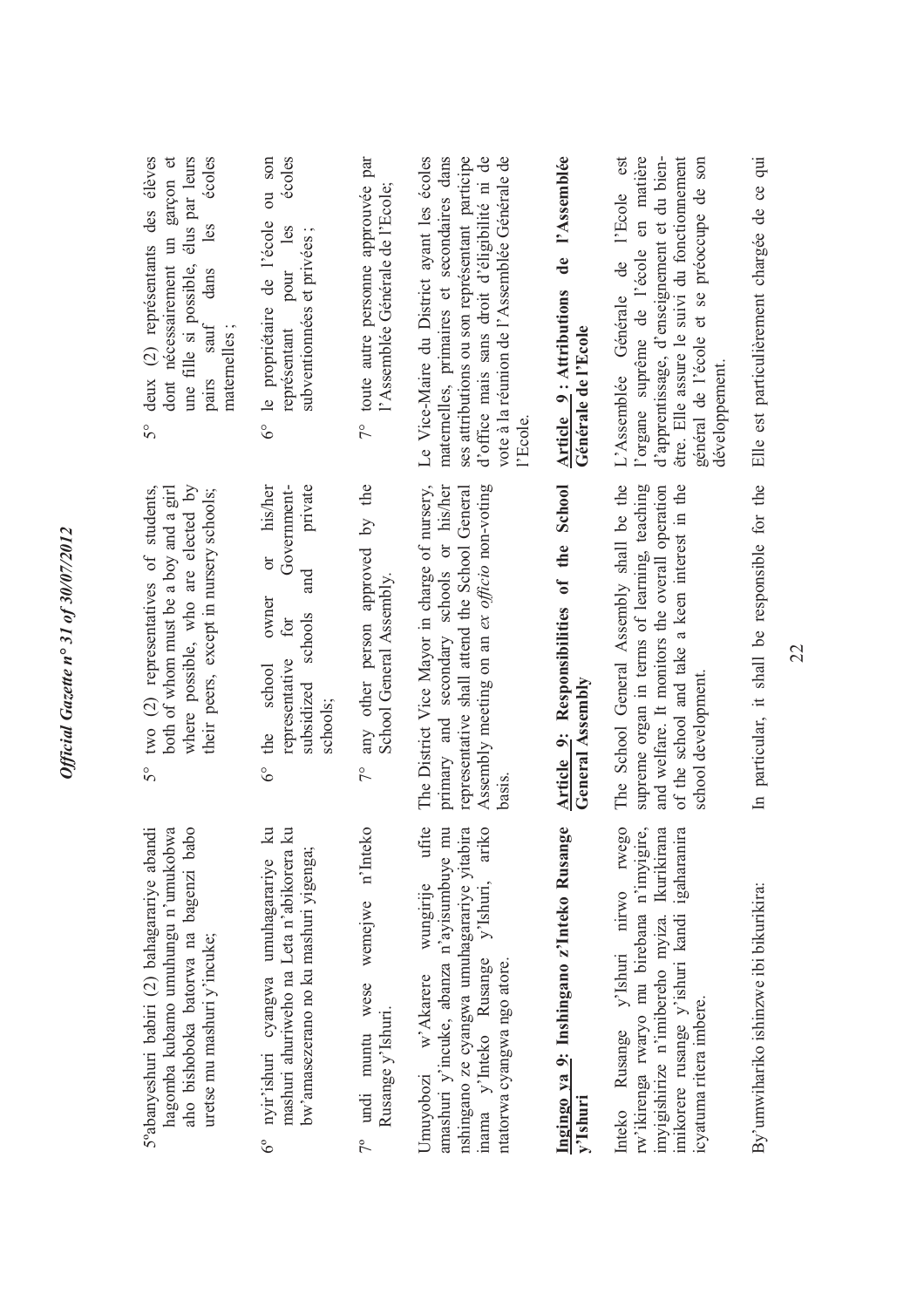|            | établir la vision spécifique de l'école<br>en fonction de sa mission;<br>$\frac{1}{1}$        | des<br>m<br>développement général de l'école;<br>avis et faire<br>relatives<br>donner des<br>suggestions<br>$\frac{1}{2}$ | nommer et révoquer les membres du<br>Comité de l'Assemblée Générale de<br>l'Ecole;<br>$3^\circ$ | 4° nommer et révoquer les membres du<br>Comité d'Audit;                   | Cellule du lieu d'emplacement de<br>soumettre les rapports de réunions<br>copie au Secrétaire Exécutif de la<br>aux autorités du Secteur et réserver<br>l'école;<br>50 | d'ordre<br>approuver le règlement<br>intérieur de l'école;<br>$\delta^{\circ}$ | $\overline{d}$ e<br>annuel<br>approuver le budget<br>l'école;<br>$\tilde{7}^{\circ}$ | approuver la contribution des parents<br>si nécessaire.<br>$8^{\circ}$              |
|------------|-----------------------------------------------------------------------------------------------|---------------------------------------------------------------------------------------------------------------------------|-------------------------------------------------------------------------------------------------|---------------------------------------------------------------------------|------------------------------------------------------------------------------------------------------------------------------------------------------------------------|--------------------------------------------------------------------------------|--------------------------------------------------------------------------------------|-------------------------------------------------------------------------------------|
| suit:      |                                                                                               |                                                                                                                           |                                                                                                 |                                                                           |                                                                                                                                                                        |                                                                                |                                                                                      |                                                                                     |
|            | 1° to formulate the specific vision of the<br>school in accordance with its mission;          | to provide views and suggestions in<br>overall<br>school<br>the<br>relation to<br>development;                            | to appoint and remove members of the<br>School General Assembly Committee;                      | Audit<br>remove<br>Committee members;<br>and<br>appoint<br>$\overline{c}$ | to submit meeting reports to the Sector<br>authorities with a copy thereof to the<br>Executive Secretary of the Cell in<br>which the school is located;                | and<br>rules<br>regulations of the school;<br>approve internal<br>$\circ$      | to approve the annual budget of the<br>school;                                       | to approve the contribution of parents<br>if necessary.                             |
| following: |                                                                                               | $\frac{1}{2}$                                                                                                             | $3^{\circ}$                                                                                     | $\frac{1}{4}$                                                             | $5^{\circ}$                                                                                                                                                            | $\delta^{\circ}$                                                               | $\overline{7}^{\circ}$                                                               | $8^{\circ}$                                                                         |
|            | cyihariye<br>cy'Ishuri hakurikijwe intego yaryo;<br>icyerekezo<br>gushyiraho<br>$\frac{1}{1}$ | $\mathbb{R}$<br>gutanga ibitekerezo n'ibyifuzo<br>birebana n'iterambere Rusange;<br>ry'ishuri;<br>$\frac{1}{2}$           | gushyiraho no gukuraho abagize<br>Komite y'Inteko Rusange y'Ishuri;<br>$3^{\circ}$              | abagize<br>gukuraho<br>Komite ngenzuzi;<br>gushyiraho no<br>$\frac{1}{4}$ | 1g <sub>c</sub><br>nga<br>w'Akagari ishuri<br>gushyikiriza ubuyobozi bw'Umurer<br>Umunyamabar<br>ririmo akagenerwa kopi;<br>raporo z'inama,<br>nshingwabikorwa<br>5°   | 6° kwemeza amategeko ngengamikorere<br>y'ishuri;                               | 7° kwemeza ingengo y'imari y'umwaka<br>y'ishuri;                                     | $\overline{m}$<br>kwemeza umusanzu w'ababyeyi<br>gihe bibaye ngombwa<br>$8^{\circ}$ |
|            |                                                                                               |                                                                                                                           |                                                                                                 |                                                                           |                                                                                                                                                                        |                                                                                |                                                                                      |                                                                                     |

Official Gazette nº 31 of 30/07/2012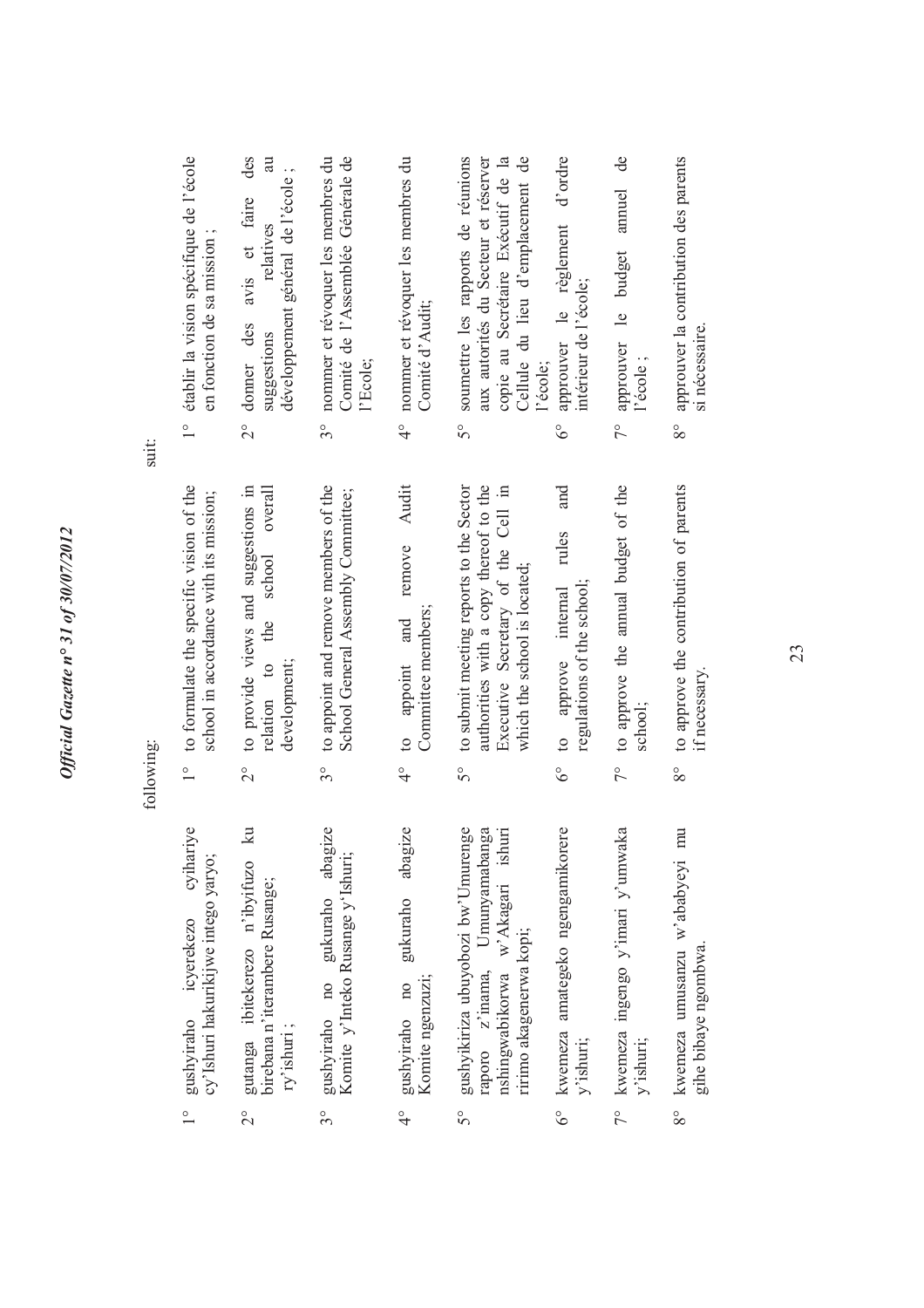| de<br>Fonctionnement<br>l'Assemblée Générale de l'Ecole<br>$\ddot{=}$<br><b>Article</b> | Comité de l'Assemblée Générale de l'Ecole<br>L'Assemblée Générale de l'Ecole se sert du<br>en vue de la mise en application de ses<br>décisions          | L'Assemblée Générale de l'Ecole se sert<br>pouvoir auditer le fonctionnement de l'école<br>également du Comité d'audit en vue de<br>de l'Assemblée Générale<br>et du Comité<br>de l'Ecole. | Un arrêté du Ministre ayant l'éducation dans<br>secondaires et détermine les modalités de<br>tenue des réunions des membres de<br>l'Assemblée Générale de l'Ecole, du Comité<br>ses attributions édicte les règles générales<br>régissant les écoles maternelles, primaires et<br>de l'Assemblée Générale de l'Ecole et du<br>Comité d'Audit, les modalités de leur<br>élection, leur mandat et les modalités de leur<br>prise de décisions. | $\mathbf{d}\mathbf{e}$<br>Comité<br>l'Assemblée Générale de l'Ecole<br>$\mathbf{d}\mathbf{u}$<br>Article 11: Membres | Les membres du Comité de l'Assemblée<br>Générale de l'Ecole sont les suivants:    | 1° quatre (4) parents dont le Président    |
|-----------------------------------------------------------------------------------------|----------------------------------------------------------------------------------------------------------------------------------------------------------|--------------------------------------------------------------------------------------------------------------------------------------------------------------------------------------------|----------------------------------------------------------------------------------------------------------------------------------------------------------------------------------------------------------------------------------------------------------------------------------------------------------------------------------------------------------------------------------------------------------------------------------------------|----------------------------------------------------------------------------------------------------------------------|-----------------------------------------------------------------------------------|--------------------------------------------|
| School<br>the<br>$\overline{\mathbf{a}}$<br>Article 10: Functioning<br>General Assembly | get<br>assistance from the School General Assembly<br>$\ensuremath{\text{shall}}$<br>Committee to implement its decisions<br>The School General Assembly | The School General Assembly shall also get<br>assistance from the Audit Committee to audit<br>the functioning of the school and the School<br>General Assembly Committee.                  | An Order of the Minister in charge of<br>determine modalities for the conduct of<br>Education shall set up general rules governing<br>Assembly, the School General Assembly<br>as well as modalities for their election, their<br>nursery, primary and secondary schools and<br>meetings of members of the School General<br>Committee and those of the Audit Committee<br>term of office and decision-making procedures.                    | Article 11: Members of the School General<br><b>Assembly Committee</b>                                               | Committee<br>shall be composed of the following<br>School General Assembly<br>The | the<br>including<br>1° four $(4)$ parents  |
| Ingingo ya 10: Imikorere y'Inteko Rusange<br>y'Ishuri                                   | Inteko Rusange y'Ishuri yifashisha Komite<br>y'Inteko Rusange y'Ishuri kugira ngo ishobore<br>gushyira mu bikorwa ibyemezo byayo.                        | Inteko Rusange y'Ishuri yifashisha kandi<br>Komite ngenzuzi kugira ngo ishobore<br>kugenzura imikorere y'ishuri n'iya Komite<br>y'Inteko Rusange y'Ishuri.                                 | Iteka rya Minisitiri ufite Uburezi mu nshingano<br>$\ln a$<br>Komite ngenzuzi baterana, batorwa, manda<br>ze rishyiraho amabwiriza rusange agenga<br>amashuri y'incuke, abanza n'ayisumbuye;<br>rigena kandi uko abagize Inteko Rusange<br>y'Ishuri, Komite y'Inteko Rusange y'Ishuri<br>yabo n'uko bafata ibyemezo.                                                                                                                         | Ingingo ya 11: Abagize Komite y'Inteko<br>Rusange y'Ishuri                                                           | $\mathbf{p}$<br>Komite y'Inteko Rusange y'Ishuri igizwe<br>aba bakurikira:        | na<br>1° ababyeyi bane (4) barimo Perezida |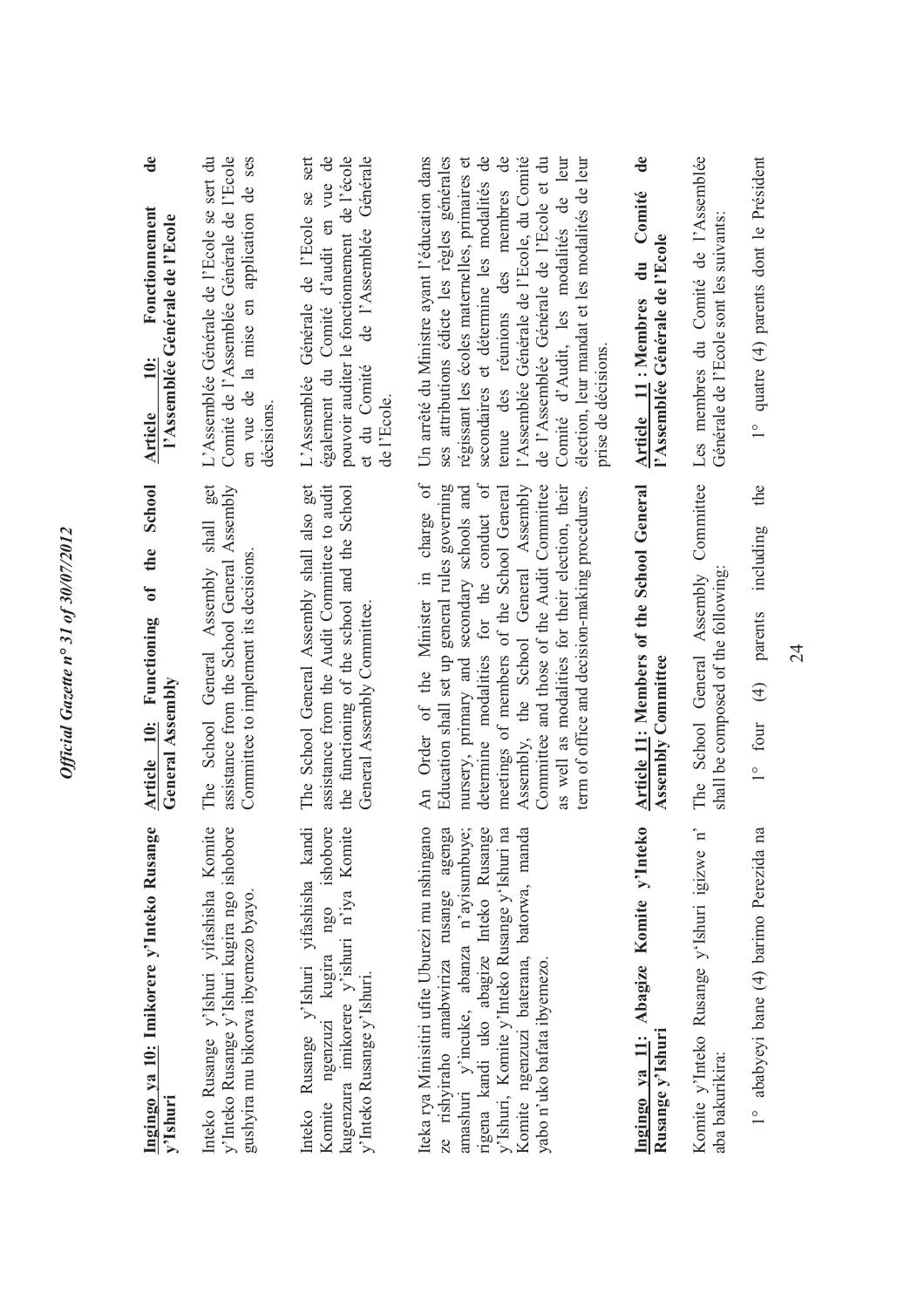| e<br>l'Assemblée Générale de l'Ecole;<br>Président<br>et le Vice                            | son<br>de l'école ou<br>le propriétaire<br>représentant;<br>$\overset{\circ}{\sim}$ | le Directeur de l'école qui en est<br>droit<br>sans<br>d'office le rapporteur<br>d'éligibilité ni de vote<br>$3^\circ$ | deux (2) enseignants représentant<br>leurs pairs;<br>$\frac{1}{4}$                   | deux (2) élèves qui sont membres de<br>l'Assemblée Générale de l'Ecole.<br>$5^{\circ}$ | moins des<br>l'Assemblée<br>être de sexe<br>a<br>Générale de l'Ecole doivent<br>de<br>Trente pourcent (30%)<br>du Comité<br>membres<br>féminin | Article 12: Attributions du Comité de<br>l'Assemblée Générale de l'Ecole        | Les attributions du Comité de l'Assemblée<br>Générale de l'Ecole sont les suivantes: | convoquer et diriger l'Assemblée<br>Générale de l'Ecole;<br>$\frac{1}{1}$   | $2^{\circ}$ faire le suivi de la mise en |
|---------------------------------------------------------------------------------------------|-------------------------------------------------------------------------------------|------------------------------------------------------------------------------------------------------------------------|--------------------------------------------------------------------------------------|----------------------------------------------------------------------------------------|------------------------------------------------------------------------------------------------------------------------------------------------|---------------------------------------------------------------------------------|--------------------------------------------------------------------------------------|-----------------------------------------------------------------------------|------------------------------------------|
| Deputy<br>General<br>of the School<br>the<br>and<br>Chairperson<br>Chairperson<br>Assembly; | his/her<br>$\sigma$<br>owner<br>representative;<br>school<br>the<br>$\frac{1}{2}$   | non-voting<br>the head teacher of the school who<br>of ficio<br>$\alpha$<br>as<br>rapporteur;<br>serves<br>$3^{\circ}$ | 4° two (2) teachers representing their peers;                                        | 5° two (2) students who are members of the<br>School General Assembly.                 | At least thirty percent (30%) of members of the<br>School General Assembly Committee must be<br>temales                                        | Article 12: Responsibilities of the School<br><b>General Assembly Committee</b> | The School General Assembly Committee<br>shall have the following responsibilities:  | to convene and preside over the School<br>General Assembly<br>$\frac{1}{1}$ | 2° to monitor the implementation of the  |
| Visi-Perezida b'Inteko Rusange;                                                             | 2° nyir'ishuri cyangwa umuhagarariye;                                               | we<br>mwanditsi ntatora kandi ntatorwa;<br>na<br>in<br>w'ishuri<br>umuyobozi<br>$3^{\circ}$                            | bahagarariye<br>$\widehat{c}$<br>babiri<br>bagenzi babo;<br>abarimu<br>$\frac{1}{4}$ | abanyeshuri babiri (2) bari mu Nteko<br>Rusange y'Ishuri;<br>5°                        | Nibura 30% by'abagize Komite y'Inteko<br>Rusange y'Ishuri bagomba kuba ari abagore.                                                            | Komite<br>za<br>Ingingo ya 12: Inshingano<br>y'Inteko Rusange y'Ishuri          | ifite<br>y'Ishuri<br>Rusange<br>inshingano zikurikira:<br>Komite y'Inteko            | gutumira no kuyobora Inteko Rusange;<br>$\frac{1}{1}$                       | bikorwa<br>2° gukurikirana ishyirwa mu   |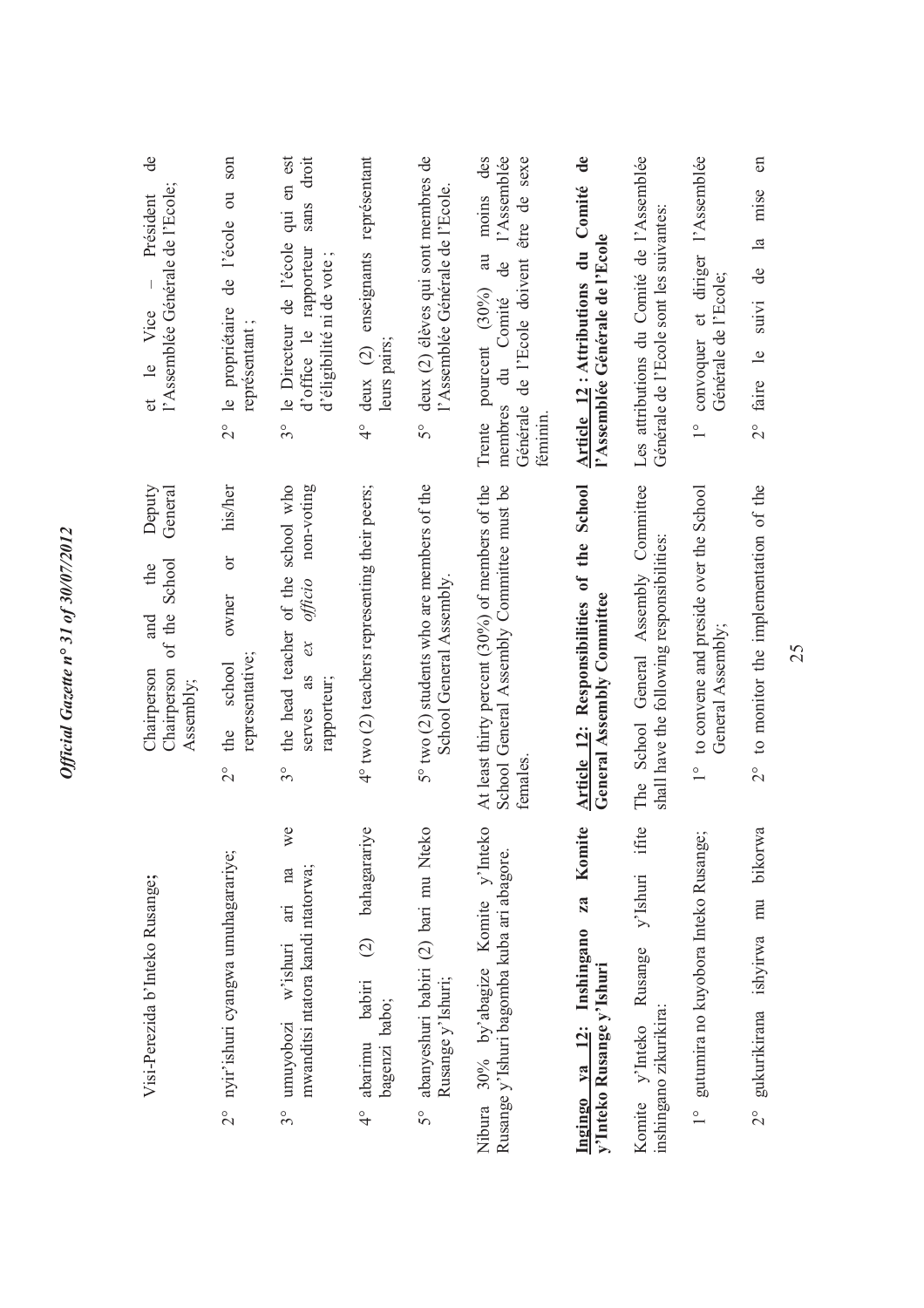| application des décisions prises par<br>l'Assemblée Générale de l'Ecole | faire le suivi du respect des lois, des<br>arrêtés et des instructions régissant<br>l'école;<br>$3^{\circ}$ | participer à la gestion des biens de<br>l'école<br>$\frac{1}{4}$              | analyser le plan d'action de l'école;<br>$5^{\circ}$ | conduite des autorités de l'école, des<br>faire le suivi de la discipline et de la<br>enseignants et des élèves<br>$6^{\circ}$ | problèmes<br>auxquels l'école est confrontée et<br>analyser les grands<br>proposer des solutions<br>$\tilde{7}^{\circ}$ | autre tâche lui<br>assignée par l'Assemblée Générale<br>exécuter toute<br>de l'Ecole;<br>$8^{\circ}$ | présenter le rapport à l'Assemblée<br>Générale de l'Ecole.<br>$\delta$ | Article 13 : Membres du Comité d'Audit<br>de l'Ecole    | Les membres du Comité d'Audit de l'Ecole<br>sont les suivants                        |
|-------------------------------------------------------------------------|-------------------------------------------------------------------------------------------------------------|-------------------------------------------------------------------------------|------------------------------------------------------|--------------------------------------------------------------------------------------------------------------------------------|-------------------------------------------------------------------------------------------------------------------------|------------------------------------------------------------------------------------------------------|------------------------------------------------------------------------|---------------------------------------------------------|--------------------------------------------------------------------------------------|
| decisions taken by the School General<br>Assembly;                      | orders and instructions governing the<br>compliance with laws,<br>to monitor<br>school;<br>$3^{\circ}$      | to take part in the management of the<br>school assets;<br>$\frac{1}{4}$      | 5° to analyze the school action plan;                | to follow up the discipline and conduct<br>and<br>authorities, teachers<br>of school<br>students;<br>$\delta^{\circ}$          | to analyse major problems facing the<br>school and propose solutions;<br>$\frac{1}{2}$                                  | to perform such other tasks as assigned<br>by the School General Assembly;<br>$8^{\circ}$            | to submit a report to the School<br>General Assembly.<br>$9^{\circ}$   | Members of the School Audit<br>Article 13:<br>Committee | 6 <sup>o</sup><br>shall<br>The School Audit Committee<br>comprised of the following: |
| n'Inteko<br>byafashwe<br>ry'ibyemezo<br>Rusange;                        | iyubahirizwa<br>n'amabwiriza<br>ry'amategeko, amateka<br>agenga ishuri;<br>gukurikirana<br>$3^{\circ}$      | micungire<br>mu<br>y'umutungo w'Ishuri;<br>uruhare<br>kugira<br>$\frac{1}{4}$ | y'ibikorwa<br>gahunda<br>5° kwiga kuri<br>by'ishuri; | gukurikirana imyifatire n'imyitwarire<br>abarimu<br>n'abanyeshuri;<br>y'abayobozi,<br>$6^\circ$                                | gusuzuma ibibazo bikomeye by'ishuri<br>bikwiye<br>uburyo<br>no kugaragaza<br>gukemurwa;<br>$7^{\circ}$                  | ihawe<br>gukora akandi kazi kose<br>n'Inteko Rusange y'Ishuri;<br>$8^{\circ}$                        | gutanga raporo ku Nteko Rusange.<br>$9^\circ$                          | Abagize Komite Ngenzuzi<br>Ingingo ya 13:<br>y'Ishuri   | y'ishuri igizwe n'aba<br>Ngenzuzi<br>bakurikira:<br>Komite                           |

Official Gazette nº 31 of 30/07/2012 *Official Gazette n° 31 of 30/07/2012*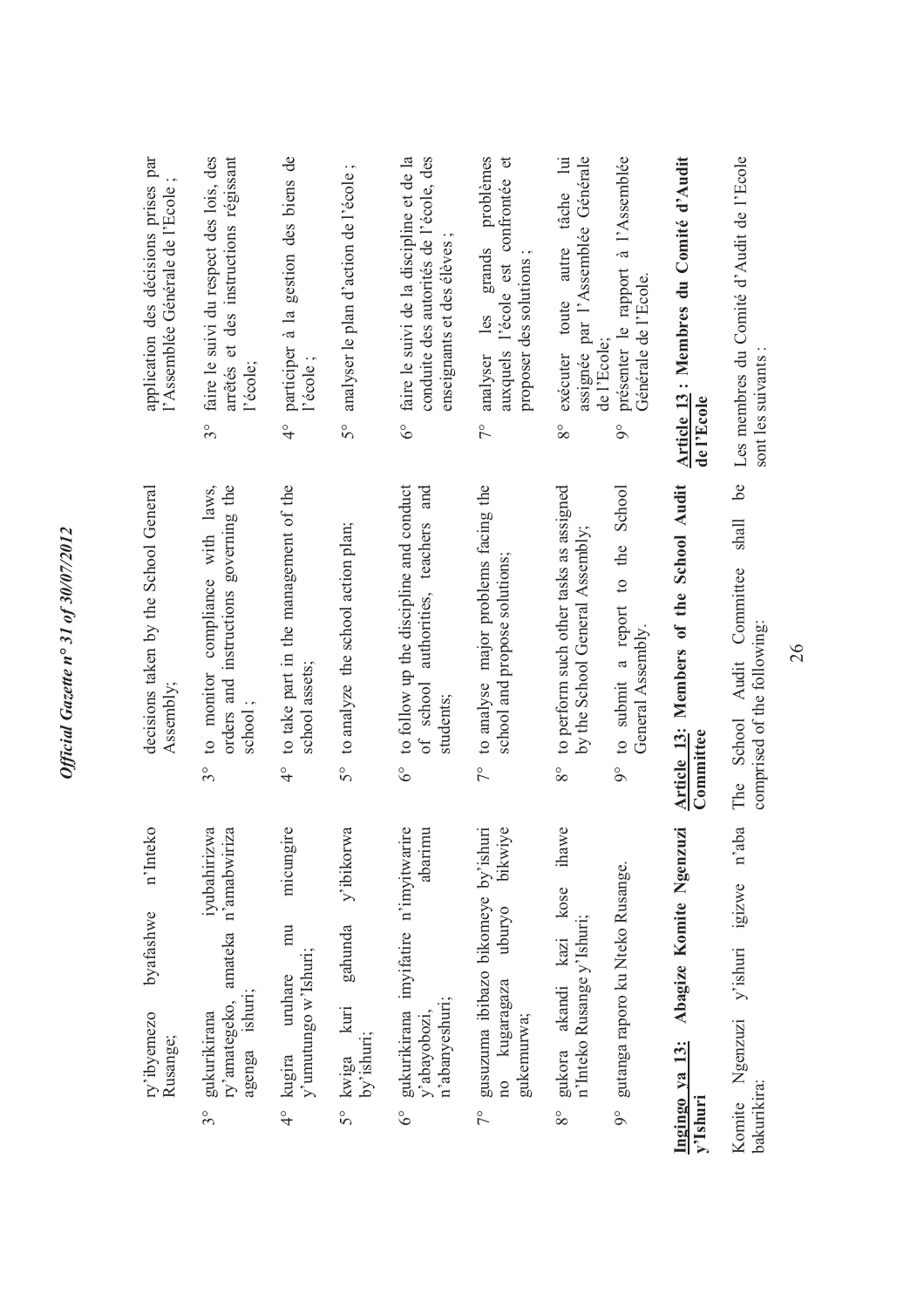| 1° le Président et le Vice-Président élus<br>parmi les parents qui ne sont pas<br>membres du Comité de l'Assemblée<br>Générale de l'Ecole;                                  | un enseignant élu par ses pairs et qui<br>en est le rapporteur;<br>$\overset{\circ}{\sim}$       | l'agent chargé de l'éducation dans le<br>Secteur;<br>$3^{\circ}$          | le Secrétaire Exécutif de la Cellule<br>du lieu où se trouve l'école;<br>$\frac{1}{4}$  | le propriétaire de l'école pour les<br>écoles<br>les<br>đ<br>écoles privées<br>conventionnées.<br>5°                          | Comité<br>$\ddot{a}$<br>Article 14: Attributions<br>d'Audit de l'Ecole | $\mathbf{d}\mathbf{e}$<br>d'Audit<br>Les attributions du Comité<br>l'Ecole sont les suivantes: | examiner l'acquisition, l'utilisation<br>et la sortie des ressources financières<br>et matérielles de l'école<br>$\frac{1}{1}$ | faire le suivi de la gestion des biens<br>immeubles de l'école et donner des<br>conseils à cet effet;<br>$\frac{1}{2}$         |
|-----------------------------------------------------------------------------------------------------------------------------------------------------------------------------|--------------------------------------------------------------------------------------------------|---------------------------------------------------------------------------|-----------------------------------------------------------------------------------------|-------------------------------------------------------------------------------------------------------------------------------|------------------------------------------------------------------------|------------------------------------------------------------------------------------------------|--------------------------------------------------------------------------------------------------------------------------------|--------------------------------------------------------------------------------------------------------------------------------|
| Deputy<br>parents who are not members of the<br>among<br>School General Assembly Committee;<br>from<br>and<br>elected<br>Chairperson<br>Chairperson<br>the<br>$\frac{1}{1}$ | one teacher elected by his/her peers<br>and who serves as rapporteur;<br>$\overset{\circ}{\sim}$ | the officer in charge of education at the<br>Sector level:<br>$3^{\circ}$ | the Executive Secretary of the Cell in<br>which the school is located;<br>$\frac{1}{4}$ | the school owner in case of private<br>schools and Government-subsidized<br>schools<br>$5^{\circ}$                            | Article 14: Responsibilities of the School<br><b>Audit Committee</b>   | Audit<br>School<br>Committee shall be the following:<br>The responsibilities of the            | use and<br>material<br>1° to examine the acquisition,<br>and<br>output of financial<br>resources of the school;                | of the<br>advice<br>to monitor the management<br>school property and provide<br>thereon;<br>$\frac{1}{2}$                      |
| Perezida na Visi-Perezida batorwa mu<br>babyeyi batari muri Komite y'Inteko<br>Rusange y'Ishuri;<br>$\frac{1}{2}$                                                           | umwarimu utorwa na bagenzi be, ari na<br>we mwanditsi;<br>$\frac{1}{2}$                          | ushinzwe Uburezi mu Murenge;<br>$3^\circ$                                 | Nshingwabikorwa<br>w'Akagari ishuri ryubatsemo;<br>Umunyamabanga<br>$\frac{6}{4}$       | $\overline{a}$<br>Leta<br>nyir'ishuri ku mashuri yigenga no l<br>n'abikorera ku bw'amasezerano.<br>ahuriweho<br>mashuri<br>5° | Komite<br>za<br>Inshingano<br>Ingingo va 14:<br>Ngenzuzi y'Ishuri      | Komite Ngenzuzi y'Ishuri ifite inshingano<br>zikurikira:                                       | iyinjira,<br>ry'imari<br>ibyerekeye<br>n'isohoka<br>n'ibikoresho by'ishuri;<br>1° kugenzura<br>ikoreshwa                       | umutungo<br>$\overline{a}$<br>ucungwa<br>w'ishuri<br>uko<br>kubitangaho inama;<br>gukurikirana<br>utimukanwa<br>$\overline{C}$ |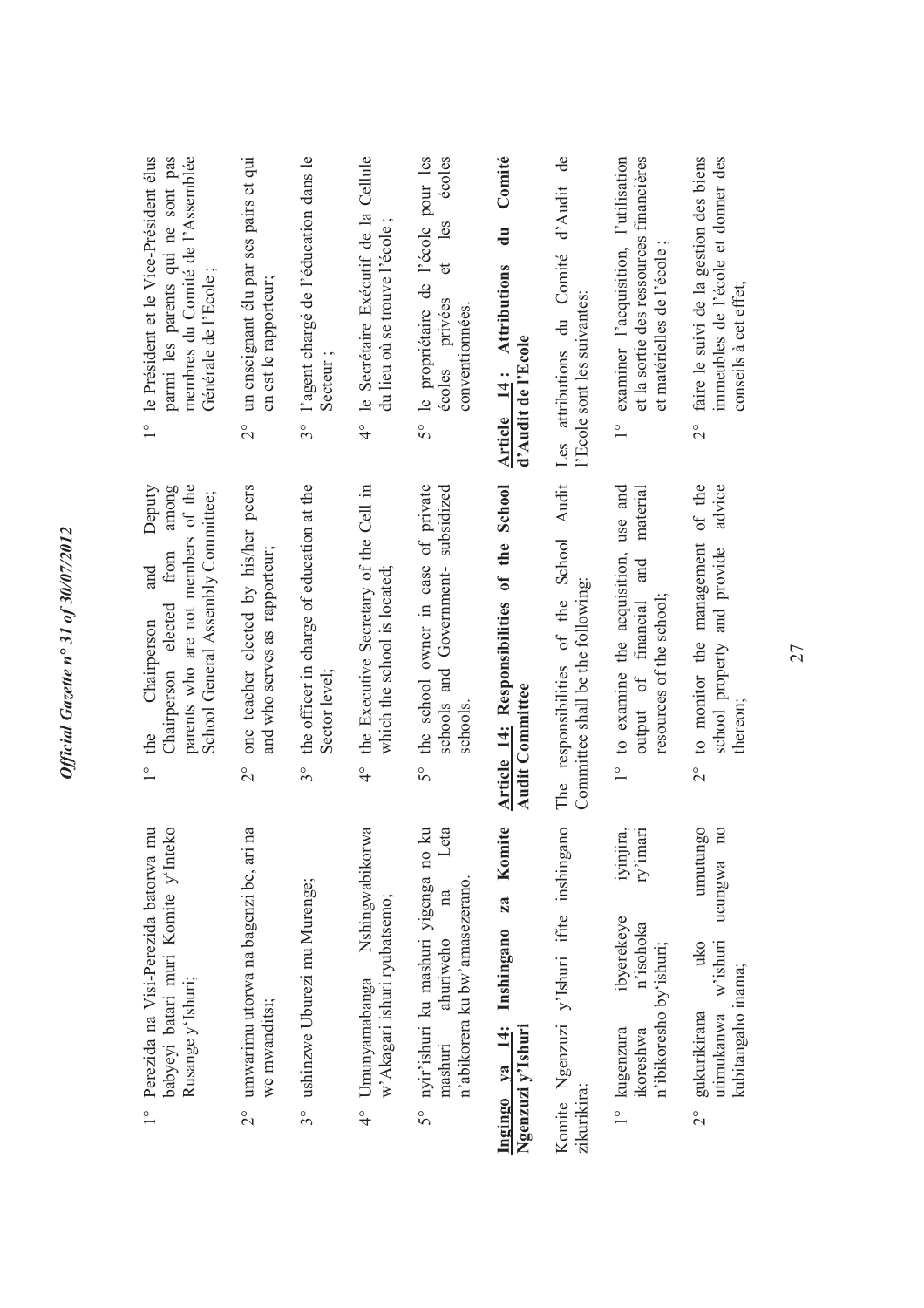| donner des conseils sur les modalités<br>d'augmenter les biens de l'école<br>$3^{\circ}$ | .ದ<br>d'audit<br>l'Assemblée Générale de l'Ecole<br>présenter le rapport<br>$\frac{1}{4}$ | faire le suivi du fonctionnement du<br>Comité de l'Assemblée Générale de<br>l'Ecole.<br>5°        | Section 3 : Direction de l'école          | Article 15: Membres de la Direction de<br>l'école                             | Les membres de la direction de l'école sont<br>les suivants:                           | autres autorités qui varient suivant le<br>nombre<br>et le<br>1° le Directeur de l'école;<br>cycle de l'école<br>d'élèves.<br>$\overline{c}$         | Article 16: Attributions des membres de<br>l'administration de l'école                  | ses attributions fixe les attributions des<br>Un arrêté du Ministre ayant l'éducation dans<br>membres de direction de l'école et détermine<br>d'autres autorités de l'école qui varient<br>suivant le cycle de l'école et le nombre<br>d'élèves      |
|------------------------------------------------------------------------------------------|-------------------------------------------------------------------------------------------|---------------------------------------------------------------------------------------------------|-------------------------------------------|-------------------------------------------------------------------------------|----------------------------------------------------------------------------------------|------------------------------------------------------------------------------------------------------------------------------------------------------|-----------------------------------------------------------------------------------------|------------------------------------------------------------------------------------------------------------------------------------------------------------------------------------------------------------------------------------------------------|
| to advise on ways of increasing school<br>property;<br>$3^{\circ}$                       | to submit the audit report to the School<br>General Assembly;<br>$\frac{1}{4}$            | to monitor the functioning of the<br>School General Assembly Committee.<br>$\overline{5}^{\circ}$ | Section 3: School management Board        | school<br>the<br>$\mathfrak{b}$<br>Members<br>management Board<br>Article 15: | be<br>shall<br><b>Board</b><br>school management<br>comprised of the following:<br>The | level of the school and the number of<br>other authorities depending on the<br>the school Headmaster;<br>students.<br>$\frac{1}{1}$<br>$\frac{1}{2}$ | school<br>$\mathfrak{h}$<br>Responsibilities<br>management board members<br>Article 16: | $\sigma$<br>education shall set out the responsibilities of<br>on the level of the school and the number of<br>determine other school authorities depending<br>school management board members and<br>An Order of the Minister in charge<br>students |
| gutanga inama ku buryo umutungo<br>w'ishuri wakongerwa;<br>$3^{\circ}$                   | gutanga raporo y'igenzura ku Nteko<br>Rusange;<br>$\frac{1}{4}$                           | Komite<br>ya<br>y'Inteko Rusange y'Ishuri.<br>gukurikirana imikorere<br>5°                        | Icyiciro cya 2: Ubuyobozi bwite bw'ishuri | Ingingo ya 15: Abagize ubuyobozi bwite<br>bw'ishuri                           | Ubuyobozi bwite bw'ishuri bugizwe n'aba<br>bakurikira:                                 | hamwe<br>bitewe<br>abandi bayobozi banyuranye<br>ririmo<br>n'umubare w'abanyeshuri.<br>Umuyobozi w'Ishuri;<br>n'icyiciro ishuri                      | z'abagize<br>Ingingo ya 16: Inshingano<br>ubuyobozi bwite bw'ishuri                     | Iteka rya Minisitiri ufite Uburezi mu nshingano<br>ze rishyiraho inshingano z'abagize ubuyobozi<br>bwite bw'ishuri rikanagena abandi bayobozi<br>b'ishuri bashyirwaho bitewe n'icyiciro ishuri<br>ririmo cyangwa umubare w'abanyeshuri               |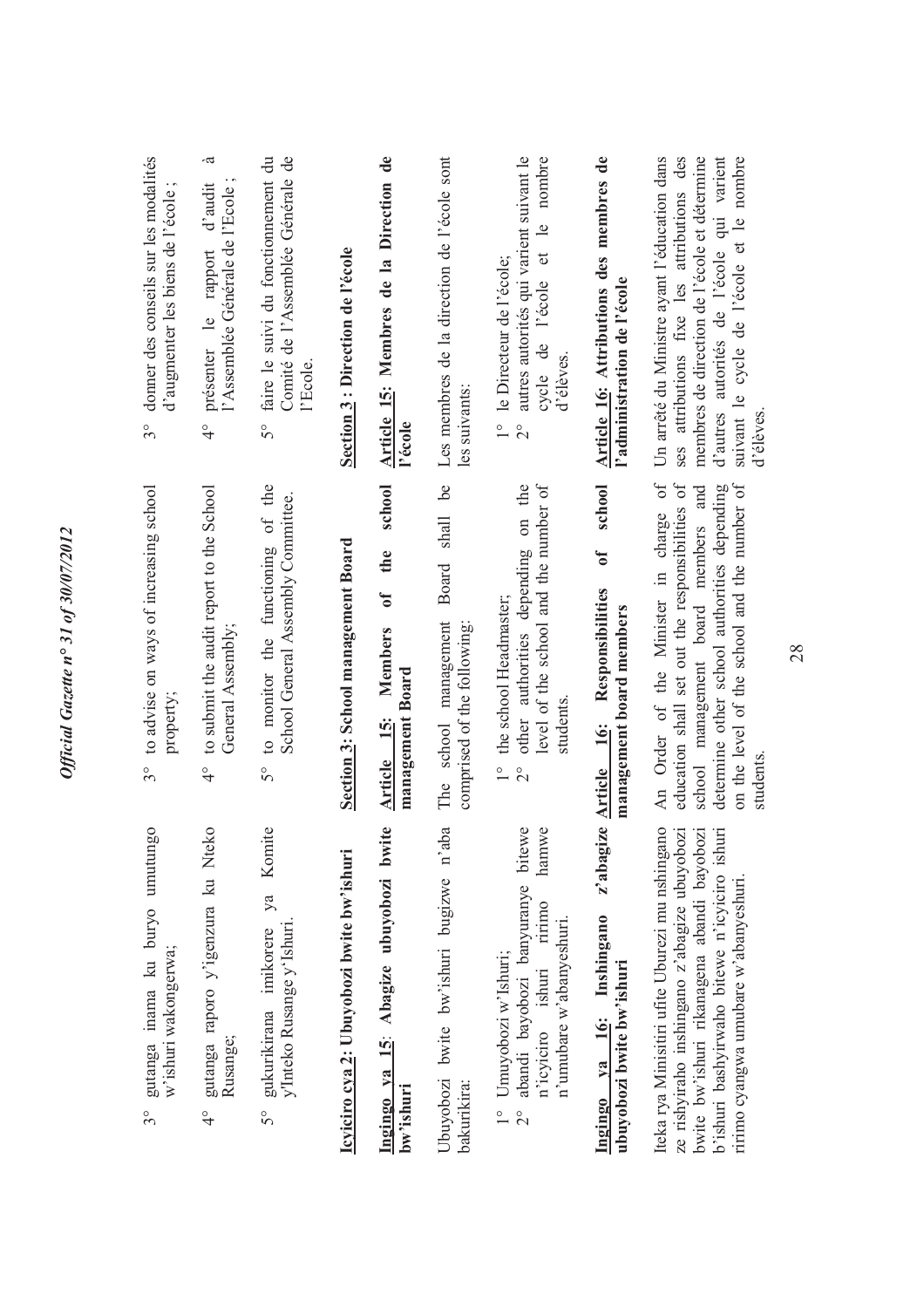| RA<br><b>UMUTWE WA III: INZEGO ZUNGANI</b><br><b>UBUYOBOZI BW'AMASHURI</b>              | ORGANS<br>OF SCHOOLS MANAGEMENT<br>CHAPTER III: SUBSIDIARY                                                                       | <b>ORGANES</b><br>$\mathbf{E}$<br>L'ADMINISTRATION DES ECOLES<br>Ë<br><b>AUXILIAIRES</b><br><b>CHAPITRE</b> |
|-----------------------------------------------------------------------------------------|----------------------------------------------------------------------------------------------------------------------------------|-------------------------------------------------------------------------------------------------------------|
| Ingingo ya 17: Inzego zunganira ubuyobozi<br>bwite bw'ishuri                            | Subsidiary organs of school<br>Article 17:<br>management                                                                         | de<br>auxiliaires<br>l'administration de l'école<br>Organes<br>Article 17:                                  |
| zunganira<br>$\bigoplus$<br>enye<br>ubuyobozi bwite bw'ishuri:<br>Hashvizweho inzego    | There is hereby established four (4) subsidiary<br>organs of school management:                                                  | Il est créé quatre (4) organes auxiliaires de<br>l'Administration de l'école:                               |
| mu<br>uretse<br>1° Inama y'Abanyeshuri,<br>mashuri y'incuke;                            | Council except in nursery<br>Students'<br>schools;<br>$\frac{1}{1}$                                                              | 1° le Conseil des Elèves sauf dans les<br>$\cdot$ $\circ$<br>écoles maternelles                             |
| $2^{\circ}$ Inama y'Abarimu;                                                            | Teachers' Council;<br>$\frac{1}{2}$                                                                                              | $\cdot$ $\circ$<br>2° le Conseil des Enseignants                                                            |
| Inama y'Uburezi y'Umurenge;<br>$3^{\circ}$                                              | Sector Education Council;<br>$3^{\circ}$                                                                                         | le Conseil d'Education du Secteur;<br>$3^\circ$                                                             |
| 4° Inama y'Uburezi y'Akarere.                                                           | District Education Council<br>$\frac{1}{4}$                                                                                      | 4° le Conseil d'Education du District.                                                                      |
| Icyiciro cya mbere: Inama y'Abanyeshuri                                                 | <b>Section One: Students' Council</b>                                                                                            | Section première: Conseil des Elèves                                                                        |
| ma<br>Ina<br>y'Abanyeshuri n'uburyo inama ziterana<br>Abagize<br>18:<br>$V2$<br>Ingingo | conduct of<br>Students'<br>the<br>Council and modalities for the<br>$\mathfrak{o}\mathfrak{f}$<br>Article 18:Members<br>meetings | des<br>Elèves et modalités de tenue des réunions<br>Article 18: Membres du Conseil                          |
| Inama y'Abanyeshuri igizwe n'abanyeshuri<br>bose biga ku ishuri.                        | The Students' Council shall consist of all the<br>students attending the school                                                  | Le Conseil des Elèves est constitué de tous<br>les élèves qui fréquentent l'école.                          |
| uko<br>Itegeko ngengamikorere ry'ishuri rigena<br>inama ziterana.                       | Internal rules and regulations of the school<br>shall determine modalities for the conduct of<br>meetings.                       | Le règlement d'ordre intérieur de l'école<br>des<br>tenue<br>modalités de<br>détermine les<br>réumions.     |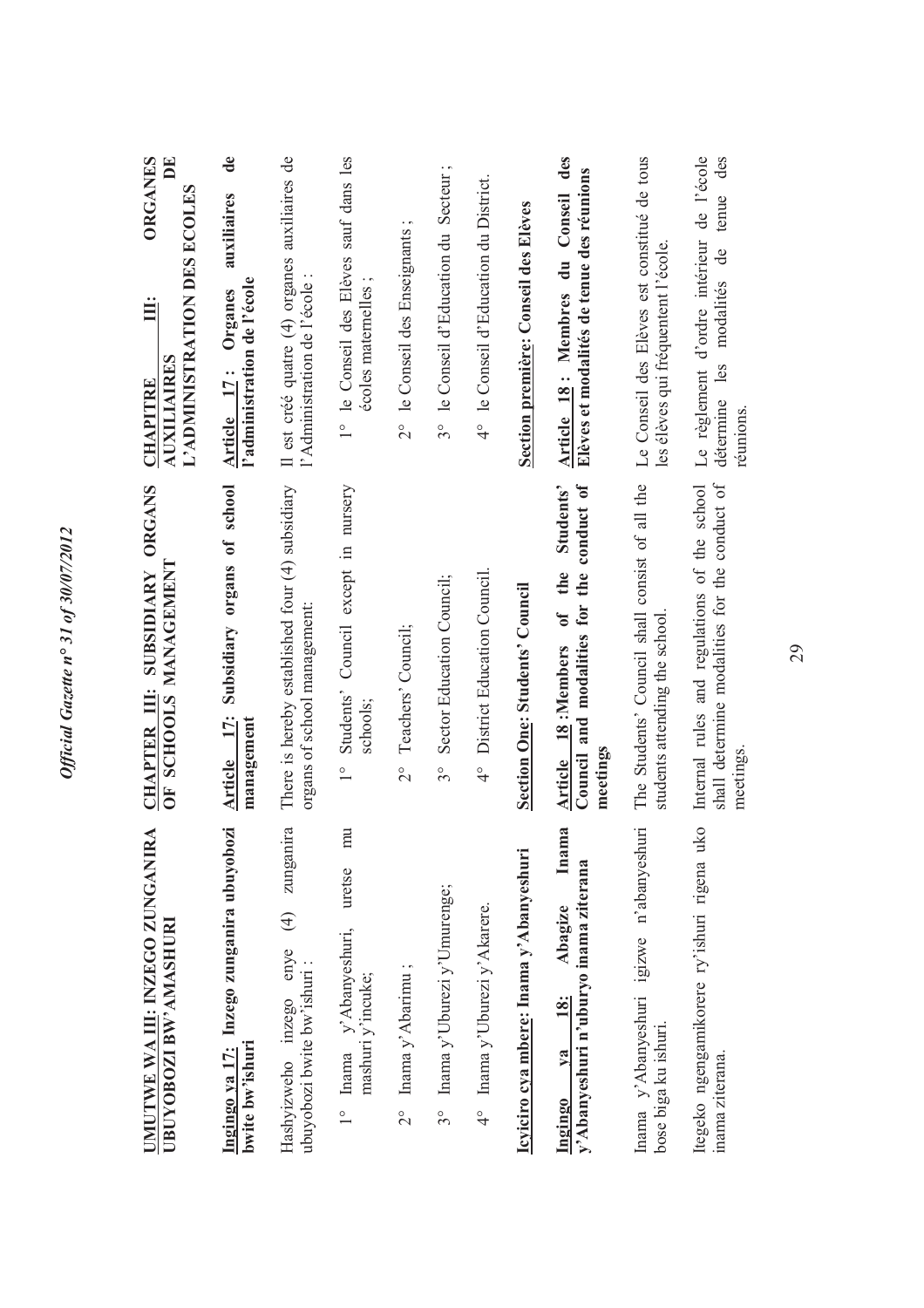| ma<br>$z$ <sup><math>\ln a</math></sup><br>Inshingano<br>$\frac{19}{1}$<br>y'Abanyeshuri<br>$va$<br>Ingingo                         | <b>Article 19: Responsibilities of the Students'</b><br>Council                                                                                       | Conseil des<br>Article 19: Attributions du<br>Elèves                                                                                                           |
|-------------------------------------------------------------------------------------------------------------------------------------|-------------------------------------------------------------------------------------------------------------------------------------------------------|----------------------------------------------------------------------------------------------------------------------------------------------------------------|
| Inama y'abanyeshuri ishinzwe:                                                                                                       | The Students' Council shall be responsible for<br>the following                                                                                       | Le Conseil des Elèves est chargé de :                                                                                                                          |
| gutanga ibitekerezo ku mibereho yabo,<br>$\mathbb{R}$<br>myifatire no<br>ku myigire, ku<br>myitwarire yabo;<br>$\frac{1}{\sqrt{2}}$ | living<br>and<br>discipline<br>on the<br>conditions, learning,<br>behavior of students;<br>views<br>to provide<br>$\frac{1}{1}$                       | donner des avis sur les conditions de<br>vie, l'apprentissage, la discipline et<br>le comportement des élèves;<br>$\overset{\circ}{\phantom{0}}$               |
| kugira uruhare mu mirimo inyuranye<br>ijyanye n'ibikorwa rusange by'ishuri;<br>$\frac{1}{2}$                                        | to participate in various works related<br>to the general activities of the school;<br>$\overline{\Omega}$                                            | $\mathbf{d}\mathbf{e}$<br>participer aux différents travaux<br>relatifs aux activités générales<br>l'école<br>$\overset{\circ}{\sim}$                          |
| mu Nteko<br>gutora ababahagararira<br>Rusange y'Ishuri;<br>$3^{\circ}$                                                              | to elect their representatives in the<br>School General Assembly;<br>$3^{\circ}$                                                                      | -ದ<br>l'Assemblée Générale de l'Ecole<br>représentants<br>élire leurs<br>$\frac{1}{3}$                                                                         |
| $\overline{n}$<br>gufashanya<br>gukora imirimo y'amaboko.<br>gutoza abanyeshuri<br>$\frac{1}{4}$                                    | culture of<br>performing<br>to instill in students the<br>and<br>assistance<br>manual activities<br>$\operatorname{mutual}$<br>$\frac{1}{4}$          | $\mathbf{a}$<br>initier les élèves à l'entraide et à<br>réalisation des travaux manuels.<br>$\frac{1}{4}$                                                      |
| Icyiciro cya 2: Inama y'Abarimu                                                                                                     | <b>Section 2: Teachers' Council</b>                                                                                                                   | Section 2: Conseil des Enseignants                                                                                                                             |
| Ingingo ya 20: Abagize Inama y'Abarimu,<br>ziterana n'uko bitoramo<br>ababahagarariye<br>uburyo inama                               | Article 20: Members of Teachers' Council,<br>conducting meetings and<br>among<br>representatives<br>modalities for<br>their<br>themselves<br>electing | des<br>des<br>réunions et d'élection parmi eux de leurs<br>Conseil<br>tenue<br>de<br>ā<br>modalités<br>Membres<br>représentants<br>Enseignants,<br>Article 20: |
| bose<br>Inama y'Abarimu igizwe n'abarimu<br>bigisha ku ishuri.                                                                      | The Teachers' Council shall be composed of<br>all school teachers.                                                                                    | Le Conseil des Enseignants est constitué de<br>tous les enseignants de l'école.                                                                                |
| Amategeko ngengamikorere y'ishuri agena uko<br>bitoramo<br>abarimu<br>n'uko<br>ziterana<br>inama                                    | Internal rules and regulations of the school<br>shall determine modalities for the conduct of                                                         | Le Règlement d'ordre intérieur de l'école<br>des<br>tenue<br>$\mathbf{d}\mathbf{e}$<br>modalités<br>détermine les                                              |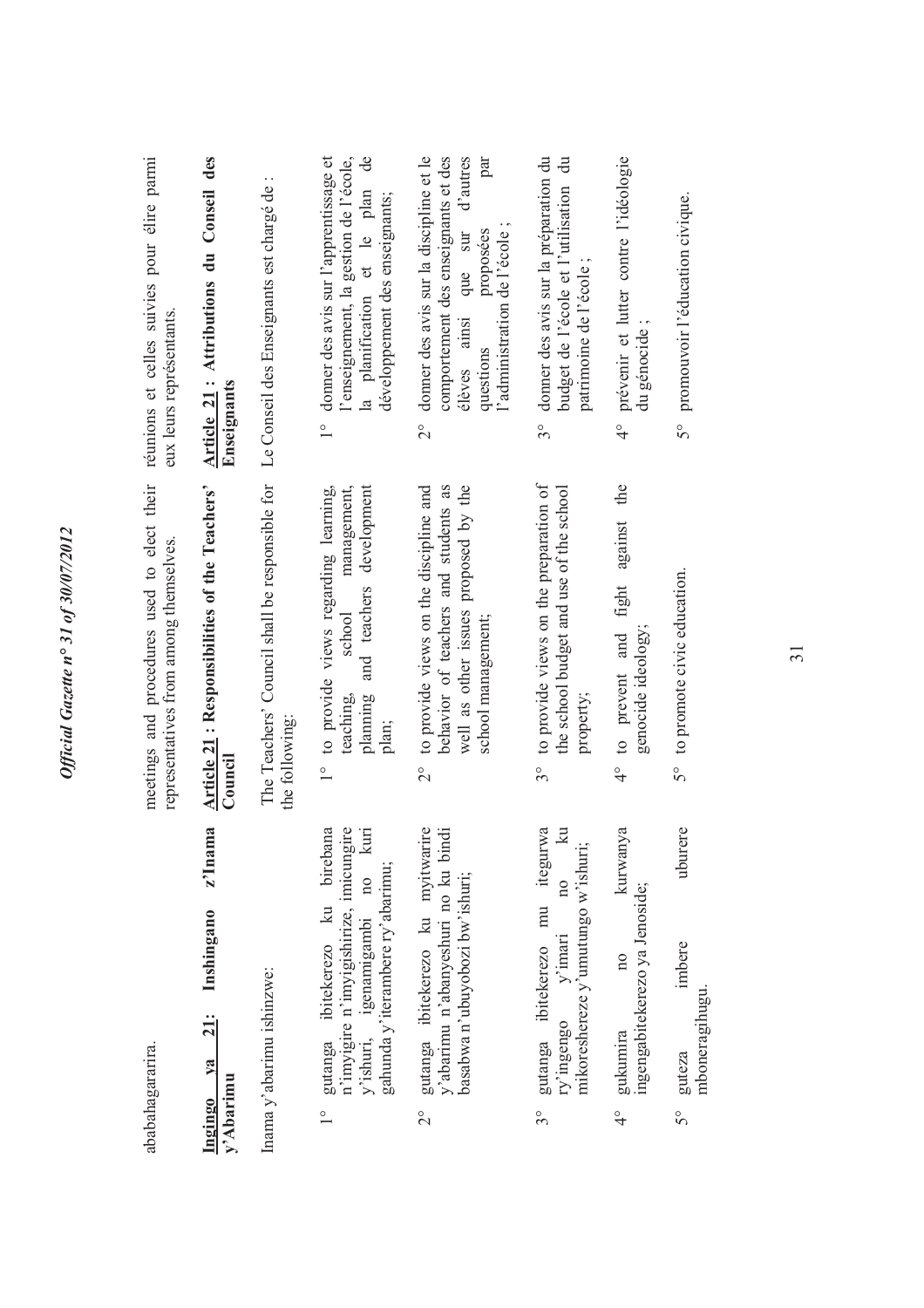| v'Uburezi<br>y'Uburezi<br>Inama y'Uburezi y'Umurenge igizwe n'aba<br>Ingingo ya 22: Abagize Inama<br>Inama<br>$\ddot{\cdot}$<br>cva<br>y'Umurenge<br>y'Umurenge<br><b>Icviciro</b>                                                                                                | <b>Sector</b><br><u>be</u><br>shall<br>Section 3: Sector Education Council<br>the<br>Council<br>$\mathbf{f}$<br>Article 22: Members<br>Sector Education<br>Education Council<br>The                                                                                                                                         | Conseil<br>d'Education du<br>Section 3: Conseil d'Education du Secteur<br>$\mathbf{u}$<br>Les membres du Conseil<br>Membres<br>d'Education du Secteur<br>Article $22:$                                                                                                                                                                  |
|-----------------------------------------------------------------------------------------------------------------------------------------------------------------------------------------------------------------------------------------------------------------------------------|-----------------------------------------------------------------------------------------------------------------------------------------------------------------------------------------------------------------------------------------------------------------------------------------------------------------------------|-----------------------------------------------------------------------------------------------------------------------------------------------------------------------------------------------------------------------------------------------------------------------------------------------------------------------------------------|
| 2° buri Perezida wa Komite y'Inteko<br>nawe Muyobozi<br>rwego<br>mu<br>Nshingwabikorwa<br>abanza,<br>iri<br>y'Ishuri ku<br>y'incuke,<br>n'ayihariye<br>in<br>Umunyamabanga<br>w'Umurenge<br>rw'amashuri<br>avisumbuye<br>Murenge;<br>Rusange<br>wayo;<br>bakurikira:              | School<br>General Assembly Committee at the<br>1° the Executive Secretary of the Sector<br>and specialized schools located in the<br>level of nursery, primary, secondary<br>of the<br>who serves as its chairperson;<br>each Chairperson<br>composed of the following<br>Sector;<br>$\overline{2}^{\circ}$                 | 1° le Secrétaire Exécutif du Secteur qui<br>chaque Président du Comité de<br>primaires et spécialisées basées dans<br>l'Assemblée Générale de l'Ecole au<br>maternelles,<br>niveau des écoles<br>en est le Président<br>Secteur sont les suivants :<br>le Secteur;<br>$\overline{2}^{\circ}$                                            |
| abarimu bahagarariye bagenzi babo,<br>yisumbuye n'uwo mu yihariye aho ayo<br>y'incuke,<br>umwe wo mu mashuri y'incuke, uwo<br>$\overline{m}$<br>an<br>abanza, ayisumbuye n'ayihariye<br>own<br>b'amashuri<br>abanza,<br>mu mashuri<br>mu Murenge;<br>3° abayobozi<br>mashuri ari; | primary,<br>teachers representing their peers, with<br>each level of school such as nursery,<br>schools<br>primary, secondary and specialized<br>schools, if any, being represented by<br>secondary and specialized<br>head teachers of nursery,<br>located in the Sectors;<br>one teacher;<br>$\frac{1}{4}$<br>$3^{\circ}$ | écoles<br>maternelles, primaires, secondaires<br>les enseignants représentant leurs<br>secondaires et celles spécialisées, le<br>dans le<br>les écoles maternelles, primaires,<br>pairs, à raison d'un enseignant pour<br>des<br>spécialisées basées<br>directeurs<br>cas échéant;<br>Secteur;<br>$3^{\circ}$ les<br>đ<br>$\frac{1}{4}$ |
| $\overline{\mathbf{a}}$<br>6° ufite uburezi mu nshingano ze<br>5° ba nyir'amashuri ari mu Murenge;                                                                                                                                                                                | 6° the officer in charge of education at the<br>of schools located in the<br>owners<br>Sector;<br>$5^{\circ}$                                                                                                                                                                                                               | 5° les propriétaires des écoles basées<br>6° l'agent chargé de l'éducation au<br>dans le Secteur                                                                                                                                                                                                                                        |
|                                                                                                                                                                                                                                                                                   |                                                                                                                                                                                                                                                                                                                             |                                                                                                                                                                                                                                                                                                                                         |

*Official Gazette n° 31 of 30/07/2012*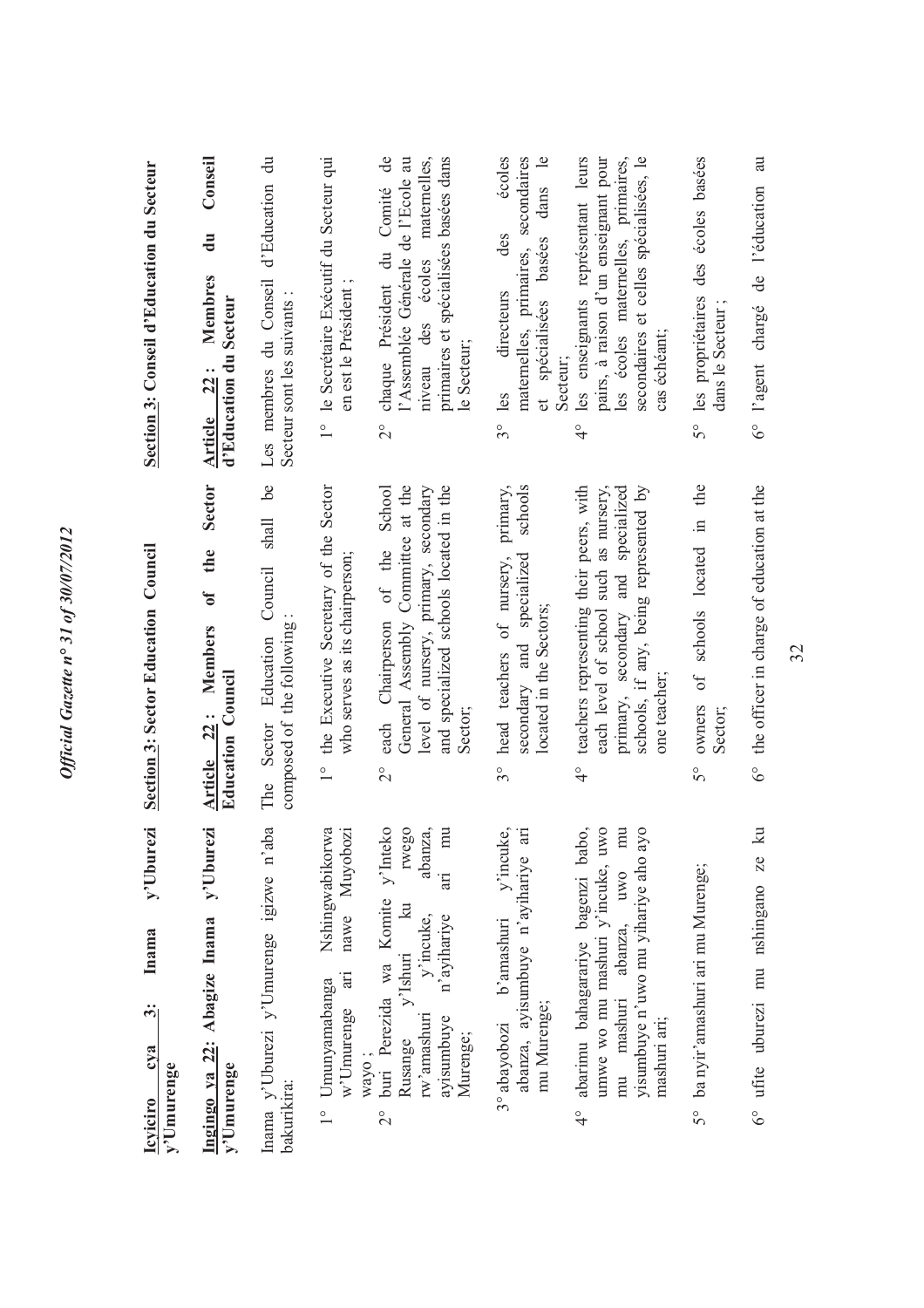| Secteur qui en est le<br>niveau du<br>rapporteur;<br>its | 7º les Secrétaires Exécutifs des Cellules<br>qui composent le Secteur;        | 8° le Coordinateur du Conseil National<br>de la Jeunesse au niveau du Secteur;        | 9º la Coordinatrice du Conseil National<br>des Femmes au niveau du Secteur;                   | National des Personnes Handicapées<br>Conseil<br>$\ddot{a}$<br>au niveau du Secteur.<br>10° le Coordinateur | Conseil<br>du<br>Article 23: Attributions<br>d'Education du Secteur     | est<br>Secteur<br>$\ddot{a}$<br>d'Education<br>Le Conseil<br>chargé de:<br>be | $\overline{d}$<br>l'éducation préscolaire, primaire et<br>à la promotion<br>secondaire dans le Secteur;<br>participer<br>$\frac{1}{1}$<br>and | enfants<br>bénéficient de l'éducation de base<br>s'assurer que tous les<br>$\overset{\circ}{\sim}$ | donner des avis en ce qui concerne la<br>$\sigma$<br>l'entretien<br>l'équipement des écoles;<br>construction,<br>$3^{\circ}$<br>the<br>and  |
|----------------------------------------------------------|-------------------------------------------------------------------------------|---------------------------------------------------------------------------------------|-----------------------------------------------------------------------------------------------|-------------------------------------------------------------------------------------------------------------|-------------------------------------------------------------------------|-------------------------------------------------------------------------------|-----------------------------------------------------------------------------------------------------------------------------------------------|----------------------------------------------------------------------------------------------------|---------------------------------------------------------------------------------------------------------------------------------------------|
| as<br>serves<br>who<br>Sector level<br>rapporteur;       | Executive Secretaries of Cells which<br>make up the Sector;<br>$\sqrt{\ }$    | the Coordinator of the National Youth<br>Council at the Sector level;<br>$8^{\circ}$  | Coordinator of the National<br>Women's Council at the Sector level;<br>the<br>$\delta$        | 10° the Coordinator of the National<br>Council of Persons with Disabilities at<br>the Sector level.         | Article 23 : Responsibilities of the Sector<br><b>Education Council</b> | shall<br>Council<br>responsible for the following:<br>Sector Education<br>The | in the promotion of<br>education in nursery, primary<br>secondary schools in the Sector;<br>to participate<br>$\frac{1}{1}$                   | to ensure that all children receive basic<br>education;<br>$\frac{1}{2}$                           | regarding<br>maintenance<br>views<br>equipment of schools;<br>construction,<br>to provide<br>$3^{\circ}$                                    |
| akaba<br>rw'Umurenge<br>n'umwanditsi;<br>rwego           | Nshingwabikorwa<br>b'Utugari tugize Umurenge;<br>Abanyamabanga<br>$7^{\circ}$ | Umuhuzabikorwa w'Inama y'Igihugu<br>y'urubyiruko ku rwego rw'Umurenge;<br>$8^{\circ}$ | Umuhuzabikorwa w'Inama y'Igihugu<br>y'abagore ku rwego rw'umurenge;<br>$\overline{9}^{\circ}$ | 10° Umuhuzabikorwa w'Inama y'Igihugu<br>90<br>y'Abantu bafite ubumuga ku rwe<br>rw'umurenge.                | z'Inama<br>Inshingano<br>y'Uburezi y'Umurenge<br>Ingingo ya 23:         | Inama y'Uburezi y'Umurenge ishinzwe:                                          | kugira uruhare mu gutsura iterambere<br>ry'uburezi mu mashuri y'incuke,<br>abanza n'ayisumbuye mu Murenge;<br>$\frac{0}{1}$                   | kugenzura ko abana bose bahabwa<br>uburezi bw'ibanze;<br>$\frac{1}{2}$                             | myubakire<br>$\overline{\mathbf{n}}$<br>neza<br>gutanga ibitekerezo ku<br>kuyashakira ibikoresho;<br>kuyafata<br>v'amashuri,<br>$3^{\circ}$ |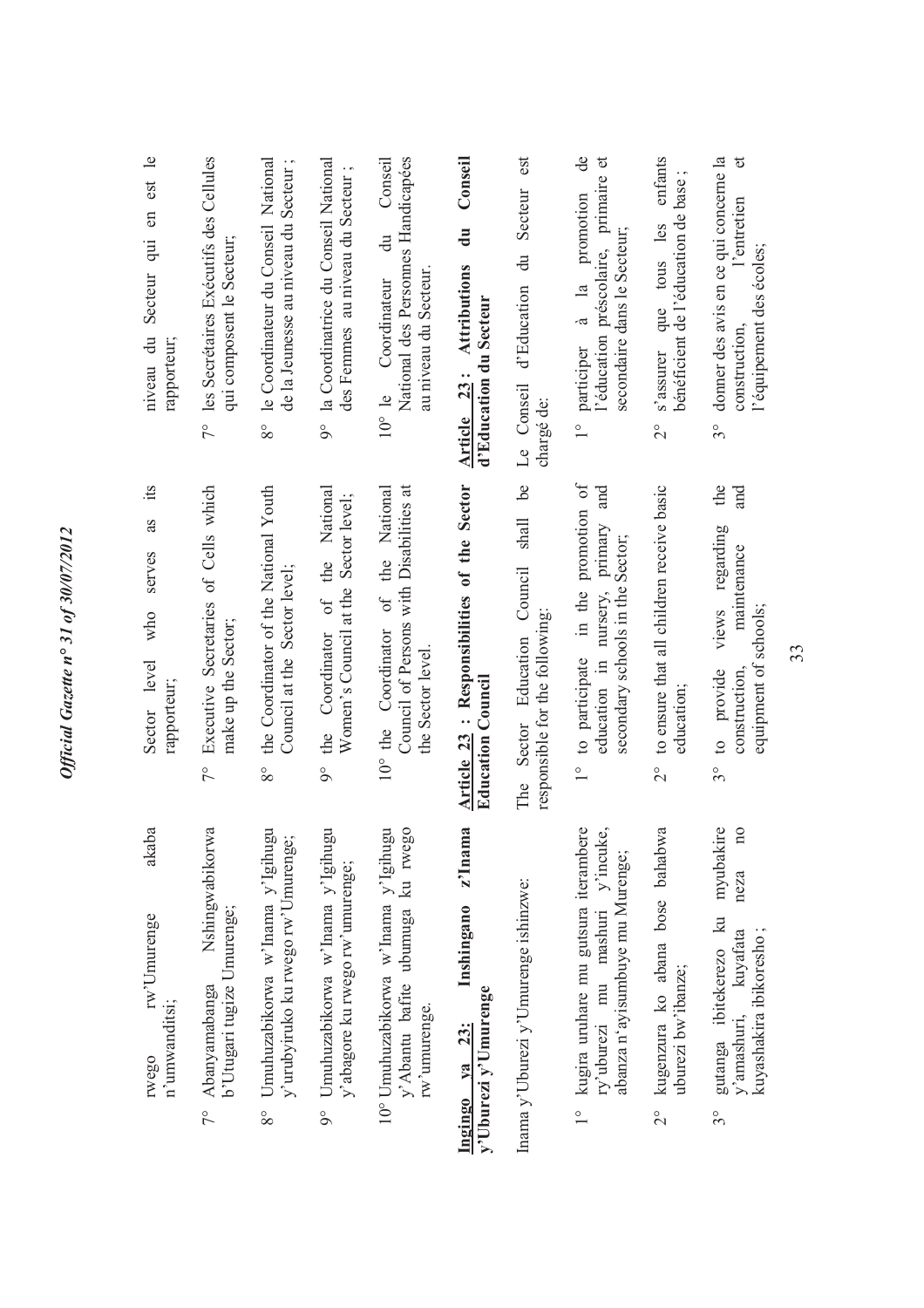- 4° kugira inama Akarere ku byerekeye ishyirwa mu myanya ry'abarimu b'amashuri y'incuke, abanza, ayisumbuye ya Leta n'ahuriweho na kugira inama Akarere ku byerekeye ishyirwa mu myanya ry'abarimu abanza, ayisumbuye ya Leta n'ahuriweho na Leta n'abikorera ku bw'amasezerano; Leta n'abikorera ku bw'amasezerano; y'incuke, b'amashuri  $\frac{1}{4}$
- 5° gutegura no gushyikiriza Akarere umushinga 'igishushanyombonera cy'amashuri y'incuke, abanza gushyikiriza Akarere igishushanyombonera abanza n'ayisumbuye mu Murenge; n'ayisumbuye mu Murenge; y'incuke, gutegura no cy'amashuri umushinga  $5^{\circ}$
- icyo 6° gusuzuma raporo z'inama z'Inteko Rusange z'amashuri y'incuke, abanza n'ayisumbuye no kugira icyo gusuzuma raporo z'inama z'Inteko Rusange z'amashuri y'incuke, abanza kugira  $\overline{10}$ n'ayisumbuye ibivugaho; ibivugaho ;  $6^\circ$
- 7° gutegura gahunda y'ibikorwa no kugeza raporo yabyo ku nama gahunda y'ibikorwa no raporo yabyo ku nama Njyanama y'Umurenge. Njyanama y'Umurenge. gutegura kugeza  $7^{\circ}$

Ingingo ya 24: Iterana n'ifatwa ry'ibyemezo **Ingingo ya 24: Iterana n'ifatwa ry'ibyemezo**  by'inama y'uburezi y'Umurenge **by'inama y'uburezi y'Umurenge** Iteka rya Minisitiri ufite Uburezi mu nshingano iterana n'ifatwa ry'ibyemezo Iteka rya Minisitiri ufite Uburezi mu nshingano ze rigena iterana n'ifatwa ry'ibyemezo by'inama y'Uburezi y'Umurenge. by'inama y'Uburezi y'Umurenge. ze rigena

- to advise the District as to the 4° to advise the District as to the placement of teachers in public and Government- subsidized nursery, placement of teachers in public and nursery, primary and secondary schools; primary and secondary schools; Government-subsidized  $\frac{1}{4}$
- to prepare and submit to the District a 5° to prepare and submit to the District a draft mapping of nursery, primary draft mapping of nursery, primary<br>and secondary schools in the sector; and secondary schools in the sector;  $5^{\circ}$
- 6° to consider reports of the General Assemblies of nursery, primary and secondary schools and render advisory to consider reports of the General Assemblies of nursery, primary and secondary schools and render advisory opinion thereon; opinion thereon;  $6^\circ$
- 7° to prepare the action plan and submit the activity report to the Sector the activity report to the Sector to prepare the action plan and submit Council.  $\frac{1}{2}$

Article 24: Modalities for conducting meetings and making decisions of the Sector **Article 24: Modalities for conducting meetings and making decisions of the Sector Education Council Education Council** 

education shall determine modalities for conducting meetings and making decisions of An Order of the Minister in charge of education shall determine modalities for conducting meetings and making decisions of the Sector Education Council. the Sector Education Council.

- 4° donner au District des conseils primaires et secondaires publiques et donner au District des conseils relatifs au placement du personnel relatifs au placement du personnel enseignant des écoles maternelles, primaires et secondaires publiques et enseignant des écoles maternelles, subventionnées: subventionnées;  $\frac{1}{4}$
- élaborer et soumettre au District un 5° élaborer et soumettre au District un projet de carte scolaire relative aux primaires et écoles préscolaires, primaires et projet de carte scolaire relative aux secondaires dans le Secteur; secondaires dans le Secteur; écoles préscolaires,  $5^{\circ}$
- maternelles, primaires et secondaires examiner les rapports des réunions 6° examiner les rapports des réunions de l'Assemblée Générale des écoles de l'Assemblée Générale des écoles maternelles, primaires et secondaires et émettre des avis y relatifs; et émettre des avis y relatifs;  $6^\circ$
- 7° préparer le plan d'action et présenter le rapport d'activités au Conseil de le rapport d'activités au Conseil de préparer le plan d'action et présenter Secteur.  $\sim$

**Article 24 : Modalités de tenue des**  Article 24: Modalités de tenue des **réunions et de prise de décisions du**  réunions et de prise de décisions du Conseil d'Education du Secteur **Conseil d'Education du Secteur**

ses attributions détermine les modalités de An Order of the Minister in charge of Un arrêté du Ministre ayant l'éducation dans Un arrêté du Ministre ayant l'éducation dans ses attributions détermine les modalités de tenue des réunions et de prise de décisions du tenue des réunions et de prise de décisions du Conseil d'Education du Secteur. Conseil d'Education du Secteur.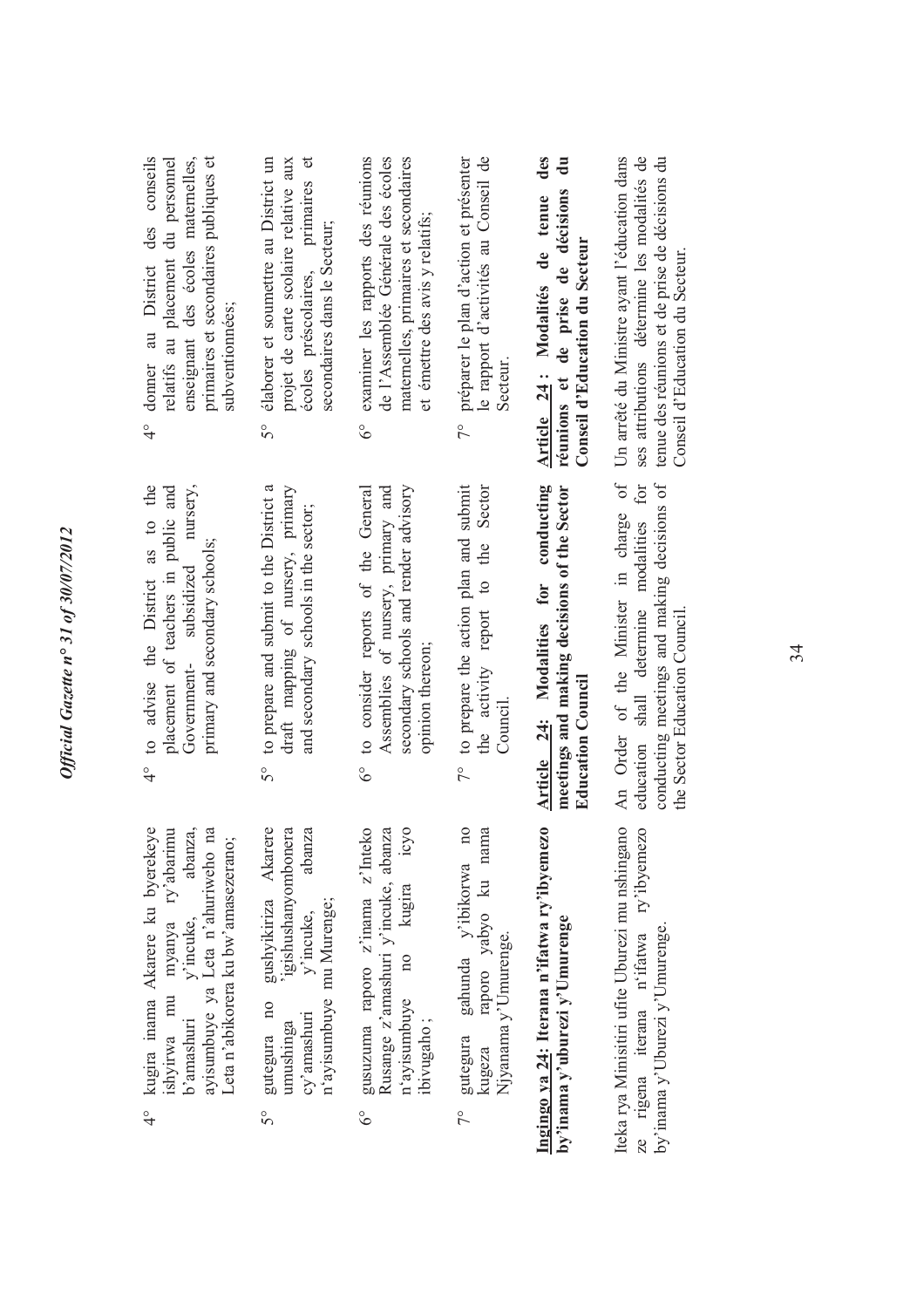| Section 4: Conseil d'Education du District | Conseil<br>$\mathbf{u}$<br>Membres<br>d'Education du District<br>Article 25:         | Les membres du Conseil d'Education du<br>District sont les suivants:     | 1° le Maire du District qui en est le<br>Président;                                    | 2° le Vice-Maire du District chargé des<br>affaires sociales qui en est le Vice-<br>Président;                                                                       | l'éducation<br>en est le<br>le Directeur chargé de<br>inb<br>dans le District<br>rapporteur;<br>$3^{\circ}$                  | directeurs des<br>chaque<br>dans<br>4° un représentant des<br>écoles maternelles<br>Secteur       | les Directeurs des écoles primaires,<br>secondaires et spécialisées situées<br>dans le District<br>50                | $\theta$<br>de l'Ecole au<br>primaires et secondaires élu par ses<br>maternelles,<br>Comité<br>l'Assemblée Générale<br>$\ddot{a}$<br>niveau des écoles<br>6° le Président |
|--------------------------------------------|--------------------------------------------------------------------------------------|--------------------------------------------------------------------------|----------------------------------------------------------------------------------------|----------------------------------------------------------------------------------------------------------------------------------------------------------------------|------------------------------------------------------------------------------------------------------------------------------|---------------------------------------------------------------------------------------------------|----------------------------------------------------------------------------------------------------------------------|---------------------------------------------------------------------------------------------------------------------------------------------------------------------------|
| Section 4: District Education Council      | <b>District</b><br>the<br>$\mathfrak{b}$<br>Article 25: Members<br>Education Council | Council shall be<br>The District Education<br>composed of the following: | the District Mayor who serves as its<br>chairperson;<br>$\overset{\circ}{\phantom{0}}$ | the District Vice Mayor in charge of<br>social affairs who serves as its deputy<br>chairperson;<br>$\frac{1}{2}$                                                     | its<br>the Director in charge of education in<br>as<br>serves<br>who<br>the District<br>rapporteur;<br>$3^{\circ}$           | $\sigma$ f<br>a representative of headmasters<br>nursery schools in each Sector;<br>$\frac{1}{4}$ | and specialized schools located in the<br>of primary, secondary<br>headmasters<br>District;<br>$\mathcal{S}^{\circ}$ | Assembly Committee at the level of<br>the chairperson of the School General<br>nursery, primary, and secondary<br>schools elected by his/her pairs in each<br>$6^\circ$   |
| Icyiciro cya 4: Inama y'Uburezi y'Akarere  | Ingingo ya 25: Abagize Inama y'Uburezi<br>y'Akarere                                  | Inama y'Uburezi y'Akarere igizwe n'aba<br>bakurikira:                    | nawe<br>$\ddot{a}$<br>1° Umuyobozi w'Akarere<br>muyobozi wayo;                         | Umuyobozi wungirije ufite imibereho<br>Ze<br>we<br>myiza y'abaturage mu nshingano<br>mu rwego rw'Akarere, ari na<br>wungirije umuyobozi w'iyo nama;<br>$\frac{1}{2}$ | $\overline{m}$<br>akaba<br>Karere,<br>uburezi<br>n'umwanditsi w'inama;<br>ufite<br>nshingano ze mu<br>Umuyobozi<br>$3^\circ$ | abayobozi b'amashuri<br>y'incuke muri buri Murenge;<br>4° uhagarariye                             | abanza,<br>$\overline{m}$<br>$rac{1}{2}$<br>b'amashuri<br>n'ayihariye<br>ayisumbuye<br>abayobozi<br>Karere;<br>50    | y'Inteko<br>rwego<br>abanza<br>be<br>n'ayisumbuye watowe na bagenzi<br>Komite<br>y'Ishuri ku<br>y'incuke,<br>wa<br>rw'amashuri<br>Umuyobozi<br>Rusange<br>್ರೆ             |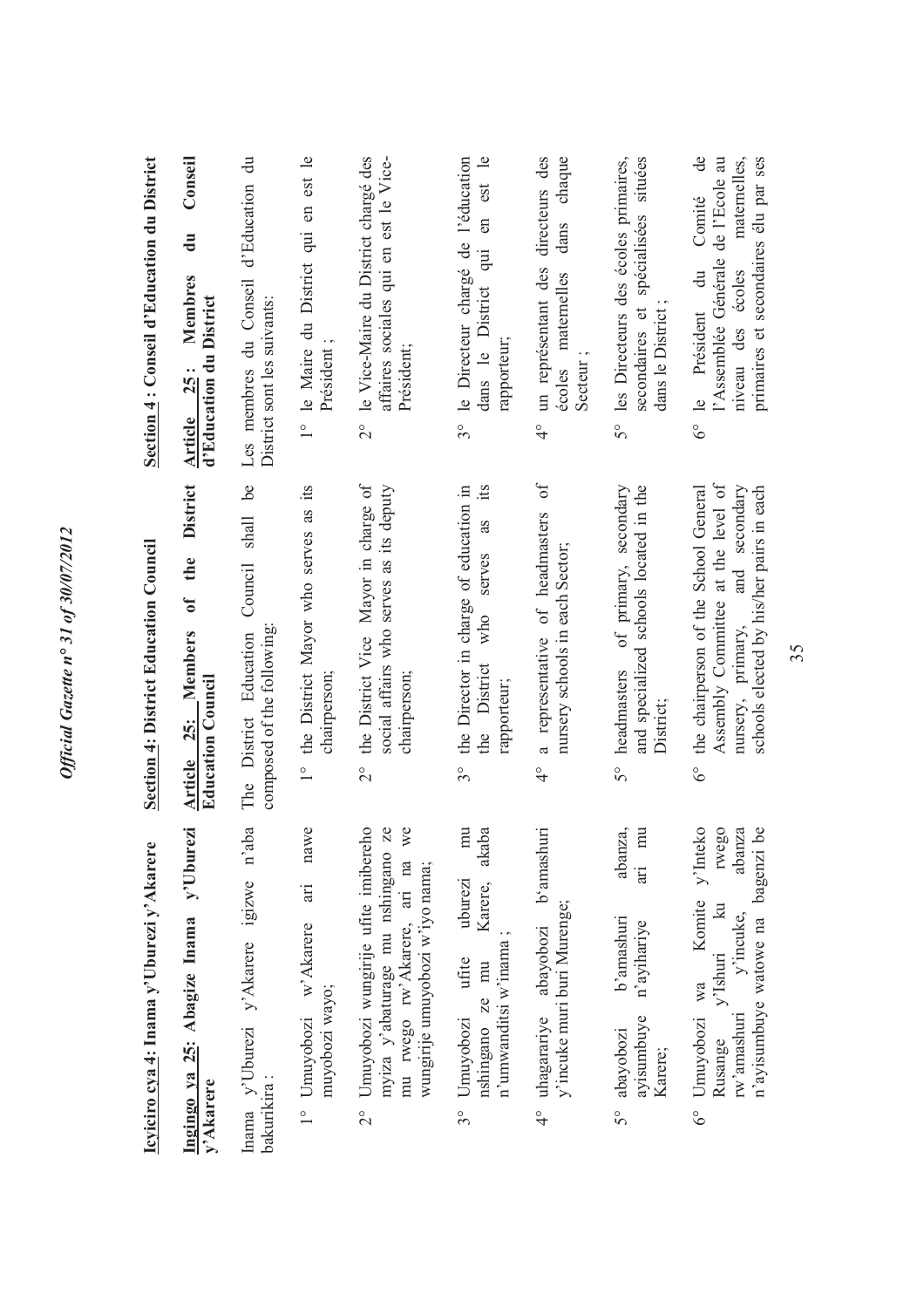| $\cdot$ $\cdot$<br>pairs dans chaque Secteur | 7° les enseignants représentant leurs<br>écoles<br>$\sigma$<br>pairs dans chaque Secteur à raison<br>d'un enseignant pour les<br>primaires<br>secondaires, le cas échéant;<br>maternelles,       | des<br>Secteurs qui composent le District;<br>Exécutifs<br>Secrétaires<br>$8^{\circ}$ les | 9° les propriétaires des écoles situées<br>dans le District; | chargé de l'éducation au<br>niveau du Secteur;<br>$10^{\circ}$ l'agent     | 11° le Coordinateur du Conseil National<br>de la Jeunesse au niveau du District; | 12° la Coordinatrice du Conseil National<br>des Femmes au niveau du District; | au<br>13° le coordinateur du Conseil National<br>Handicapées<br>niveau du District<br>des Personnes      | Conseil<br>$\mathbf{d}$ u<br>Article 26: Attributions<br>d'Education du District              | Les attributions du Conseil d'Education du<br>District sont les suivantes:        |
|----------------------------------------------|--------------------------------------------------------------------------------------------------------------------------------------------------------------------------------------------------|-------------------------------------------------------------------------------------------|--------------------------------------------------------------|----------------------------------------------------------------------------|----------------------------------------------------------------------------------|-------------------------------------------------------------------------------|----------------------------------------------------------------------------------------------------------|-----------------------------------------------------------------------------------------------|-----------------------------------------------------------------------------------|
| Sector;                                      | secondary, if any, being represented by<br>each Sector, with each level of school<br>teachers representing their pairs in<br>nursery, primary and<br>one teacher;<br>as<br>such<br>$\frac{1}{2}$ | Executive Secretaries of Sectors that<br>make up the District;<br>$8^{\circ}$             | owners of schools located in the<br>District;<br>$\delta$    | 10° the officer in charge of education at the<br>Sector level;             | of the National<br>Youth Council at the District level;<br>11° the Coordinator   | Women's Council at the District level;<br>12° the Coordinator of the National | Council of Persons with Disabilities at<br>of the National<br>13° the Coordinator<br>the District level. | <b>District</b><br>$\mathfrak{h}$<br>Article 26: Responsibilities<br><b>Education Council</b> | The responsibilities of the District Education<br>Council shall be the following: |
| muri buri Murenge;                           | abarimu bahagarariye bagenzi babo<br>mashuri y'incuke, uwo mu mashuri<br>muri buri Murenge, umwe wo mu<br>abanza n'uwo mu yisumbuye aho ayo<br>mashuri ari;<br>$7^{\circ}$                       | Nshingwabikorwa<br>b'Imirenge igize Akarere;<br>Abanyamabanga<br>$8^{\circ}$              | 9° Ba nyir'amashuri ari mu Karere;                           | $\mathbb{R}$<br>Ze<br>10° ufite uburezi mu nshingano<br>rwego rw'Umurenge; | mg<br>11° Umuhuzabikorwa w'Inama y'Igihu<br>y'urubyiruko ku rwego rw'Akarere;    | 12° Umuhuzabikorwa w'Inama y'Igihugu<br>y'abagore ku rwego rw'Akarere;        | 13° Umuhuzabikorwa w'Inama y'Igihugu<br>y'Abantu bafite ubumuga ku rwego<br>rw'Akarere.                  | z'Inama<br>Inshingano<br>y'Uburezi y'Akarere<br><b>26:</b><br>$y_a$<br>Ingingo                | ishinzwe ibi<br>y' Akarere<br>Inama y'Uburezi<br>bikurikira:                      |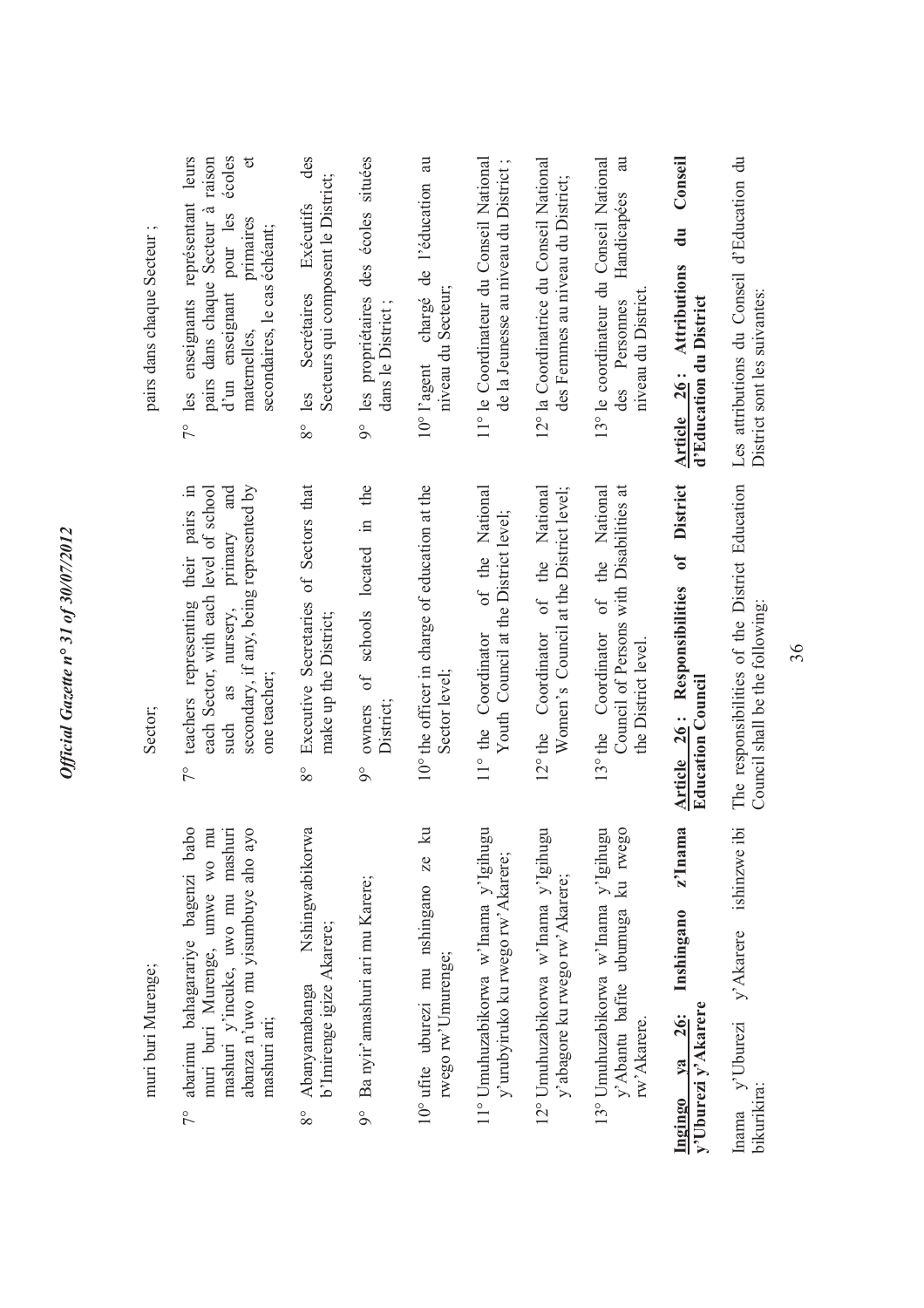|                                                                                                                                                                                                                                                                                                             | An Order of the Minister in charge of Un arrêté du Ministre ayant l'éducation dans                                                                                                                                     | Iteka rya Minisitiri ufite Uburezi mu nshingano                                                                                                                                                                                                                                            |
|-------------------------------------------------------------------------------------------------------------------------------------------------------------------------------------------------------------------------------------------------------------------------------------------------------------|------------------------------------------------------------------------------------------------------------------------------------------------------------------------------------------------------------------------|--------------------------------------------------------------------------------------------------------------------------------------------------------------------------------------------------------------------------------------------------------------------------------------------|
| des<br>$\ddot{a}$<br>réunions et de prise de décisions<br>Article 27: Modalités de tenue<br>Conseil d'Education du District                                                                                                                                                                                 | meetings and making decisions of the<br>for conducting<br>Article 27: Modalities<br>District Education Counci                                                                                                          | Ingingo ya 27: Iterana n'ifatwa ry'ibyemezo<br>by'Inama y'Uburezi y'Akarere                                                                                                                                                                                                                |
| présenter le rapport d'activités au<br>Conseil du District.<br>$\delta^{\circ}$                                                                                                                                                                                                                             | to submit the activity report to the<br>District Council.<br>$\delta^{\circ}$                                                                                                                                          | ku nama<br>gutanga raporo y'ibikorwa<br>Njyanama y'Akarere.<br>$\delta^{\circ}$                                                                                                                                                                                                            |
| analyser les rapports des réunions<br>des Secteurs relatives à l'éducation;<br>5°                                                                                                                                                                                                                           | 5° to analyze reports of meetings of the<br>Sectors related to education;                                                                                                                                              | z'inama z'Imirenge<br>gusesengura raporo<br>zirebana n'uburezi;<br>$\mathcal{S}^{\circ}$                                                                                                                                                                                                   |
| examiner toute question relative à<br>l'éducation dans le District;<br>$\frac{1}{4}$                                                                                                                                                                                                                        | to examine any other education-related<br>issue in the District;<br>$\frac{1}{4}$                                                                                                                                      | isano<br>gifitanye<br>kwiga ikibazo cyose<br>n'uburezi mu Karere;<br>$\frac{1}{4}$                                                                                                                                                                                                         |
| donner des avis sur les questions<br>relatives au bien-être, à l'hygiène<br>scolaire et à la prévention des<br>la collaboration entre les autorités<br>maladies dans les écoles, au<br>placement du personnel enseignant, à<br>scolaires et tous les intervenants en<br>matière d'éducation;<br>$3^{\circ}$ | 3° to provide views on issues related to<br>welfare, hygiene and diseases<br>prevention in schools, as well as<br>teacher placement and collaboration<br>between school authorities and all<br>education stakeholders; | bibazo<br>by'imibereho myiza, ku byerekeye isuku<br>$\mathbb{Z}$<br>$\mathbb{Z}$<br>mikoranire y'abayobozi b'amashuri<br>n'abarebwa n'ikibazo cy'uburezi bose;<br>no kwirinda indwara mu mashuri,<br>ishyirwa mu myanya ry'abarimu,<br>$\Xi$<br>ibitekerezo<br>gutanga<br>$\delta^{\circ}$ |
| participer à la construction de<br>nouvelles écoles dans le District<br>suivant la carte scolaire;<br>$\frac{1}{2}$                                                                                                                                                                                         | 2° to participate in the construction of<br>accordance with the school mapping<br>new schools in the District                                                                                                          | kugira uruhare mu myubakire y'amashuri<br>mashya mu Karere hakurikijwe imiterere<br>y'igishushanyombonera cy'amashuri ;<br>$\overline{2}^{\circ}$                                                                                                                                          |
| 1° participer à la promotion du<br>développement de l'éducation dans<br>les écoles matemelles, primaires et<br>secondaires dans le District;                                                                                                                                                                | to participate in the promotion of<br>education in the nursery, primary and<br>secondary schools in the District;<br>$\frac{1}{1}$                                                                                     | kugira uruhare mu gutsura iterambere<br>ry'uburezi mu mashuri y'incuke, abanza<br>n'ayisumbuye mu Karere;<br>$\frac{1}{1}$                                                                                                                                                                 |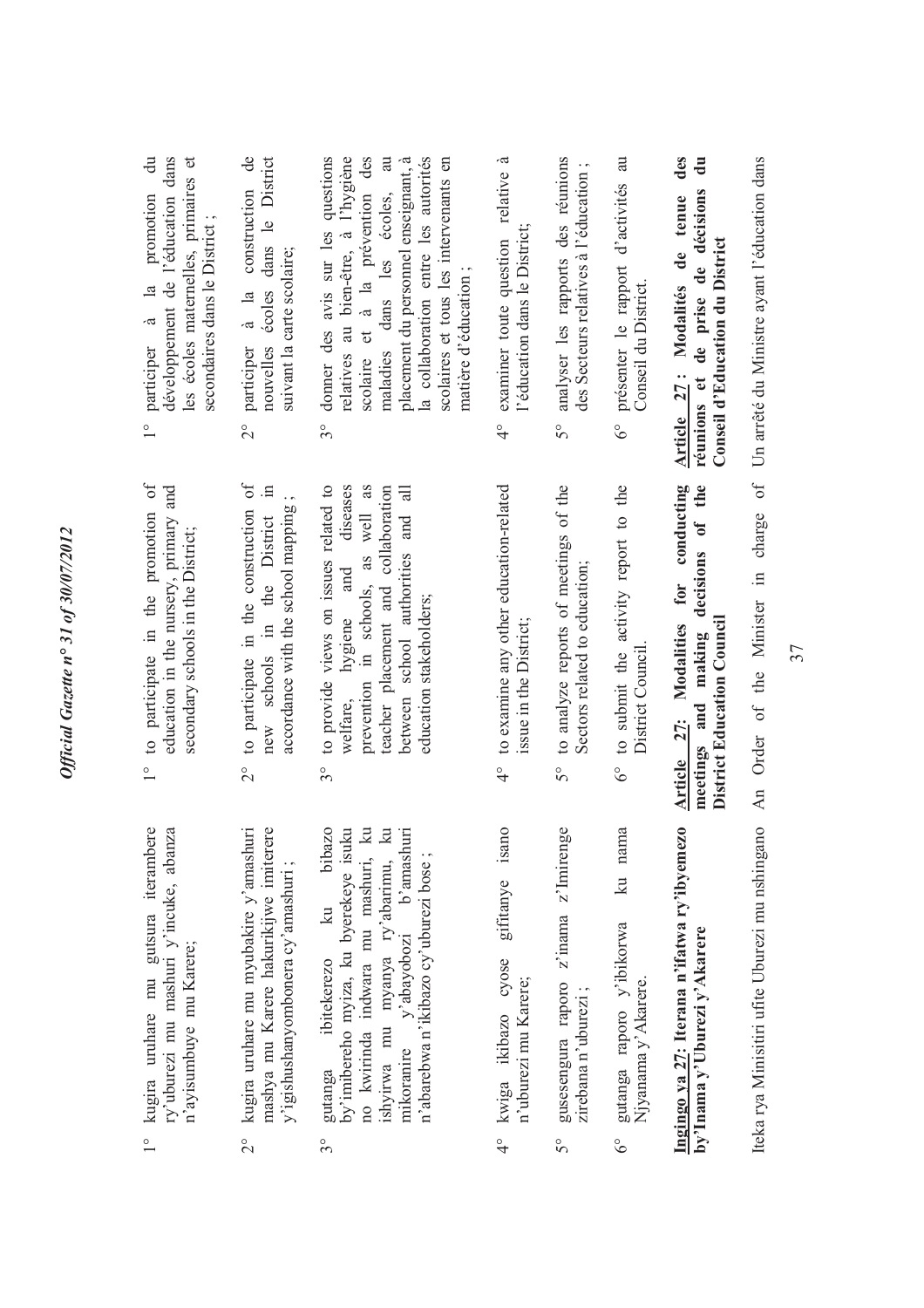| ses attributions détermine les modalités de<br>tenue des réunions et de prise de décisions du<br>Conseil d'Education du District. | EDUCATION<br>PRÉSCOLAIRE ET ENSEIGNEMENT<br>PRIMAIRE ET SECONDAIRE<br>i<br>N:<br><b>CHAPITRE</b>      | Section première: Education préscolaire | l'éducation<br>de<br>Cycles<br>Article 28:<br>préscolaire | cycle unique de trois (3) ans accueillant des<br>L'éducation préscolaire est organisée en un<br>enfants âgés de trois (3) ans au moins      | Article 29 : Création et gestion des écoles<br>maternelles  | La création et la gestion des écoles<br>parents appuyés par la Cellule. Le District<br>formation des enseignants et toute autre<br>forme d'appui possible en fonction de ses<br>didactique, au programme d'éducation, à la<br>leur apporte un appui relatif au matériel<br>maternelles incombent principalement aux<br>moyens. |
|-----------------------------------------------------------------------------------------------------------------------------------|-------------------------------------------------------------------------------------------------------|-----------------------------------------|-----------------------------------------------------------|---------------------------------------------------------------------------------------------------------------------------------------------|-------------------------------------------------------------|--------------------------------------------------------------------------------------------------------------------------------------------------------------------------------------------------------------------------------------------------------------------------------------------------------------------------------|
| conducting meetings and making decisions by<br>for<br>Education shall determine modalities<br>the District Education Council      | CHAPTER IV: NURSERY, PRIMARY<br>AND SECONDARY EDUCATION                                               | <b>Section One: Nursery education</b>   | Article 28 : Cycles of nursery education                  | single cycle of three (3) years for enrollment of<br>Nursery education shall be organized in a<br>children aged at least three (3) years.   | Article 29: Creation and management of<br>nursery schools   | shall provide them with support in the form of<br>The creation and management of nursery<br>school shall remain the primary responsibility<br>of parents, supported by the Cell. The District<br>teaching aids, curricula and teachers training<br>and any other type of possible support within<br>its means.                 |
| ze rigena uburyo inama y'uburezi y'Akarere<br>iterana n'uburyo ifata ibyemezo.                                                    | EZI MU<br>ABANZA<br><b>UBUREZI</b><br>Y'INCUKE,<br>WA IV:<br>N'AYISUMBUYE<br>MASHURI<br><b>UMUTWE</b> | Icyiciro cya mbere: Amashuri y'incuke   | 28: Ibyiciro by'amashuri<br>$Y2$<br>Ingingo<br>y'incuke   | Uburezi bwo mu mashuri y'incuke butangwa<br>mu cyiciro kimwe rukumbi cy'imyaka itatu (3)<br>cyakira abana bafite guhera ku myaka itatu (3). | Ingingo ya 29: Ishyirwaho n'icungwa<br>by'amashuri y'incuke | Gushyiraho no gucunga amashuri y'incuke<br>ababyeyi<br>kubona imfashanyigisho, integanyanyigisho,<br>mu guhugura abarimu no mu bindi byose<br>$\overline{m}$<br>bunganiwe n'Akagari. Akarere kabafasha<br>byashoboka bitewe n'ubushobozi bwako.<br>mbere<br>bishinzwe mbere na                                                 |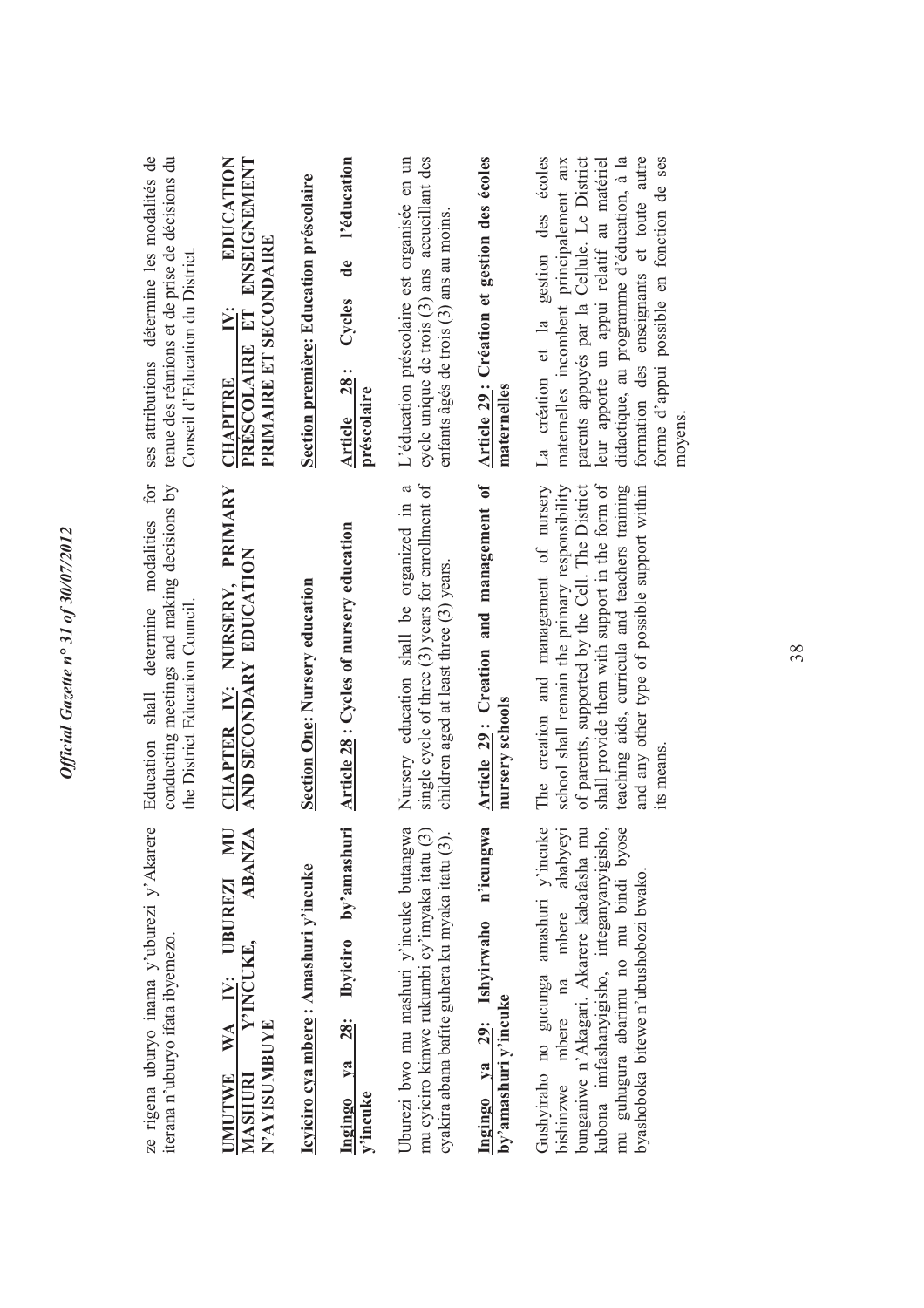| Ingingo ya 30: Ibisabwa mu gushinga ishuri<br>ry'incuke                                                                                                                                                                                                                                          | Article 30 : Requirements for the creation<br>of a nursery school                                                                                                                                            | Article 30 : Conditions de création d'une<br>école maternelle                                                                                                                                                                                                          |
|--------------------------------------------------------------------------------------------------------------------------------------------------------------------------------------------------------------------------------------------------------------------------------------------------|--------------------------------------------------------------------------------------------------------------------------------------------------------------------------------------------------------------|------------------------------------------------------------------------------------------------------------------------------------------------------------------------------------------------------------------------------------------------------------------------|
| $\overline{n}$<br>n'ibipimo<br>ngenderwaho mu byerekeye gushinga ishuri<br>Gushinga ishuri ry'incuke bigomba gukurikiza<br>cy'amashuri<br>ibiteganywa<br>igishushanyombonera<br>kubahiriza<br>ry'incuke.                                                                                         | and standards applicable to the creation of<br>The creation of a nursery school must comply<br>with the school mapping, required conditions<br>nursery schools.                                              | La création d'une école maternelle doit se<br>conformer à la carte scolaire, aux conditions<br>requises et aux normes applicables à la<br>création des écoles maternelles.                                                                                             |
| bisabwa<br>Ingingo ya 31: Ibyangombwa<br>abarimu bo mu mashuri y'incuke                                                                                                                                                                                                                          | $\overline{\mathbf{a}}$<br>being<br>for<br>Article 31: Requirements<br>nursery school teacher                                                                                                                | être<br>pour<br>enseignant d'une école maternelle<br>Conditions<br>Article 31:                                                                                                                                                                                         |
| Abarimu bo mu mashuri y'incuke bagomba<br>$\mathcal{L}$<br>kuba bafite impamyabumenyi y'icyiciro cya<br>cy'amashuri yisumbuye y'inderabarezi (A2).                                                                                                                                               | Nursery school teachers must have an A-level<br>general certificate (A2) of Education.                                                                                                                       | $\ddot{a}$<br>Les enseignants des écoles maternelles<br>titulaires d'un diplôme<br>cycle<br>deuxième<br>ප්<br>secondaire (A2).<br>doivent être<br>pédagogique                                                                                                          |
| kabiri cy'amashuri yisumbuye (A2) ariko<br>ngombwa<br>hakwifashishwa abandi bantu badafite<br>impamyabumenyi y'inderabarezi y'icyiciro cya<br>bafite ubunararibonye bwo kurera no gutanga<br>cyiciro<br>muri iki<br>gihe bibaye<br>inyigisho zitangwa<br>cy'amashuri y'incuke.<br>mu<br>Icyakora | However, where necessary, other people who<br>them to educate and teach at this level may be<br>of Education but who have experience enabling<br>do not have an A-level general certificate (A2)<br>employed | $(A2)$ mais jouissant d'une<br>être fait<br>recours aux non détenteurs d'un diplôme<br>deuxième cycle du<br>expérience leur permettant d'éduquer et<br>Toutefois, il peut, le cas échéant,<br>d'enseigner à ce niveau.<br>$\ddot{\theta}$<br>pédagogique<br>secondaire |
| Icyiciro cya 2: Amashuri abanza                                                                                                                                                                                                                                                                  | Section 2: Primary education                                                                                                                                                                                 | <b>Section 2: Enseignement primaire</b>                                                                                                                                                                                                                                |
| Ingingo ya 32: Ibyiciro by'amashuri abanza                                                                                                                                                                                                                                                       | Article 32: Cycles of primary education                                                                                                                                                                      | <b>Article 32: Cycles d'enseignement</b><br>primaire                                                                                                                                                                                                                   |
| $\odot$<br>Amashuri abanza amara imyaka itandatu<br>kandi agizwe n'ibyiciro bibiri (2) bikurikira:                                                                                                                                                                                               | Primary education shall last six (6) years and<br>consist of the following two (2) cycles:                                                                                                                   | L'enseignement primaire dure six (6) ans et<br>comprend deux (2) cycles suivants:                                                                                                                                                                                      |
|                                                                                                                                                                                                                                                                                                  | 39                                                                                                                                                                                                           |                                                                                                                                                                                                                                                                        |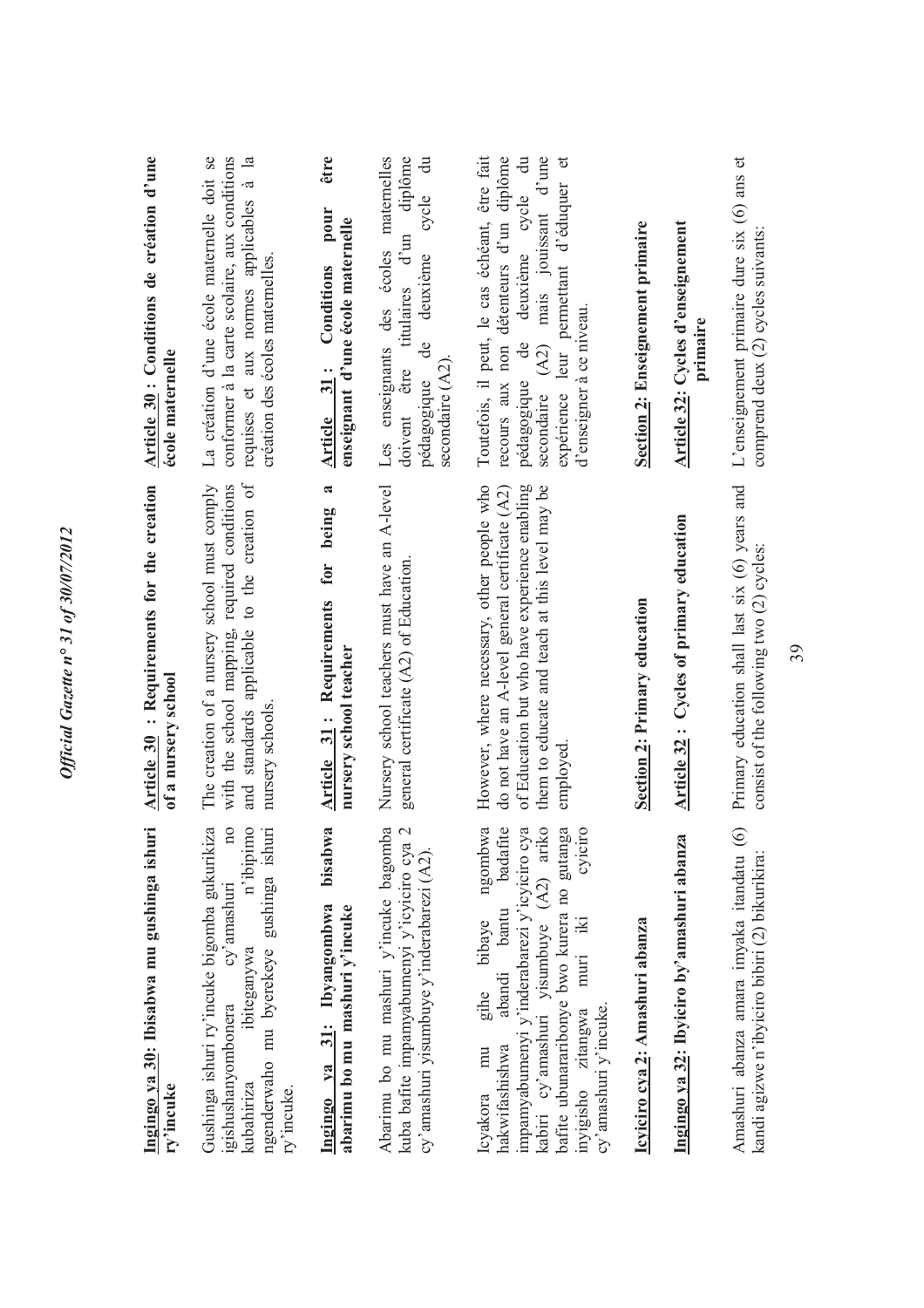| ţ<br>ı                   |
|--------------------------|
|                          |
|                          |
| $\sqrt{2}$               |
| $\sim$ 0.0 $\sim$        |
| $\overline{\phantom{a}}$ |
|                          |
| š                        |
| ,                        |
|                          |
| $\mathcal{S}$<br>١,      |
| $\frac{1}{2}$            |
| ₹                        |
| $\frac{1}{\mathsf{O}}$   |
| Z                        |
|                          |
| o                        |
| $\frac{1}{2}$            |
|                          |
| ť<br>î                   |
|                          |
| t                        |
|                          |
|                          |
|                          |
|                          |
|                          |
| es<br>C                  |
|                          |
|                          |
|                          |

- 1° icyiciro cya mbere cyibanda ku kwigisha gusoma, kwandika no kubara gihera mu mwaka wa mbere kikagera cya mbere cyibanda ku kwigisha gusoma, kwandika no kubara gihera mu mwaka wa mbere kikagera mu mwaka wa gatatu; mu mwaka wa gatatu; icyiciro  $\frac{1}{2}$
- 2° icyiciro cya kabiri cy'inyigisho rusange z'ibanze gihera mu mwaka wa kane kikagera mu mwaka wa cy'inyigisho rusange z'ibanze gihera mu mwaka wa kane kikagera mu mwaka wa cya kabiri gatandatu. icyiciro  $\frac{1}{2}$
- 1° the first cycle which emphasizes on teaching how to read, write and calculate and which runs from primary the first cycle which emphasizes on how to read, write and calculate and which runs from primary one  $(1)$  to primary three  $(3)$ ; one  $(1)$  to primary three  $(3)$ ; teaching  $\frac{1}{2}$
- 2° the second cycle which emphasizes on general basic education and which runs<br>from primary four (4) to primary six general basic education and which runs from primary four (4) to primary six the second cycle which emphasizes on (6).  $\overline{C}$

**Article 33 : Primary school starting age**  Imyaka yo gutangira Article 33: Primary school starting age **Ingingo ya 33: Imyaka yo gutangira** 

**amashuri abanza**

Ingingo ya 33:<br>amashuri abanza

Guhera ku myaka irindwi (7) y'amavuko, abana bose bategetswe kwiga amashuri abanza, bakirwa muri ayo mashuri igihe bibaye Guhera ku myaka irindwi (7) y'amavuko, abana bose bategetswe kwiga amashuri abanza, bitabujije ko abafite imyaka itandatu (6) bitabujije ko abafite imyaka itandatu (6) bakirwa muri ayo mashuri igihe bibaye ngombwa. Abana bataye ishuri cyangwa batabonye bagenerwa uburyo bwihariye bwo kwiga ayo bwo kujya mu ishuri mu gihe giteganyijwe kubera impamvu zinyuranye, Abana bataye ishuri cyangwa batabonye uburyo bwo kujya mu ishuri mu gihe giteganyijwe kubera impamvu zinyuranye, bagenerwa uburyo bwihariye bwo kwiga ayo uburyo mashuri.

Iteka rya Minisitiri ufite Uburezi mu nshingano ze riteganya ibihano ku babyeyi batohereza abana mu ishuri n'abandi bantu babakoresha Iteka rya Minisitiri ufite Uburezi mu nshingano ze riteganya ibihano ku babyeyi batohereza abana mu ishuri n'abandi bantu babakoresha imirimo ituma batiga cyangwa bata ishuri. imirimo ituma batiga cyangwa bata ishuri.

 $\overline{a}$ children who are seven (7) years old, with the Primary education is compulsory for all children who are seven (7) years old, with the possibility of enrolment of children aged six possibility of enrolment of children aged six Primary education is compulsory for (6) years if deemed necessary. (6) years if deemed necessary. Children who dropped out of school or who did not go to school at the required age due to various reasons shall be given special Children who dropped out of school or who did not go to school at the required age due to various reasons shall be given special assistance to complete unfinished education. assistance to complete unfinished education.

rattrapage.

An Order of the Minister in charge of parents who do not send their children to school and against other persons who employ education shall determine sanctions against An Order of the Minister in charge of education shall determine sanctions against parents who do not send their children to school and against other persons who employ children in works preventing them from going children in works preventing them from going to or dropping out of school. to or dropping out of school.

- 1° le premier cycle qui met l'accent sur 1° le premier cycle qui met l'accent sur le fait d'apprendre aux enfants à lire, le fait d'apprendre aux enfants à lire, à écrire et à calculer et qui va de la à écrire et à calculer et qui va de la première à la troisieme année ; première à la troisieme année;
- sur l'enseignement général de base et le deuxième cycle qui met l'accent 2° le deuxième cycle qui met l'accent sur l'enseignement général de base et qui va de la 4ème à la 6ème année. qui va de la 4<sup>ème</sup> à la 6<sup>ème</sup> année.  $\frac{1}{2}$

## **Article 33 : Age d'entrée à l'école**  Article 33 : Age d'entrée à l'école **primaire**

La fréquentation de l'école primaire est obligatoire pour tous les enfants âgés de sept (7) ans, sans empêcher que les enfants âgés (7) ans, sans empêcher que les enfants âgés de six (6) ans puissent y être accueillis s'il La fréquentation de l'école primaire est obligatoire pour tous les enfants âgés de sept de six (6) ans puissent y être accueillis s'il s'avère nécessaire. s'avère nécessaire.

Les enfants ayant abandonné l'école ou n'ayant pas pu fréquenter l'école à l'âge requis pour causes diverses, bénéficient des moyens spéciaux d'assistance pour leur

Les enfants ayant abandonné l'école ou n'ayant pas pu fréquenter l'école à l'âge requis pour causes diverses, bénéficient des moyens spéciaux d'assistance pour leur

enfants à l'école ainsi que contre des personnes qui emploient les enfants aux Un arrêté du Ministre ayant l'éducation dans Un arrêté du Ministre ayant l'éducation dans ses attributions détermine les sanctions ses attributions détermine les sanctions contre les parents qui n'envoient pas leurs contre les parents qui n'envoient pas leurs enfants à l'école ainsi que contre des travaux qui les empêchent d'aller à l'école ou personnes qui emploient les enfants aux travaux qui les empêchent d'aller à l'école ou

les incitent à quitter l'école.

es incitent à quitter l'école.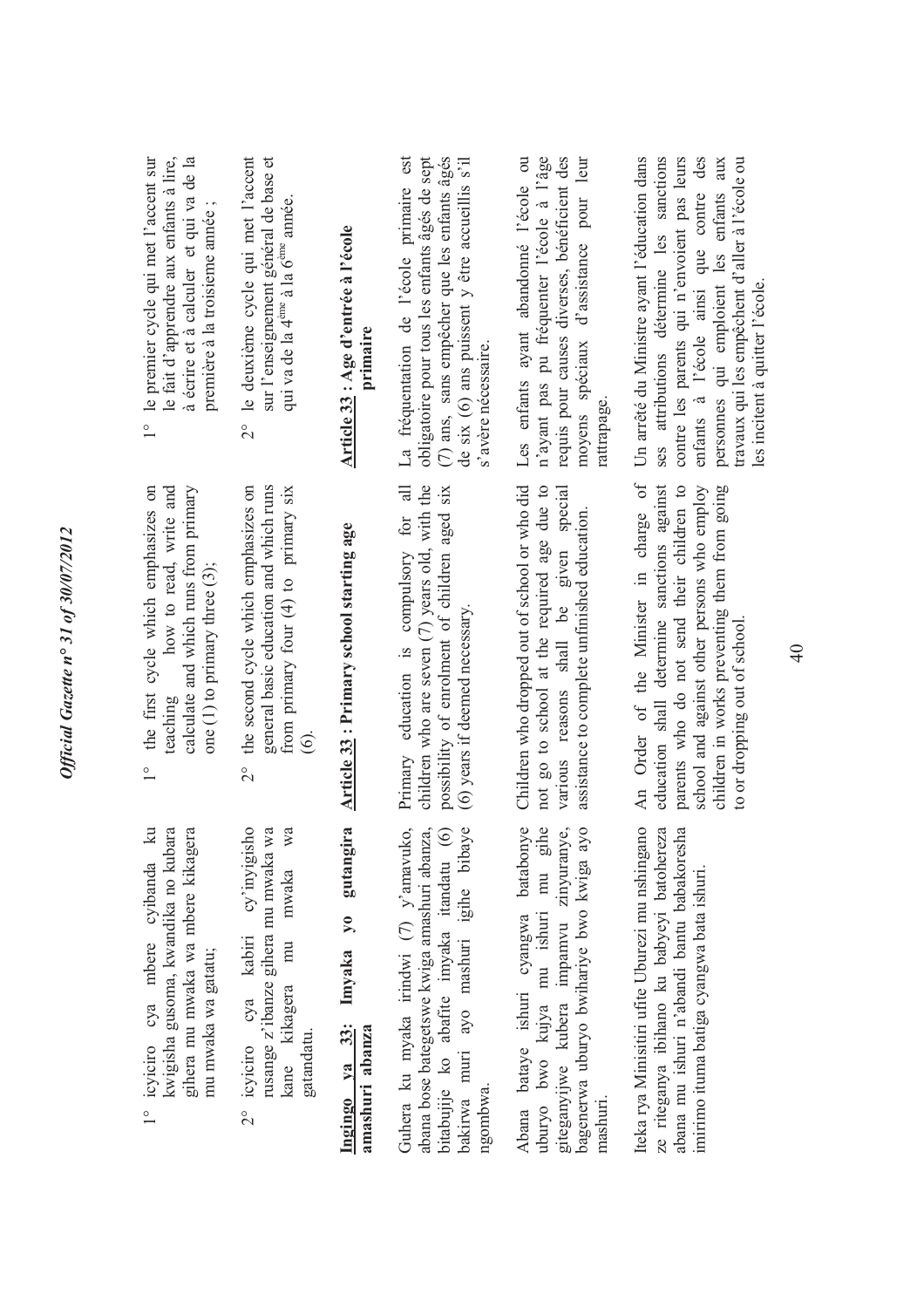| Ingingo ya 34: Kwigira ubuntu amashuri<br>abanza                                                                                                                     | <b>Article 34: Free primary education</b>                                                                                                                               | Gratuité de l'enseignement<br>Article 34:<br>primaire                                                                                                                   |
|----------------------------------------------------------------------------------------------------------------------------------------------------------------------|-------------------------------------------------------------------------------------------------------------------------------------------------------------------------|-------------------------------------------------------------------------------------------------------------------------------------------------------------------------|
| .Е<br>na<br>Kwiga amashuri abanza ni itegeko kandi<br>ubuntu mu mashuri ya Leta n'ahuriweho<br>Leta n'abikorera ku bw'amasezerano.                                   | Primary school education is compulsory and<br>Government-<br>and<br>free both in public<br>subsidized schools.                                                          | gratuit dans les écoles publiques et dans les<br>L'enseignement primaire est obligatoire et<br>écoles conventionnées.                                                   |
| Kwigira ubuntu bivuga kutishyura inyigisho<br>umunyeshuri ahabwa n'umwarimu, hamwe<br>n'imfashanyigisho z'ibanze.                                                    | Free education refers to lessons freely offered<br>a teacher as well as basic<br>a student by<br>teaching aids<br>$\overline{c}$                                        | concerne<br>l'instruction que l'enseignant donne à l'élève<br>ainsi que le matériel didactique de base.<br>gratuité de l'enseignement<br>La                             |
| amasaha<br>mu<br>y'ingengabihe n'ururimi rwigishwamo<br>Amasomo,<br>35:<br>mashuri abanza<br>Ingingo ya                                                              | Article 35: Curriculum, teaching hours and<br>language of instruction in primary schools                                                                                | Article 35 : Programme, charge horaire et<br>écoles<br>langue d'enseignement dans les<br>primaires                                                                      |
| Iteka rya Minisitiri ufite Uburezi mu nshingano<br>n'ururimi<br>ze rigena inyigisho zigomba kwigishwa,<br>rwigishwamo mu mashuri abanza.<br>y'ingengabihe<br>amasaha | $\sigma$<br>education shall determine the curriculum,<br>teaching hours and the language of instruction<br>charge<br>An Order of the Minister in<br>in primary schools. | Un arrêté du Ministre ayant l'éducation dans<br>ses attributions détermine le programme, la<br>charge horaire et la langue d'enseignement<br>dans les écoles primaires. |
| Ingingo ya 36: Izamurwa ry'abanyeshuri<br>barangije amashuri abanza                                                                                                  | Article 36: Promotion of primary school<br>graduates                                                                                                                    | Article 36 : Promotion des élèves finalistes<br>primaires<br>des écoles                                                                                                 |
| abanyeshuri<br>суа<br>bakomereza uburezi bw'ibanze mu cyiciro<br>mbere rusange cy'amashuri yisumbuye.<br>abanza,<br>Nyuma y'amashuri                                 | At the end of the primary schools, students<br>shall pursue their basic education in the first<br>cycle of secondary education                                          | A la fin de l'école primaire, les élèves<br>poursuivent l'éducation de base au premier<br>cycle des écoles secondaires.                                                 |
| mu<br>Ingingo ya 37: Ibisabwa abarimu bo<br>mashuri abanza                                                                                                           | $\boldsymbol{\mathfrak{a}}$<br>being<br>for<br>Article 37: Requirements<br>primary school teacher                                                                       | être<br>pour<br>enseignant d'une école primaire<br>Conditions<br>Article 37:                                                                                            |
| Abarimu bo mu mashuri abanza bagomba kuba<br>bafite impamyabumenyi y'ishami nderabarezi                                                                              | Primary school teachers must have at least an<br>A-level general certificate (A2) of Education                                                                          | Les enseignants des écoles primaires doivent<br>être titulaires d'un diplôme pédagogique du                                                                             |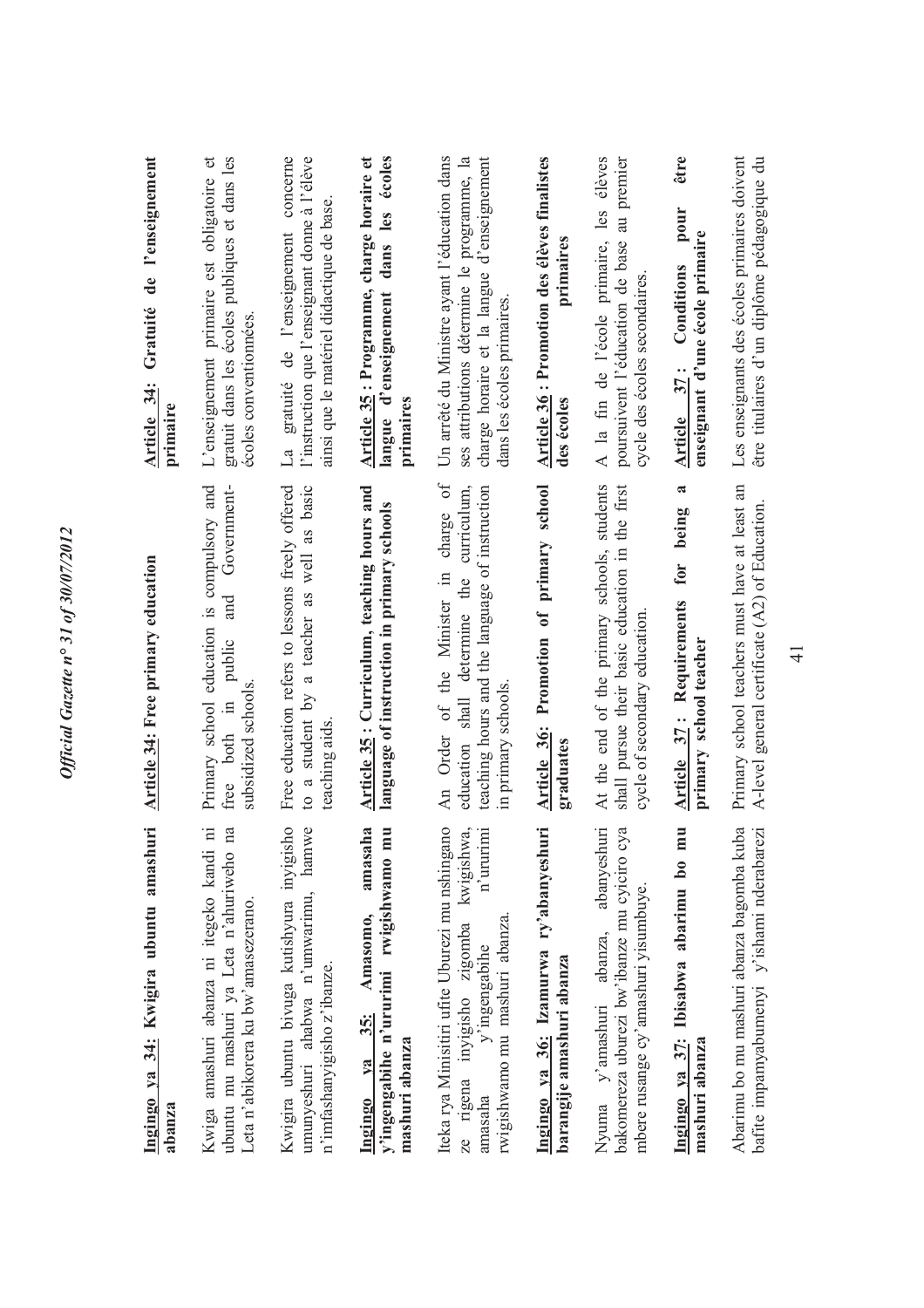| nibura ry'urwego rwa A2.                                                                                                                                                    |                                                                                                                                                                                                                                                                      | deuxième cycle du secondaire (A2).                                                                                                                                                                                                     |
|-----------------------------------------------------------------------------------------------------------------------------------------------------------------------------|----------------------------------------------------------------------------------------------------------------------------------------------------------------------------------------------------------------------------------------------------------------------|----------------------------------------------------------------------------------------------------------------------------------------------------------------------------------------------------------------------------------------|
| $i$ yo<br>kongeraho<br>impamyabushobozi mu byerekeye kwigisha.<br>itari<br>mpamyabumenyi<br>bagomba<br>indi<br>kwigisha<br>Abafite                                          | Persons holding an A-level certificate other<br>than an A-level certificate of Education must<br>have an O-level certificate of teaching ability.                                                                                                                    | autre<br>qu'un diplôme pédagogique doivent être<br>certificat d'aptitude<br>Les personnes titulaires d'un diplôme<br>détentrices d'un<br>pédagogique                                                                                   |
| Icyiciro cya 3: Amashuri yisumbuye                                                                                                                                          | Section 3: Secondary education                                                                                                                                                                                                                                       | Section 3: Enseignement secondaire                                                                                                                                                                                                     |
| Ibyiciro by'amashuri<br>$\frac{38}{3}$<br>$ya$<br>yisumbuye<br>Ingingo                                                                                                      | Article 38: Cycles of secondary education                                                                                                                                                                                                                            | Article 38 : Cycles d'enseignement<br>secondaire                                                                                                                                                                                       |
| Amashuri yisumbuye agizwe n'icyiciro cya<br>n'icyiciro cya kabiri cy'amashami atandukanye<br>$\odot$<br>mbere rusange kimara imyaka itatu<br>nacyo kimara imyaka itatu (3). | consist of an<br>advanced level consisting of different subjects<br>ordinary level that lasts three (3) years and an<br>Secondary education shall<br>that lasts three (3) years.                                                                                     | de différentes sections d'une durée de trois<br>L'enseignement secondaire comprend le<br>premier cycle de tronc commun d'une durée<br>de trois (3) ans et le deuxième cycle composé<br>$(3)$ ans.                                      |
| bahabwa<br>Buri cyiciro gisozwa n'ikizamini cya Leta.<br>impamyabushobozi. Abatsinze icyiciro cya<br>cya mbere<br>kabiri bahabwa impamyabumenyi<br>Abatsinze icyiciro       | Each end of cycle shall be sanctionned by a<br>national examination. Students successfully<br>O-level certificate. Those who successfully<br>completing the first cycle shall be awarded an<br>complete the second cycle shall be awarded an<br>A-level certificate. | examen d'Etat. Les élèves qui terminent le<br>certificat. Les élèves qui terminent le<br>Chaque fin de cycle est sanctionnée par un<br>premier cycle avec succès obtiennent un<br>deuxième cycle avec succès obtiennent un<br>diplôme. |
| Ingingo ya 39: Ishyirwaho n'ivanwaho<br>ry'amashami yo mu mashuri yisumbuye                                                                                                 | Article 39: Opening and closing of subjects<br>in secondary schools                                                                                                                                                                                                  | des<br>d'enseignement<br>Article 39: Ouverture et fermeture<br>secondaire<br>sections                                                                                                                                                  |
| $\overline{a}$<br>kurifunga by'agateganyo cyangwa burundu<br>mu nyandiko na Minisitiri ufite<br>lcyemezo cyo gutangiza ishami kimwe<br>gifatwa                              | The decision to open or close a subject in<br>secondary schools, temporarily or permanently,<br>shall be made in writing by the Minister in                                                                                                                          | d'enseignement secondaire est prise par écrit<br>de fermer<br>provisoirement ou définitivement une section<br>$\overline{\text{ou}}$<br>d'ouvrir<br>La décision                                                                        |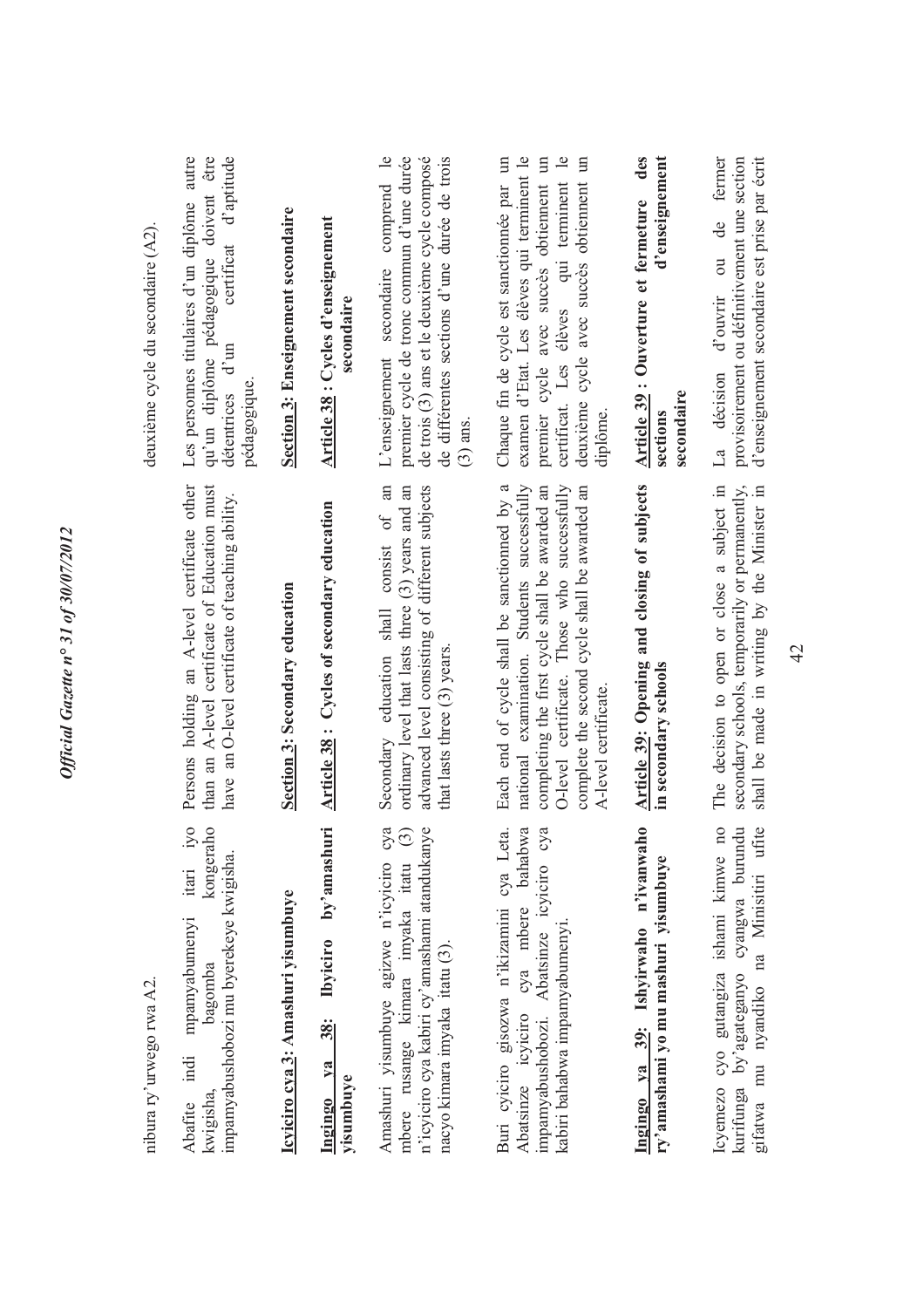| par le Ministre ayant l'éducation dans ses<br>attributions après consultation du rapport de<br>Rwanda et le Maire du District où se trouve<br>l'Office pour la Promotion de l'Education au<br>l'école en est informé. | Article 40 : Programme, charge horaire et<br>écoles<br>les<br>dans<br>langue d'enseignement<br>secondaires                      | Un arrêté du Ministre avant l'éducation dans<br>ses attributions détermine le programme, la<br>charge horaire et la langue d'enseignement<br>dans les écoles secondaires | de scolarité dans les<br>Article 41: Frais<br>écoles secondaires                   | Un arrêté du Ministre ayant l'Education dans<br>que<br>subventionnées. Lorsqu'il s'avère nécessaire<br>$\overline{d}$ e<br>scolarité à la charge des parents dans les<br>relatif doit être élaboré et examiné par<br>l'Assemblée Générale de l'Ecole avant d'être<br>d'ajouter d'autres frais, un plan d'action y<br>ses attributions détermine les frais<br>écoles secondaires tant publiques<br>soumis au District pour approbation.<br>$\sigma$<br>Order of the Minister in charge | d'action examiné par l'Assemblée Générale<br>Les frais de scolarité dans les écoles privées<br>sont déterminés conformément à un plan<br>de l'Ecole et soumis au District pour<br>shall be determined |
|-----------------------------------------------------------------------------------------------------------------------------------------------------------------------------------------------------------------------|---------------------------------------------------------------------------------------------------------------------------------|--------------------------------------------------------------------------------------------------------------------------------------------------------------------------|------------------------------------------------------------------------------------|---------------------------------------------------------------------------------------------------------------------------------------------------------------------------------------------------------------------------------------------------------------------------------------------------------------------------------------------------------------------------------------------------------------------------------------------------------------------------------------|-------------------------------------------------------------------------------------------------------------------------------------------------------------------------------------------------------|
| Rwanda Education Board and inform thereof<br>charge of education based on the report from<br>the Mayor of the District where the school is<br>located                                                                 | Article 40: Curriculum, teaching hours and<br>language of instruction in secondary schools                                      | An Order of the Minister in charge of<br>education shall determine the curriculum,<br>teaching hours and language of instruction in<br>secondary schools                 | <b>Article 41: Secondary schools fees</b>                                          | parents in both public and Government-<br>General Assembly and submitted to the District<br>Education determines school fees to be paid by<br>subsidized secondary schools. In case there is a<br>need to add other fees, a related action plan<br>shall be developed and examined by the School<br>for approval<br>$\overline{A}$ n                                                                                                                                                  | School General Assembly and submitted to the<br>according to the action plan examined by the<br>school fees<br>District for approval<br>Private                                                       |
| Uburezi mu nshingano ze ahereye kuri raporo<br>umuyobozi<br>y'urwego rushinzwe iterambere ry'uburezi mu<br>w'Akarere iryo shuri riherereyemo.<br>bikamenyeshwa<br>Rwanda,                                             | amasaha<br>$\overline{\mathbf{m}}$<br>y'ingengabihe n'ururimi rwigishwamo<br>Amasomo,<br>40:<br>mashuri yisumbuye<br>Ingingo ya | Iteka rya Minisitiri ufite Uburezi mu nshingano<br>ze rigena inyigisho zigomba kwigishwa,<br>n'ururimi<br>rwigishwamo mu mashuri yisumbuye.<br>y'ingengabihe<br>amasaha  | $\overline{\mathbf{m}}$<br>Ingingo ya 41: Amafaranga y'ishuri<br>mashuri yisumbuye | Iteka rya Minisitiri ufite Uburezi mu nshingano<br>n'ababyeyi mu mashuri yisumbuye ya Leta no<br>ze rigena amafaranga y'ishuri atangwa<br>mu mashuri ahuriweho na Leta n'abikorera ku<br>bw'amasezerano. Iyo bibaye ngombwa ko<br>hiyongeraho andi mafaranga, hakorwa<br>19 <sup>c</sup><br>y'Ishuri kandi rigashyikirizwa Akarere kugira<br>igenamigambi rigasuzumwa n'Inteko Rusar<br>ngo karyemeze.                                                                                | Mu mashuri yigenga, amafaranga y'ishuri<br>agenwa hakurikijwe igenamigambi risuzumwa<br>kandi<br>rigashyikirizwa Akarere kugira ngo karyemeze.<br>$v'$ Ishuri<br>Rusange<br>n'Inteko                  |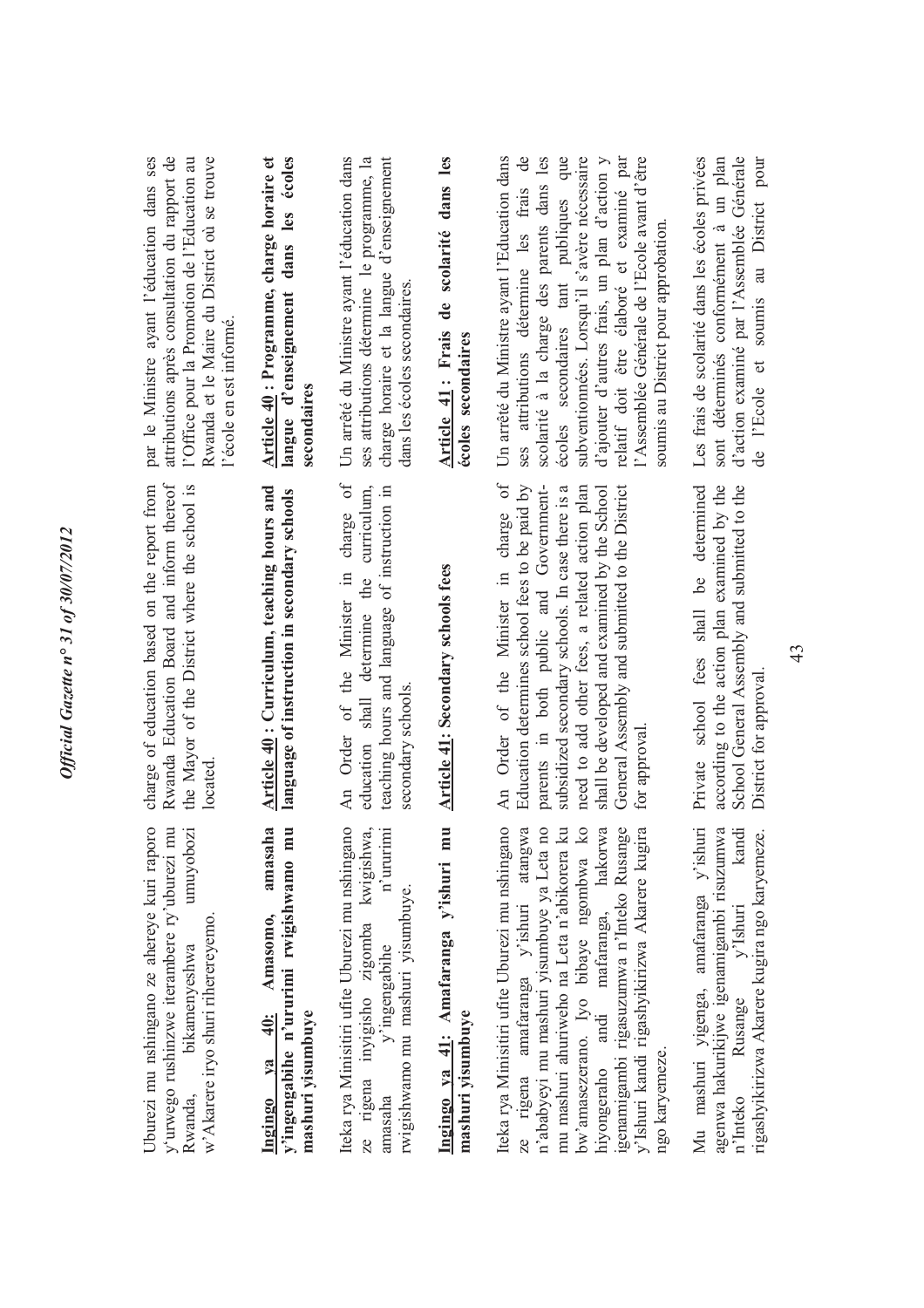| Un arrêté présidentiel crée un Fonds<br>enfants indigents à supporter les charges<br>d'Education du District destiné à aider les<br>scolaires.         | Article 42 : Conditions requises pour les<br>enseignants des écoles secondaires | cycle<br>enseignent au premier cycle et d'un diplôme<br>pédagogique de deuxième ou troisième cycle<br>Les enseignants des écoles secondaires<br>doivent être titulaires d'au moins un diplôme<br>d'enseignement supérieur pour ceux qui<br>d'enseignement supérieur pour ceux qui<br>pédagogique de premier<br>enseignent au deuxième cycle. | Toutefois, en cas de nécessité, les<br>pédagogique de deuxième (2 <sup>ème</sup> ) cycle<br>titulaires d'un diplôme<br>enseigner au premier cycle du secondaire<br>tandis que ceux titulaires d'un diplôme<br>pédagogique de premier cycle<br>d'enseignement supérieur (A1) peuvent être<br>secondaire (A2) peuvent être autorisés à<br>enseignants                     |
|--------------------------------------------------------------------------------------------------------------------------------------------------------|---------------------------------------------------------------------------------|----------------------------------------------------------------------------------------------------------------------------------------------------------------------------------------------------------------------------------------------------------------------------------------------------------------------------------------------|-------------------------------------------------------------------------------------------------------------------------------------------------------------------------------------------------------------------------------------------------------------------------------------------------------------------------------------------------------------------------|
| A Presidential Order shall establish a District<br>Education Fund designed to help destitute<br>children to pay school costs.                          | required for<br>Conditions<br>secondary schools teachers<br>Article 42:         | Secondary schools teachers shall hold at least<br>an undergraduate degree in education for those<br>who teach in the first cycle and a bachelor's or<br>master's degree in education for those who<br>teach in the second cycle.                                                                                                             | However, where necessary, teachers holding an<br>may be authorized to teach in the first cycle of<br>secondary education while those with an<br>be authorized to teach in the second cycle of<br>A-level general certificate (A2) of Education<br>undergraduate degree $(A1)$ in education may<br>secondary education.                                                  |
| Iteka rya Perezida rishyiraho ikigega<br>abanyeshuri batishoboye kubona ibyo basabwa<br>cy'uburezi ku rwego rw'Akarere cyo gufasha<br>n'ishuri bigamo. | mu<br>Ingingo ya 42: Ibisabwa abarimu bo<br>mashuri yisumbuye                   | y'inderabarezi y'icyiciro cya mbere<br>mbere; impamyabumenyi y'inderabarezi<br>Abarimu bo mu mashuri yisumbuye bagomba<br>impamyabumenyi<br>cy'amashuri makuru ku bigisha mu cyiciro cya<br>y'icyiciro cya kabiri cyangwa cya gatatu<br>cy'amashuri makuru ku bigisha mu cyiciro cya<br>kuba bafite nibura<br>kabiri.                        | Icyakora mu gihe bibaye ngombwa, abarimu<br>impamyabumenyi y'inderabarezi<br>mu<br>y'icyiciro cya kabiri cy'amashuri yisumbuye<br>naho abafite impamyabumenyi y'inderabarezi<br>cyiciro cya mbere (1) cy'amashuri yisumbuye<br>y'icyiciro cya mbere cy'amashuri makuru (A1)<br>bashobora kwemererwa kwigisha mu cyiciro<br>(A2) bashobora kwemererwa kwigisha<br>bafite |

Those holding a degree other than an education Ceux qui sont titulaires d'un diplôme autre degree must have a certificate of teaching Those holding a degree other than an education degree must have a certificate of teaching iyo kongeraho Abafite indi mpamyabumenyi itari iyo kwigisha, bagomba kongeraho itari mpamyabumenyi bagomba indi Abafite kwigisha,

cya kabiri (2) cy'amashuri yisumbuye.

cya kabiri (2) cy'amashuri yisumbuye.

*Official Gazette n° 31 of 30/07/2012* 

Official Gazette nº 31 of 30/07/2012

## **Article 42 : Conditions requises pour les**  les

les<br>Sme<br>Se <sup>a</sup> aire<br>aire ycle pédagogique de deuxième (2ème) cycle tandis que ceux titulaires d'un diplôme pédagogique de premier cycle Toutefois, en cas de nécessité, les enseignants titulaires d'un diplôme secondaire (A2) peuvent être autorisés à enseigner au premier cycle du secondaire d'enseignement supérieur (A1) peuvent être d'enseignement supérieur (A1) peuvent être autorisés à enseigner au deuxième cycle du autorisés à enseigner au deuxième cycle du secondaire.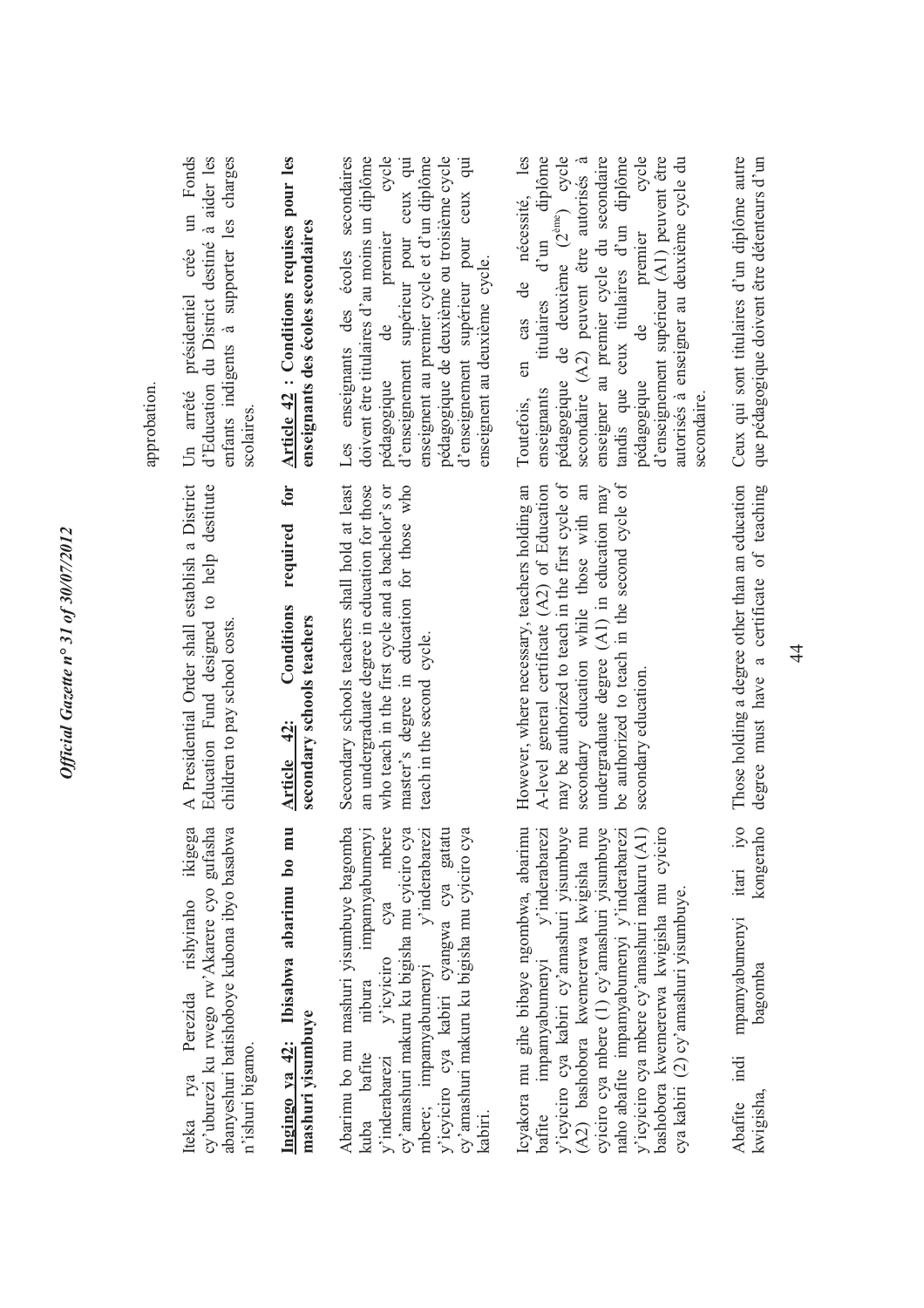| impamyabushobozi mu byerekeye kwigisha.                                                                                                                               | ability.                                                                                                                                                              | certificat d'aptitude pédagogique.                                                                                                                                                                                           |
|-----------------------------------------------------------------------------------------------------------------------------------------------------------------------|-----------------------------------------------------------------------------------------------------------------------------------------------------------------------|------------------------------------------------------------------------------------------------------------------------------------------------------------------------------------------------------------------------------|
| Icyiciro cya 4: Amashuri yihariye                                                                                                                                     | Section 4: Specialized schools                                                                                                                                        | <b>Section 4: Ecoles spécialisées</b>                                                                                                                                                                                        |
| Ingingo ya 43: Ishyirwaho n'imiyoborere<br>by'amashuri yihariye                                                                                                       | Article 43: Creation and management of<br>specialized schools                                                                                                         | Article 43 : Création et administration des<br>écoles spécialisées                                                                                                                                                           |
| Amashuri yihariye ashyirwaho hakurikijwe<br>ubwoko<br>y'ubumuga cyangwa<br>bw'imbogamizi abo agenewe bafite.<br>imiterere                                             | Specialized schools shall be established on the<br>basis of the nature of disability or the type of<br>obstacles facing their beneficiaries.                          | fonction de la nature d'infirmité ou du type<br>$\epsilon$<br>Les écoles spécialisées sont créées<br>d'obstacles des bénéficiaires.                                                                                          |
| by'amashuri<br><b>Ibyiciro</b><br>$\frac{4}{3}$<br>ya<br>yihariye<br>Ingingo                                                                                          | <b>Article 44: Cycles of specialized education</b>                                                                                                                    | Article 44: Cycles d'éducation spécialisée                                                                                                                                                                                   |
| Inyigisho mu mashuri yihariye y'incuke,<br>$\overline{m}$<br>biri<br>byiciro bimwe n'ibyo mu mashuri asanzwe<br>abanza cyangwa ayisumbuye zitangwa<br>mu rwego rumwe. | The subjects taught in specialized nursery,<br>in the same cycles as those of ordinary schools<br>primary or secondary schools shall be offered<br>of the same level. | enseignées dans les écoles<br>secondaires<br>cycles que dans les écoles ordinaires de<br>spécialisées sont dispensées dans les mêmes<br>$\overline{\mathrm{d}}$<br>primaires<br>Les matières<br>même niveau.<br>maternelles, |
| Integanyanyigisho<br>45:<br>z'amashuri yihariye<br>$V2$<br>Ingingo                                                                                                    | Article 45 : Specialized education curricula                                                                                                                          | Article 45: Programmes d'enseignement<br>spécialisé                                                                                                                                                                          |
| yihariye<br>zishyirwaho hakurikijwe imiterere y'ubumuga<br>abo<br>bw'imbogamizi<br>z'amashuri<br>ubwoko<br>Integanyanyigisho<br>zigenewe bafite.<br>cyangwa           | developed on the basis of the nature of<br>Curricula of specialized schools shall be<br>disability or the type of obstacles facing their<br>beneficiaries.            | Les programmes d'enseignement spécialisé<br>sont fixés en fonction du degré d'infirmité ou<br>du type d'obstacles des bénéficiaires.                                                                                         |
|                                                                                                                                                                       |                                                                                                                                                                       |                                                                                                                                                                                                                              |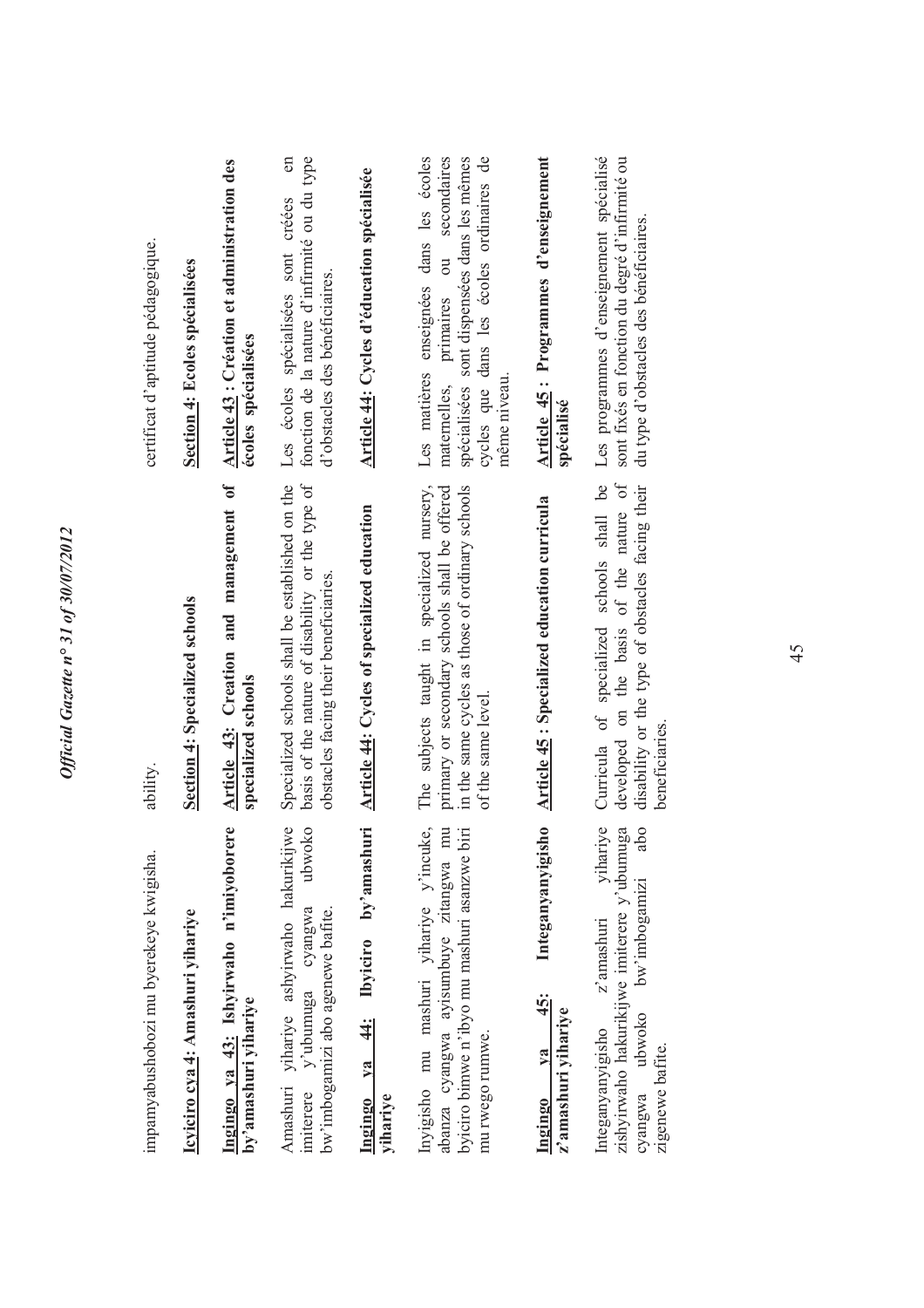| langue d'enseignement dans les écoles<br>Article 46: Programme, charge horaire et<br>spécialisées     | Un arrêté du Ministre ayant l'éducation dans<br>ses attributions détermine le programme, la<br>charge horaire et la langue d'enseignement<br>dans les écoles spécialisées. | école<br>d'une<br>spécialisée à une école ordinaire<br>Article 47: Transfert | l'élève de fréquenter les écoles ordinaires<br>n'existent plus, l'élève qui fréquentait les<br>écoles spécialisées réintègre les écoles<br>Lorsque les obstacles qui empêchaient<br>ordinaires. | écoles<br>des<br>Enseignants<br>Article 48:<br>spécialisées | Les enseignants des écoles spécialisées<br>doivent être titulaires d'un diplôme<br>pédagogique et justifier de connaissances<br>spécifiques relatives à l'enseignement dans<br>les écoles spécialisées. |
|-------------------------------------------------------------------------------------------------------|----------------------------------------------------------------------------------------------------------------------------------------------------------------------------|------------------------------------------------------------------------------|-------------------------------------------------------------------------------------------------------------------------------------------------------------------------------------------------|-------------------------------------------------------------|---------------------------------------------------------------------------------------------------------------------------------------------------------------------------------------------------------|
| Article 46: Curriculum, teaching hours and<br>specialized<br>of instruction in<br>language<br>schools | An Order of the Minister in charge of<br>teaching hours and the language of instruction<br>education shall determine the curriculum,<br>in specialized schools.            | Article 47: Transfer from specialized school<br>to ordinary school           | When the obstacles that prevented a student<br>from attending ordinary schools no longer<br>exist, the student shall be transferred into<br>ordinary schools.                                   | <b>Article 48: Teachers of specialized schools</b>          | degree in education in addition to having<br>Teachers of specialized schools must hold a<br>specific knowledge required to teach in these<br>schools.                                                   |
| amasaha<br>mashuri<br>mu<br>Amasomo,<br>rwigishwamo<br>Ingingo ya 46:<br>n'ururimi<br>yihariye        | Iteka rya Minisitiri ufite Uburezi mu nshingano<br>ze rigena inyigisho zigomba kwigishwa,<br>amasaha y'ingengabihe n'ururimi<br>rwigishwamo mu mashuri yihariye.           | Ingingo ya 47: Kuva mu ishuri ryihariye<br>ujya mu ishuri risanzwe           | Mu gihe imbogamizi zo kwiga mu mashuri<br>mu<br>mashuri yihariye ajya kwiga mu mashuri<br>asanzwe zitakiriho, umunyeshuri wigaga<br>asanzwe.                                                    | Ingingo ya 48: Abarimu bo mu mashuri<br>yihariye            | Abarimu bo mu mashuri yihariye bagomba kuba bafite impamyabumenyi y'ishuri<br>bwo<br>bwihariye<br>kwigisha muri ayo mashuri.<br>nderabarezi n'ubumenyi                                                  |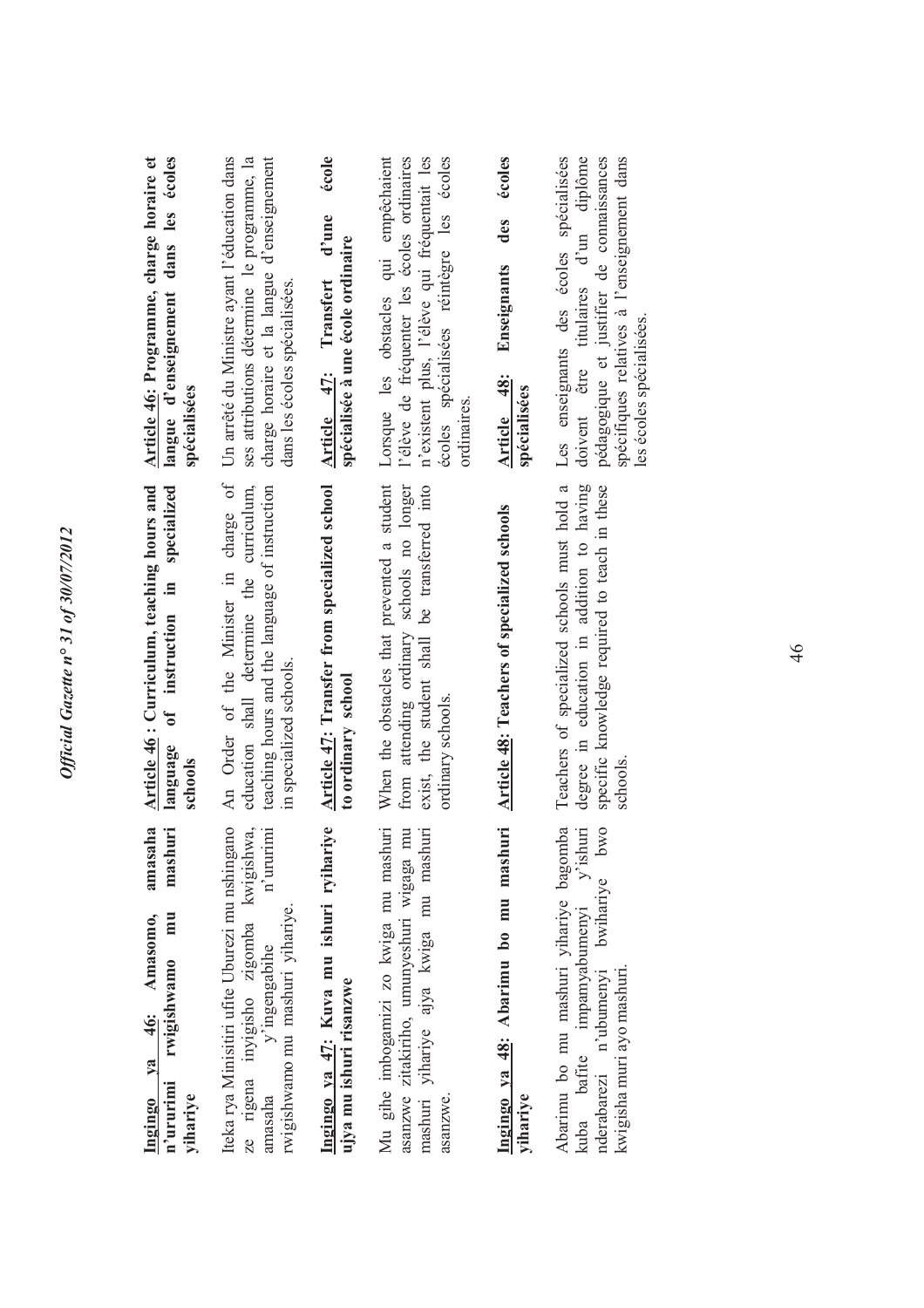| UMUTWE WA V: INGINGO ZISOZA                                                                                                                                                                                                              | <b>CHAPTER V: FINAL PROVISIONS</b>                                                                                                                                                                               | <b>CHAPITRE V:DISPOSITIONS</b><br>FINALES                                                                                                                                                                                                                                        |
|------------------------------------------------------------------------------------------------------------------------------------------------------------------------------------------------------------------------------------------|------------------------------------------------------------------------------------------------------------------------------------------------------------------------------------------------------------------|----------------------------------------------------------------------------------------------------------------------------------------------------------------------------------------------------------------------------------------------------------------------------------|
| Ingingo ya 49: Itegurwa, isuzumwa n'itorwa<br>ry'iri tegeko                                                                                                                                                                              | and<br>consideration<br>Article 49: Drafting,<br>adoption of this Law                                                                                                                                            | Article 49: Initiation, examen et adoption<br>de la présente loi                                                                                                                                                                                                                 |
| Iri tegeko ryateguwe, risuzumwa kandi ritorwa<br>mu rurimi rw'Ikinyarwanda.                                                                                                                                                              | This Law was drafted, considered and adopted<br>in Kinyarwanda.                                                                                                                                                  | La présente loi a été initiée, examinée et<br>adoptée en Kinyarwanda.                                                                                                                                                                                                            |
| ry'itegeko<br>n'ingingo z'amategeko zinyuranyije n'iri<br>50: Ivanwaho<br>ya<br>Ingingo<br>tegeko                                                                                                                                        | <b>Article 50: Repealing provision</b>                                                                                                                                                                           | <b>Article 50: Disposition abrogatoire</b>                                                                                                                                                                                                                                       |
| kimwe n'ingingo z'andi mategeko yose<br>abanziriza iri tegeko kandi zinyuranyije na ryo<br>n'imikorere<br>y'amashuri y'incuke, abanza n'ayisumbuye<br>Itegeko nº29/2003 ryo kuwa 30/08/2003<br>imitunganyirize<br>bivanyweho.<br>rigenga | Law n° 29/2003 of 30/08/2003 establishing the<br>organization and functioning of nursery,<br>prior legal provisions contrary to this Law are<br>primary and secondary schools as well as all<br>hereby repealed. | portant<br>l'éducation préscolaire et de l'enseignement<br>primaire et secondaire ainsi que toutes les<br>$\mathbf{e}$<br>dispositions légales antérieures contraires à<br>fonctionnement<br>La Loi nº 29/2003 du 30/8/2003<br>la présente loi sont abrogées.<br>organisation et |
| 51: Igihe iri tegeko ritangira<br>gukurikizwa<br>Ingingo ya                                                                                                                                                                              | <b>Article 51: Commencement</b>                                                                                                                                                                                  | <b>Article 51: Entrée en vigueur</b>                                                                                                                                                                                                                                             |
| Iri tegeko ritangira gukurikizwa ku munsi<br>ya<br>Leta<br>Igazeti ya<br>Repubulika y'u Rwanda.<br>ritangarijweho mu                                                                                                                     | This Law shall come into force on the date of<br>its publication in the Official Gazette of the<br>Republic of Rwanda.                                                                                           | La présente loi entre en vigueur le jour de sa<br>$\mathbb{E}$<br>de<br>Officiel<br>publication au Journal<br>République du Rwanda.                                                                                                                                              |
| Kigali, kuwa 15/06/2012<br>Perezida wa Repubulika<br><b>KAGAME Paul</b><br>(sé)                                                                                                                                                          | President of the Republic<br>Kigali, on 15/06/2012<br><b>KAGAME Paul</b><br>(sé)<br>47                                                                                                                           | Président de la République<br>Kigali, le 15/06/2012<br><b>KAGAME Paul</b><br>(sé)                                                                                                                                                                                                |